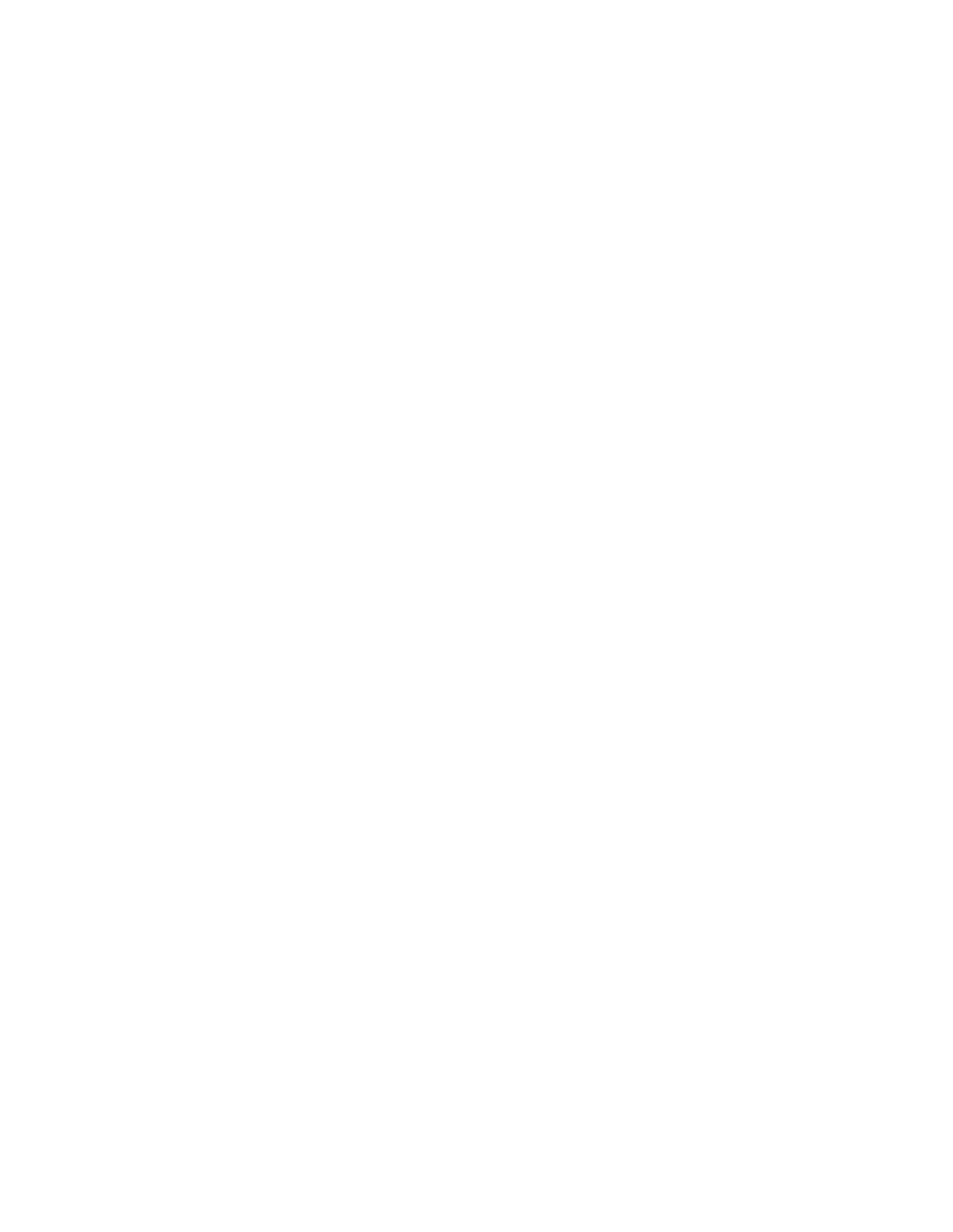# **TABLE OF CONTENTS**

| 1. |      |       |                                                                |  |  |
|----|------|-------|----------------------------------------------------------------|--|--|
| 2. |      |       |                                                                |  |  |
| 3. |      |       |                                                                |  |  |
|    | 3.1  |       |                                                                |  |  |
|    | 3.2. |       |                                                                |  |  |
| 4. |      |       |                                                                |  |  |
| 5. |      |       |                                                                |  |  |
|    | 5.1  |       |                                                                |  |  |
|    |      |       | 5.1.1 Whether the Dispute is properly before the Panel 10      |  |  |
|    |      |       | 5.1.2 Admissibility of Correspondence Produced by Complainants |  |  |
|    | 5.2  |       |                                                                |  |  |
|    |      |       | 5.2.1 Dairy Analogs and Dairy Blends under the Agreement       |  |  |
|    |      |       |                                                                |  |  |
|    |      |       | 5.2.3 Whether the Substantive Issues Complained of have been   |  |  |
|    |      |       |                                                                |  |  |
|    |      | 5.2.5 |                                                                |  |  |
|    |      |       |                                                                |  |  |
|    |      | 5.2.7 |                                                                |  |  |
| 6. |      |       | DETERMINATION OF IMPAIRMENT TO TRADE AND INJURY  33            |  |  |
| 7. |      |       |                                                                |  |  |
| 8. |      |       |                                                                |  |  |
| 9. |      |       |                                                                |  |  |
|    |      |       |                                                                |  |  |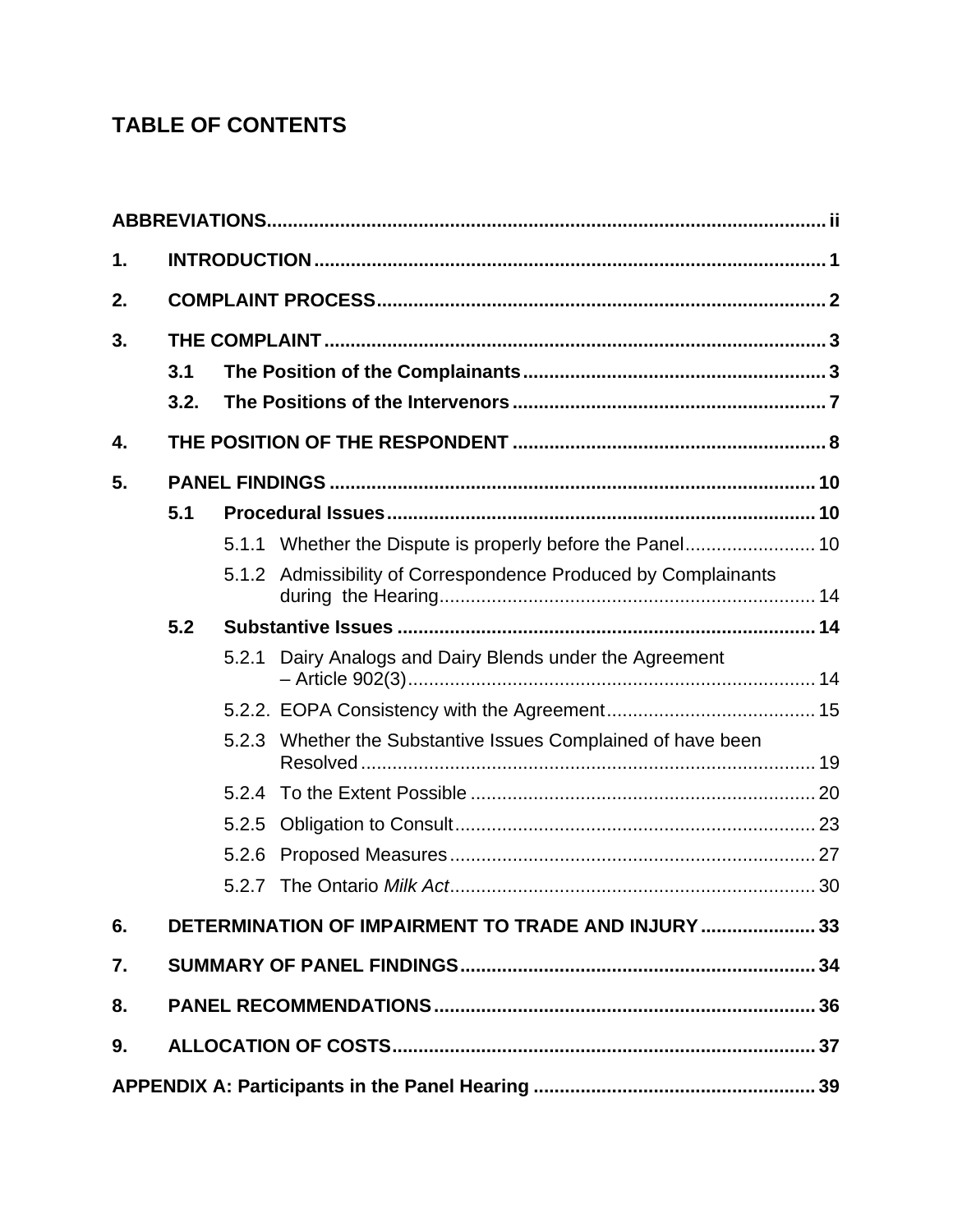# **ABBREVIATIONS**

| Agreement      | Agreement on Internal Trade                                   |
|----------------|---------------------------------------------------------------|
| <b>EOPA</b>    | Edible Oil Products Act                                       |
| <b>CIT</b>     | Committee on Internal Trade                                   |
| <b>FSQA</b>    | <b>Food Safety and Quality Act</b>                            |
| <b>FPTAFIC</b> | Federal/Provincial/Territorial Agri-Food Inspection Committee |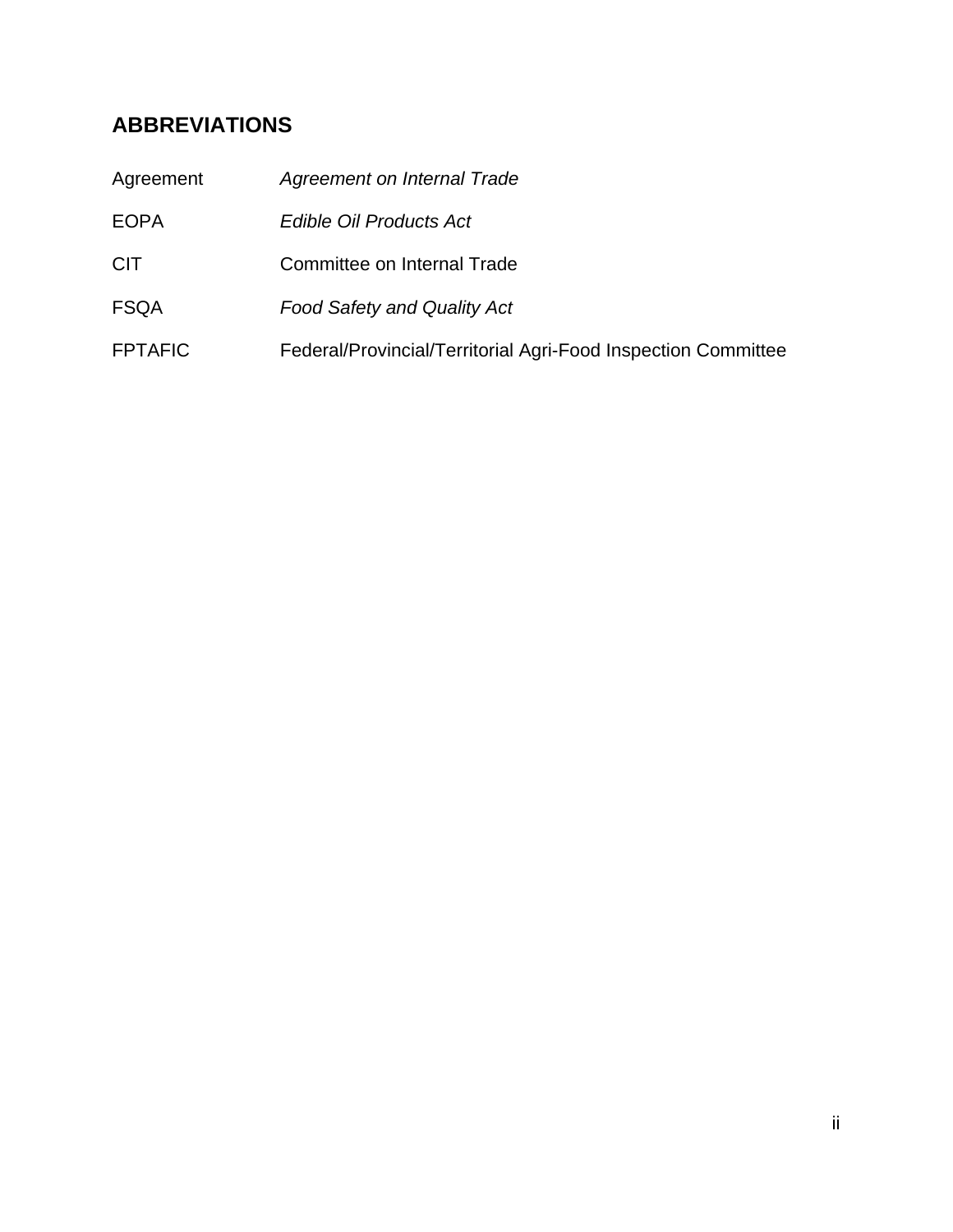# **1. INTRODUCTION**

The following is a report of a dispute resolution panel (hereinafter the "Panel") established under the terms of Chapter Seventeen (Dispute Resolution Procedures) of the *Agreement on Internal Trade* (hereinafter the "Agreement")<sup>1</sup> to address a dispute brought forward by Alberta and British Columbia ( hereinafter the "Complainants") under Article 1704 (Request for a Panel) against Ontario (hereinafter the "Respondent") regarding access to the Ontario market for certain vegetable and vegetable oil seed food products. Both Saskatchewan and Manitoba joined the Complainants as Intervenors, (hereinafter the "Intervenors"). <sup>2</sup>

For purposes of the report, the relevant vegetable and vegetable oil seed products comprise two categories, namely imitation dairy products which are vegetable based products that resemble dairy products but contain no dairy ingredients (hereinafter "Dairy Analogs") and vegetable oil products with any amount and kind of milk ingredient and that resemble a dairy product (hereinafter "Dairy Blends").

By way of background, the present complaint about access to the Respondent's market for specific edible oil-based products originated in 1999. British Columbia commenced consultations on this matter with the Respondent on behalf of a British Columbia stakeholder. British Columbia and the Respondent agreed to put the consultations on hold notwithstanding the complaint, pending a national initiative, chaired by the Respondent, to harmonize the regulatory framework for the products in question.

In late 1999, the British Columbia stakeholder independently pursued a person-togovernment dispute which resulted in a screener's report rejecting the stakeholder's request to proceed with Chapter Seventeen dispute resolution proceedings. <sup>3</sup>

In January 2001, on behalf of an Alberta stakeholder that manufactures and/or distributes Dairy Analogs and Dairy Blends, Alberta also commenced consultations with the Respondent. Failing resolution of the dispute, British Columbia resumed consultations with the Respondent in April 2002.

The Panel was duly established under the provisions of the Agreement. Its terms of reference are to examine whether the actual or proposed measure or other matter at issue is or would be inconsistent with the Agreement.  $4\overline{ }$ 

l

<sup>1</sup> *Agreement on Internal Trade*; Entered into force July 1, 1995. Unless otherwise specified, Articles and Annexes" refer to the articles and annexes of the Agreement. A consolidated version of the Agreement is available on the website of the Internal Trade Secretariat: www.ait-aci.ca.

Article 1704(9).

<sup>3</sup> Government-to-Government Recourse to an Article 1704 Panel Hearing under the Agreement on Internal Trade in the Matter of a Dispute by British Columbia and Alberta Concerning Ontario's Edible Oil Products Act, Counter Submission by the Government of Ontario (hereinafter "Ontario's Submission"), Exhibit 6.

Article 1705(4).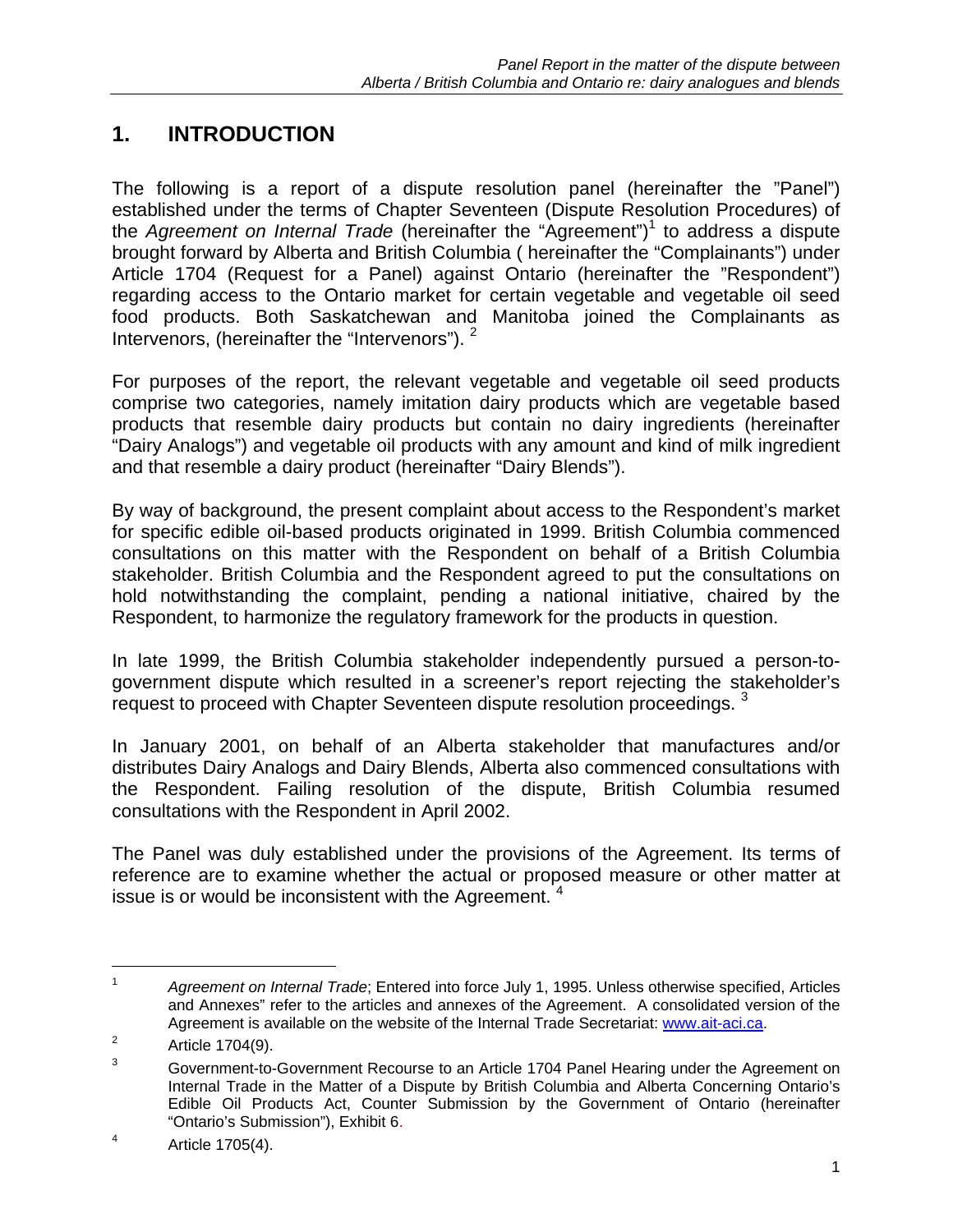As provided in paragraph 2 of Article 1707 (Report of Panel) of the Agreement, this Panel report contains:

- "(a) findings of fact;
- (b) a determination, with reasons, as to whether the actual measure in question is inconsistent with this *Agreement*;
- (c) a determination, with reasons, as to whether the measure has impaired or would impair internal trade and has caused or would cause injury; and
- (d) recommendations, if requested by a disputing Party, to assist in resolving the dispute."

## **2. COMPLAINT PROCESS**

In accordance with Article 906 (Consultations) of Chapter Nine (Agriculture and Food Goods) of the Agreement, British Columbia requested, in March 1999, that the Respondent enter into consultations on the matter in question.<sup>5</sup> In June 1999, the British Columbia and Ontario Deputy Ministers of Agriculture agreed to put Article 906 consultations on hold pending resolution of a national effort to harmonize regulations respecting Dairy Analogs and Dairy Blends.<sup>6</sup>

In accordance with Article 906, Alberta formally requested, by letter dated January 19, 2001 that the Respondent enter into consultations on the same matter. $<sup>7</sup>$ </sup>

British Columbia requested resumption and completion of the consultations launched in March 1999, in a letter to Ontario's Internal Trade Representative dated April 5, 2002.<sup>8</sup>

The Complainants formally requested by letters dated February 10, 2004, the assistance of the Committee on Internal Trade (hereinafter the "CIT"), in resolving the matters.<sup>9</sup> The Ministers met by conference call on March 1, 2004 to consider the matters. No resolution was reached with respect to the complaints at that time.<sup>10</sup> The CIT agreed at that meeting, that, if Alberta and British Columbia decided they wanted to proceed with a request for a Panel in this matter, they could do so jointly.<sup>11</sup>

 $5\overline{)}$ <sup>5</sup> Submission to the Internal Trade Panel Concerning Ontario's Measures Regulating Edible Oil Products, Dairy Blends and Dairy Analogs by the Government of Alberta and the Government of British Columbia, Challenge by Alberta and British Columbia, June 25, 2004 (hereinafter "Alberta and British Columbia's Submission"), Volume 2, p. 2, para. 9.

<sup>6</sup> *Ibid*., para. 10.

<sup>7</sup> *Ibid.* p. 6, para. 3

<sup>8</sup> *Ibid.* Volume 3, Tab. 10.

<sup>9</sup> *Ibid.* Tab 24.

<sup>10</sup> *Ibid*. Tab 26.

<sup>11</sup> *Ibid.*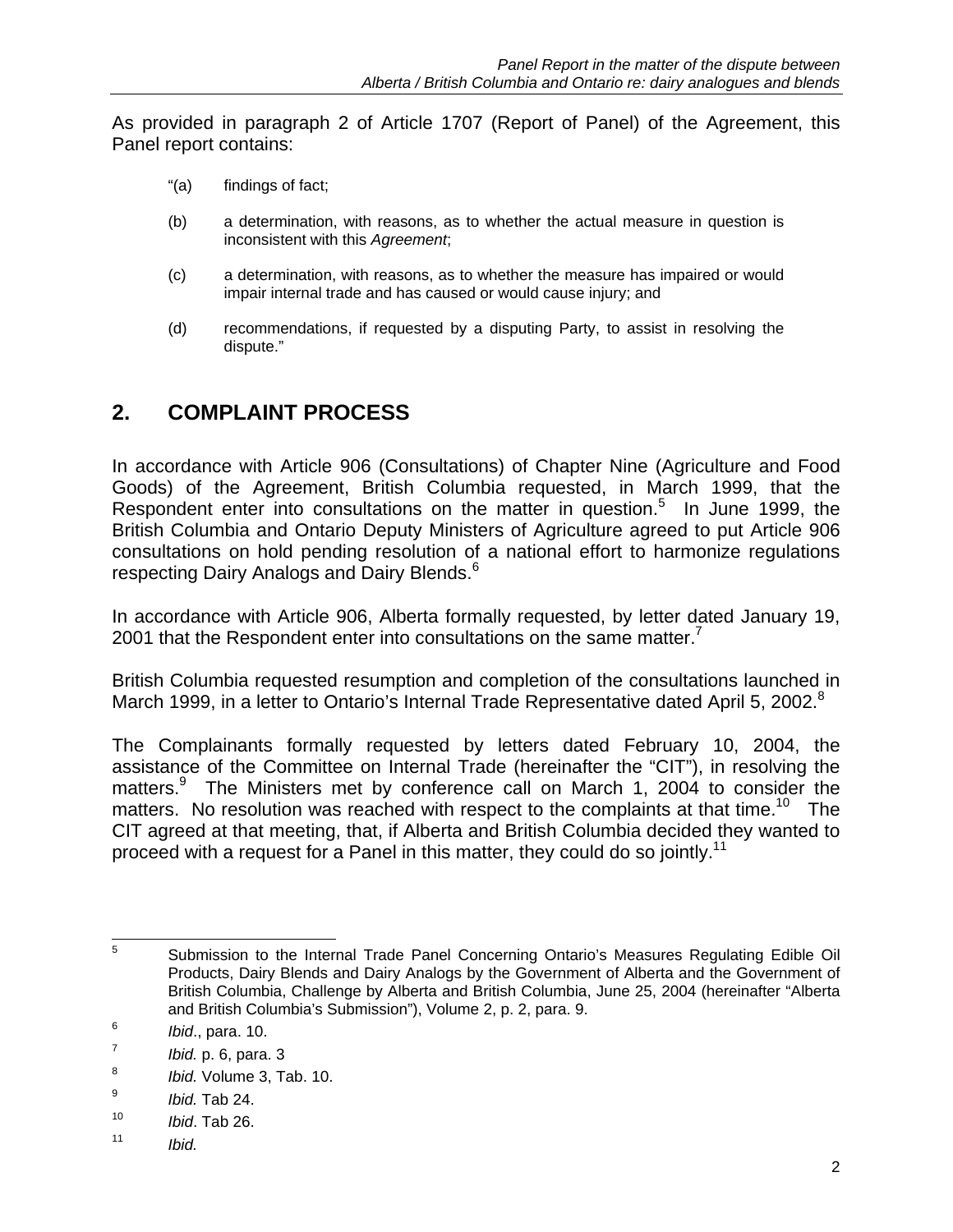In a letter dated May 10, 2004, the Complainants requested the establishment of a Panel under Article 1704 (Request for Panel).<sup>12</sup>

Following the exchange of submissions provided for in the Agreement, a hearing of the Panel, which was open to the public, was held in Toronto, Ontario on September 28, 2004.

In accordance with Article 1704(9), any Party with a substantial interest in a dispute is entitled to join panel proceedings as an Intervenor. Manitoba and Saskatchewan provided the required notice of their intent to join the panel proceedings and filed written submissions in support of the Complainants' position in this matter to the Panel. Saskatchewan made an oral presentation at the hearing, Manitoba did not.<sup>13</sup>

## **3. THE COMPLAINT** <sup>14</sup>

### **3.1 The Position of the Complainants**

The Complainants have presented four areas of complaint in their dispute with the Respondent and make the following allegations:

- 1. That elements of the Respondent's *Edible Oil Products Act* 15 (hereinafter the "EOPA") are inconsistent with the Agreement;
- 2. That the Respondent's *Milk Act* could be used to restrict trade in some vegetable based dairy alternatives;
- 3. That the Respondent failed to provide information requested by the Complainants concerning the Respondent's intentions with regard to the introduction of legislative and regulatory amendments and to consult with them in these matters as required by the Agreement; and
- 4. That any new measures introduced by the Respondent that would affect trade in Dairy Analogs and Dairy Blends without consulting other Parties would be inconsistent with the Agreement.

Specifically, with respect to the EOPA, the Complainants allege that subsection 3 of the EOPA which makes it illegal to manufacture and sell without a license any product other than oleomargarine, that resembles a dairy product and that combines vegetable oil

 $12$ 12 Submission to the Internal Trade Panel Concerning Ontario's Measures Regulating Edible Oil Products, Dairy Blends and Dairy Analogs by the Government of Alberta and the Government of British Columbia, Reply Submission (hereinafter "Alberta and British Columbia's Reply Submission") Attachment R1.

<sup>&</sup>lt;sup>13</sup> Hearing Transcript, pp. 51-62.

<sup>&</sup>lt;sup>14</sup> The complaints of Alberta, British Columbia, Saskatchewan and Manitoba are described more fully in their respective submissions to the Panel which can be found on the Internal Trade Secretariat website: www.ait-aci.ca/oil.

<sup>15</sup> *Edible Oil Products Act*, R.S.O. 1990, Chapter E.1.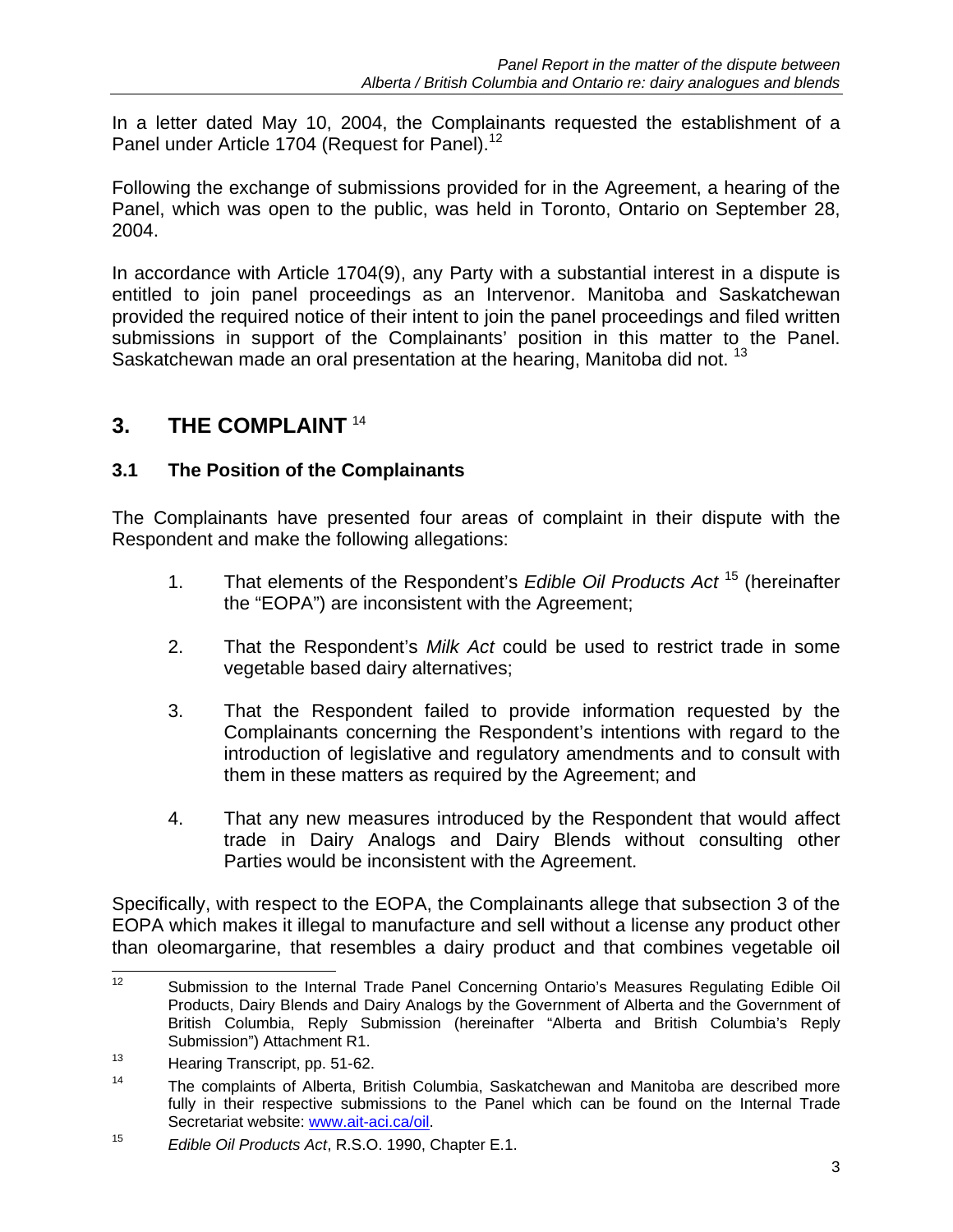with any amount of dairy ingredients (Dairy Blends), is inconsistent with Article 401 (Reciprocal Non Discrimination), Article 402 (Right of Entry and Exit), and Article 403 (No Obstacles) of the Agreement. The Complainants allege that these inconsistencies can not be justified under the provisions of Article 404 (Legitimate Objectives) of the Agreement.

The Complainants further allege that the EOPA's licensing requirements for Dairy Analogs, to the extent that they are different from the requirements for other food products in Ontario and specifically the "special designation" established for vegetable based dairy alternatives and the unique labeling, advertising and placement of products requirements, are inconsistent with Article 401 (Reciprocal Non Discrimination), Article 402 (Right of Entry and Exit) and Article 403 (No Obstacles). The Complainants allege that these inconsistencies can not be justified under the provisions of Article 404 (Legitimate Objectives) of the Agreement.

With respect to the Respondent's *Milk Act*, the Complainants allege that the Act could be used to restrict trade in some vegetable based dairy alternatives, and to the extent that it does this, these measures would also be inconsistent with the Agreement.

Regarding allegations of failure by the Respondent to provide information, the Complainants claim that the Respondent failed to provide information requested by the Complainants concerning the Respondent's intentions with regard to the introduction of regulatory amendments, to the EOPA and the *Milk Act* affecting trade and Dairy Blends and Dairy Analogs, and to consult with them in these matters as required by the Agreement. In particular, the Complainants claim breaches of the Agreement as follows:

- 1. Under Article 905, in that the Respondent proposes to adopt or amend a measure that affects trade in Dairy Analogs and Dairy Blends;
- 2. Under Article 405(1), and Annex 405.1 if the Respondent proposes to adopt a standard for a Dairy Analog or Dairy Blend that would restrict trade in these products;
- 3. Under Article 405(2), and Annex 405.2 if the Respondent proposes to adopt or amend a regulation that would operate to create an obstacle to trade in these products; and
- 4. Under Article 406(2), if the Respondent proposes to adopt or modify a measure that might materially affect the operation of the Agreement.<sup>16</sup>

With respect to allegations that introduction of any new measures affecting trade in Dairy Analogs and Dairy Blends without consultation with other Parties would be inconsistent with the Agreement, the Complainants argue that their position is supported by the following references in the Agreement:

 $16$ 16 Hearing Transcript pp. 26-28; and Alberta and British Columbia's PowerPoint Presentation at the Panel Hearing, Slide No. 17.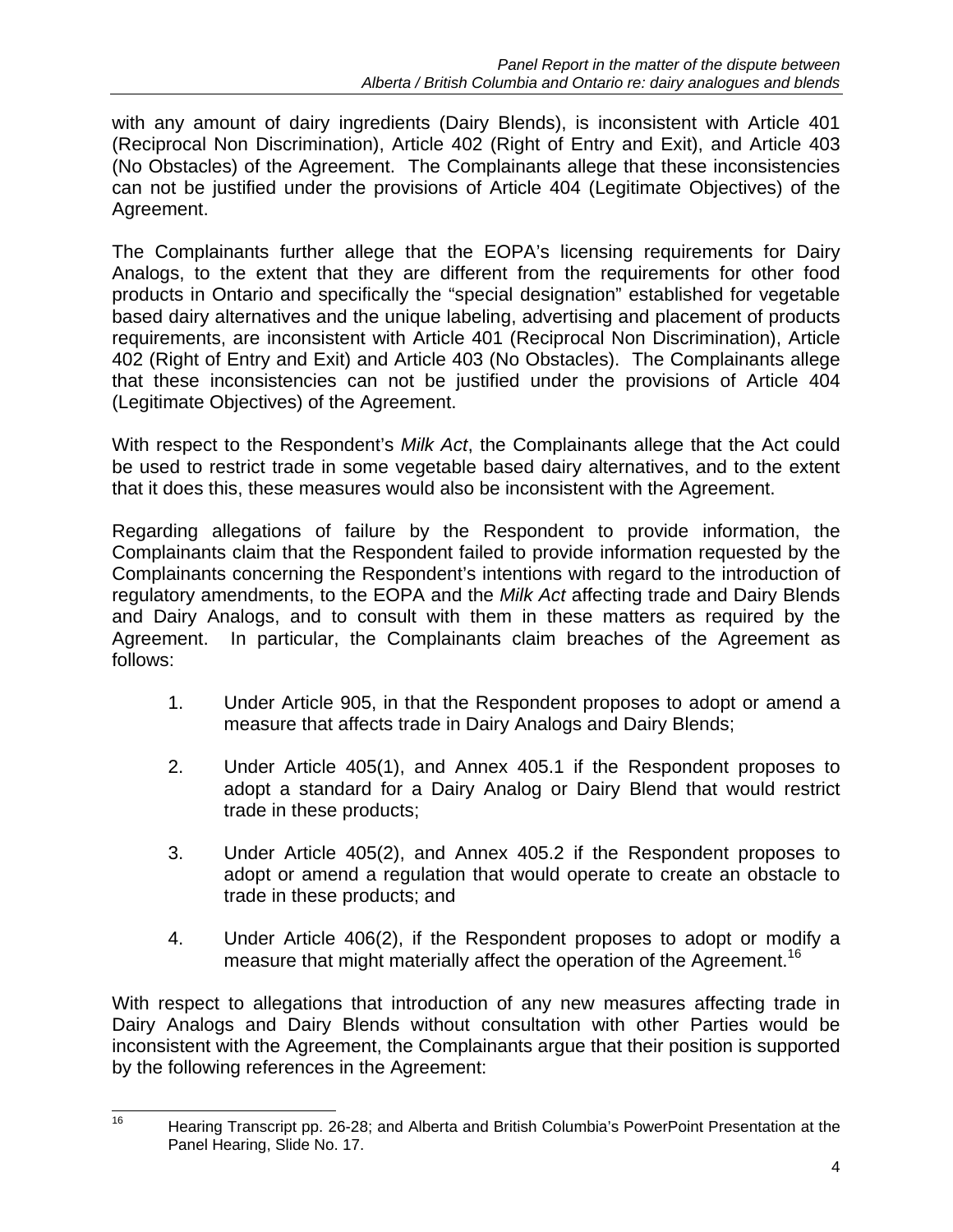- 1. Article 101(4) (Mutually Agreed Principles);
- 2. Article 907 (Transparency);
- 3. Article 406 (Transparency);
- 4. Article 405(2) (Reconciliation); and
- 5. Annex 405.2 (Regulatory Measures and Regulatory Regimes).

The Complainants allege that packagers and manufacturers in Alberta and British Columbia have been injured through losses suffered because they have been unable to sell their vegetable based Dairy Analogs and Dairy Blends in Ontario. In addition, oil seed producers and processors in Alberta and British Columbia have lost opportunities to sell their products to manufacturers in their own provinces, in Ontario and elsewhere because the market for their product has been restricted by the EOPA.

It is the view of the Complainants that generally the growth of the vegetable oil industry in Canada has been curtailed by restrictions under the EOPA. Furthermore, the Complainants allege that consumers in Ontario and elsewhere in Canada have been deprived of choice and access to products as a result of the Respondent's measures under the EOPA.

The Complainants asked the Panel to find that:

- 1. Because it operates as a barrier to trade for vegetable based dairy alternatives, the EOPA and Regulations thereunder are inconsistent with the Agreement and this inconsistency is not justified by a legitimate objective;
- 2. The EOPA and Regulations thereunder have caused injury to the vegetable oil industry in Alberta, British Columbia and the rest of Canada;
- 3. Any new measures that the Respondent has introduced, or intends to introduce under the *Milk Act*, or any other measure, to regulate vegetable based dairy alternatives, including Dairy Analogs and Dairy Blends, that restrict trade in these products are inconsistent with the Agreement unless they are justified by a legitimate objective;
- 4. Any regulations that apply to vegetable based dairy alternatives, including Dairy Analogs and Dairy Blends, that the Respondent introduces under the *Milk Act* or any other measure that restricts trade in these products because the Respondent's new measures have not been reconciled with national food regulations or with the regulations of other jurisdictions are inconsistent with the Agreement unless they are justified by a legitimate objective;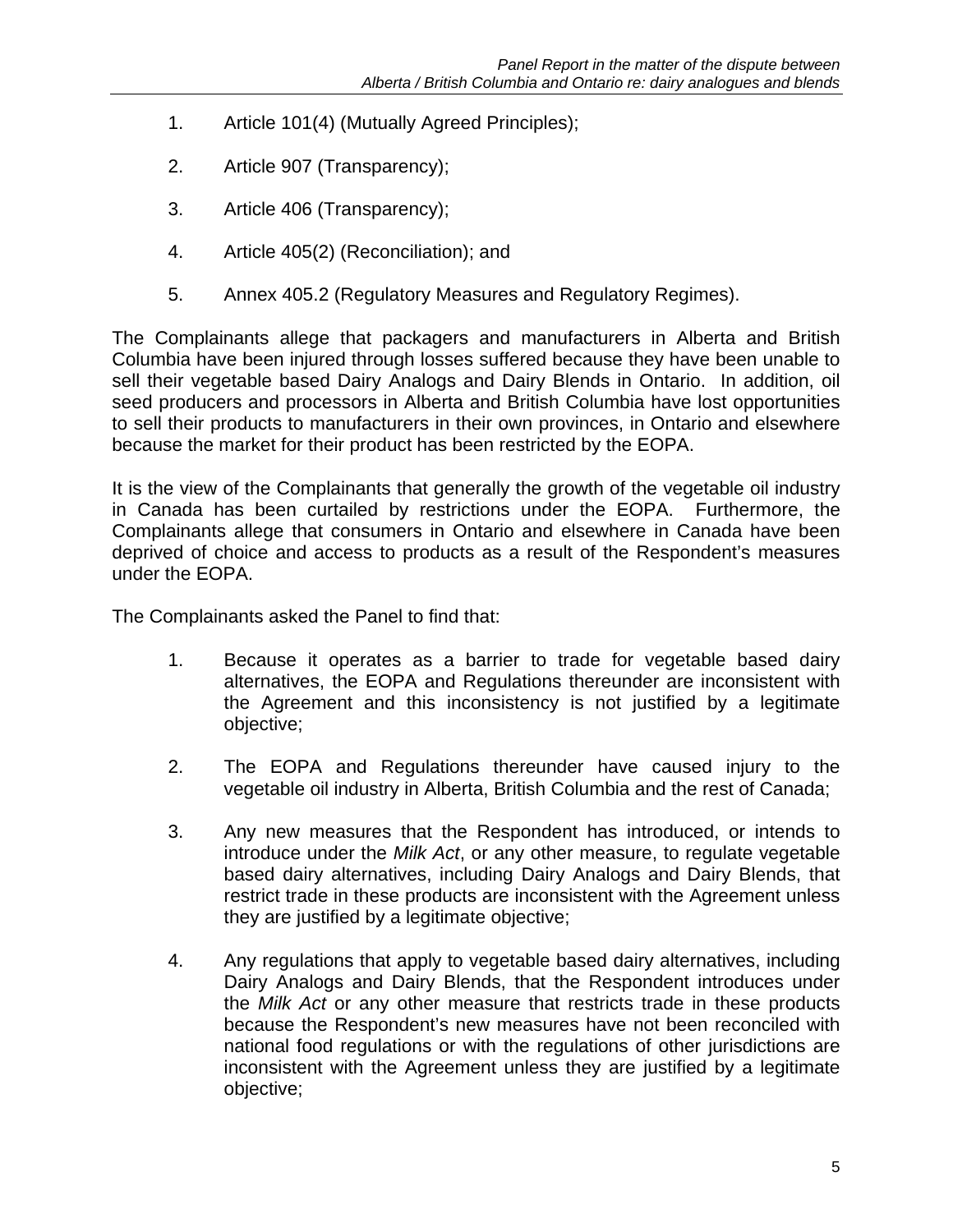- 5. It is inconsistent with the Agreement for the Respondent to introduce new measures or amend existing ones if they affect trade in vegetable based dairy alternatives, including Dairy Analogs and Dairy Blends, without consulting the Complainants and other Parties and taking their comments into account; and
- 6. When the EOPA is repealed, any new measures that the Respondent introduces to regulate Dairy Analogs and Dairy Blends, will cause injury to the vegetable oil industry in Alberta, British Columbia and the rest of Canada if they restrict trade in these products.

In their initial submission, the Complainants requested recommendations of the Panel as follows:

- 1. That the Respondent immediately repeal the EOPA if it has not already been repealed as provided in the *Food Safety and Quality Act* (hereinafter the "FSQA"); $^{17}$
- 2. That the Respondent withdraw any other measures that regulate Dairy Analogs and Dairy Blends, that they have not demonstrated are justified by a legitimate objective;
- 3. That the Respondent not introduce any further measures to regulate Dairy Analogs and Dairy Blends, unless they are necessary to meet a legitimate objective;
- 4. That the Respondent defer to the existing national food regulation of Dairy Analogs and Dairy Blends as recommended by the Federal/Provincial/ Territorial Agri-Food Inspection Committee (hereinafter the "FPTAFIC") report in February 2001; and
- 5. That all other Canadian governments implement the recommendations of the FPTAFIC report of February 2001.

In their argument before the Panel, the Complainants included further requests for the Panel to recommend:

- 1. That the *Milk Act* be amended to restrict the *Milk Act's* regulatory scope to the "standardized" dairy products specifically set out in that Act;
- 2. That the Respondent must not amend or adopt any measure that restricts trade in Dairy Analogs and Dairy Blends or has the effect of maintaining the measures currently in place and that are inconsistent with the Agreement; and

 $17$ 17 Bill 87, *The Food Safety and Quality Act* (FSQA) has been adopted by the Ontario Legislature but has not yet been proclaimed. Section 57 and Section 61 are the provisions under discussion in this dispute.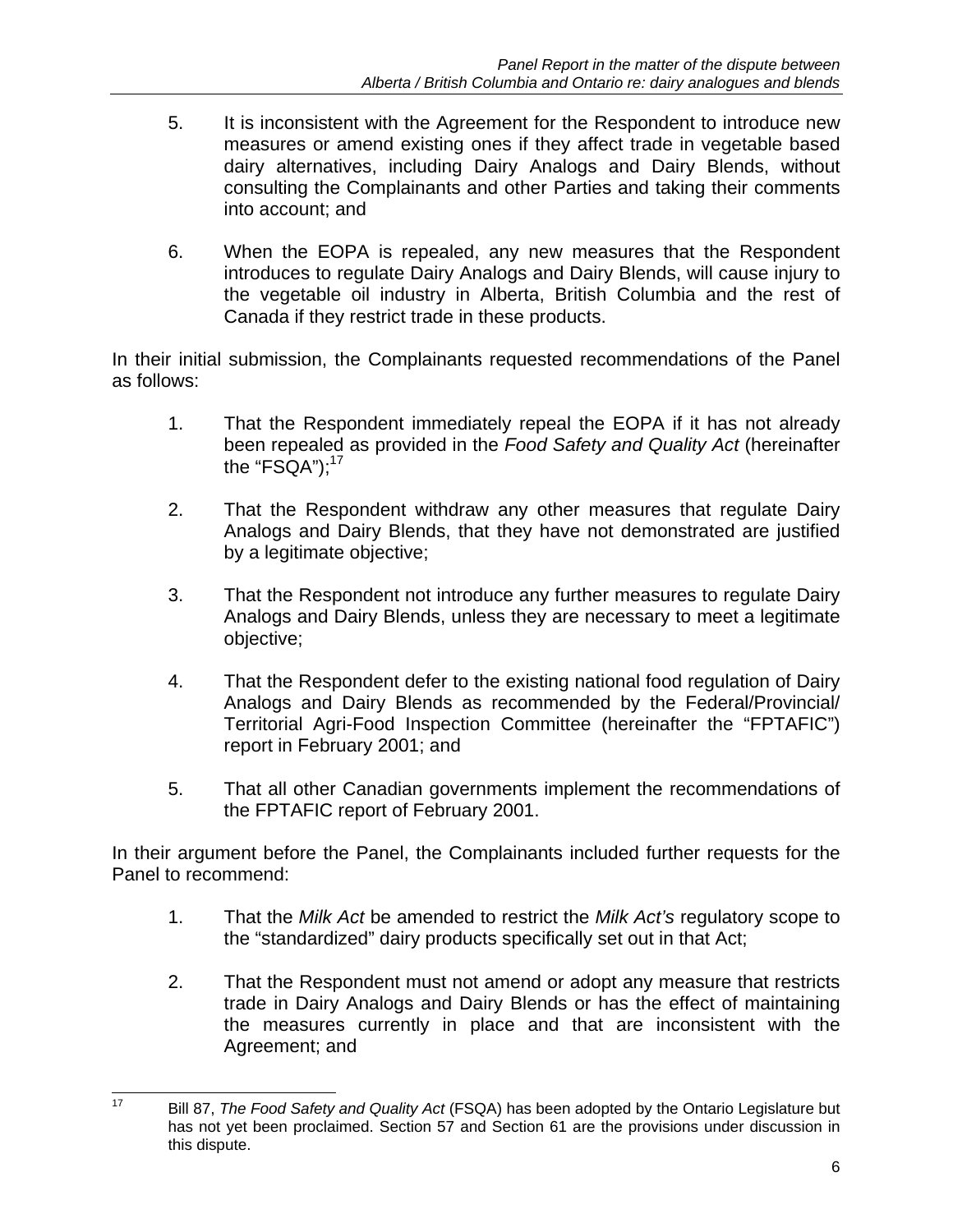3. That the Respondent must consult with the Complainants prior to amending or adopting measures that may affect trade in Dairy Analogs and Dairy Blends.

The Respondent objected to this expansion of the Complainants' requested relief. This objection is dealt with below in Section 5.2.7.

## **3.2. The Positions of the Intervenors**

Manitoba's submission to the Panel supports the Complainants' contention that the Respondent's continued maintenance and enforcement of the EOPA, which restricts trade in vegetable based dairy alternatives, is inconsistent with the Respondent's obligations under the Agreement*.* 

In its presentation at the Panel hearing, Saskatchewan reiterated its support for the position and arguments presented by the Complainants in this dispute. In addressing issues raised regarding the scope of the dispute and the panel hearing, particularly with respect to the *Milk Act*, Saskatchewan noted the following:

 ". . .it's our submission that the scope of this hearing is as wide as that identified technical barrier to trade regardless of where it's addressed and how it's addressed by Ontario's measures. We see it principally in the Edible Oil Products Act, but we also agree with the submissions that B.C. and Alberta have made with respect to the Milk Act. We would submit that wherever imitation dairy products and standards regarding dairy blends are affected by regulation in Ontario that that [Sic.] should be addressed by this Panel."<sup>18</sup>

Saskatchewan also addressed the applicability of Chapter Four (General Rules) of the Agreement to Chapter Nine. Saskatchewan noted in its presentation that by virtue of the fact that Dairy Analogs and Dairy Blends have been identified as a technical barrier within the jurisdiction of the Agreement, specifically within Chapter Nine, they will also be, by definition, an obstacle to trade within the meaning of Article 403.<sup>19</sup>

Saskatchewan concluded by highlighting the importance of this issue to Saskatchewan and the more than 32,000 canola producers and three oilseed crushing facilities in the province. Saskatchewan contended that remaining measures with any kind of restrictive effect on the development or marketing of Dairy Analogs and Dairy Blends will impede product development by producers in Saskatchewan, and reiterated that the EOPA, which remains, an "identified technical barrier to trade" must be addressed. <sup>20</sup>

<sup>18</sup> Hearing Transcript, p. 57.

<sup>19</sup> *Ibid*. p. 58.

<sup>20</sup> *Ibid*. p. 62.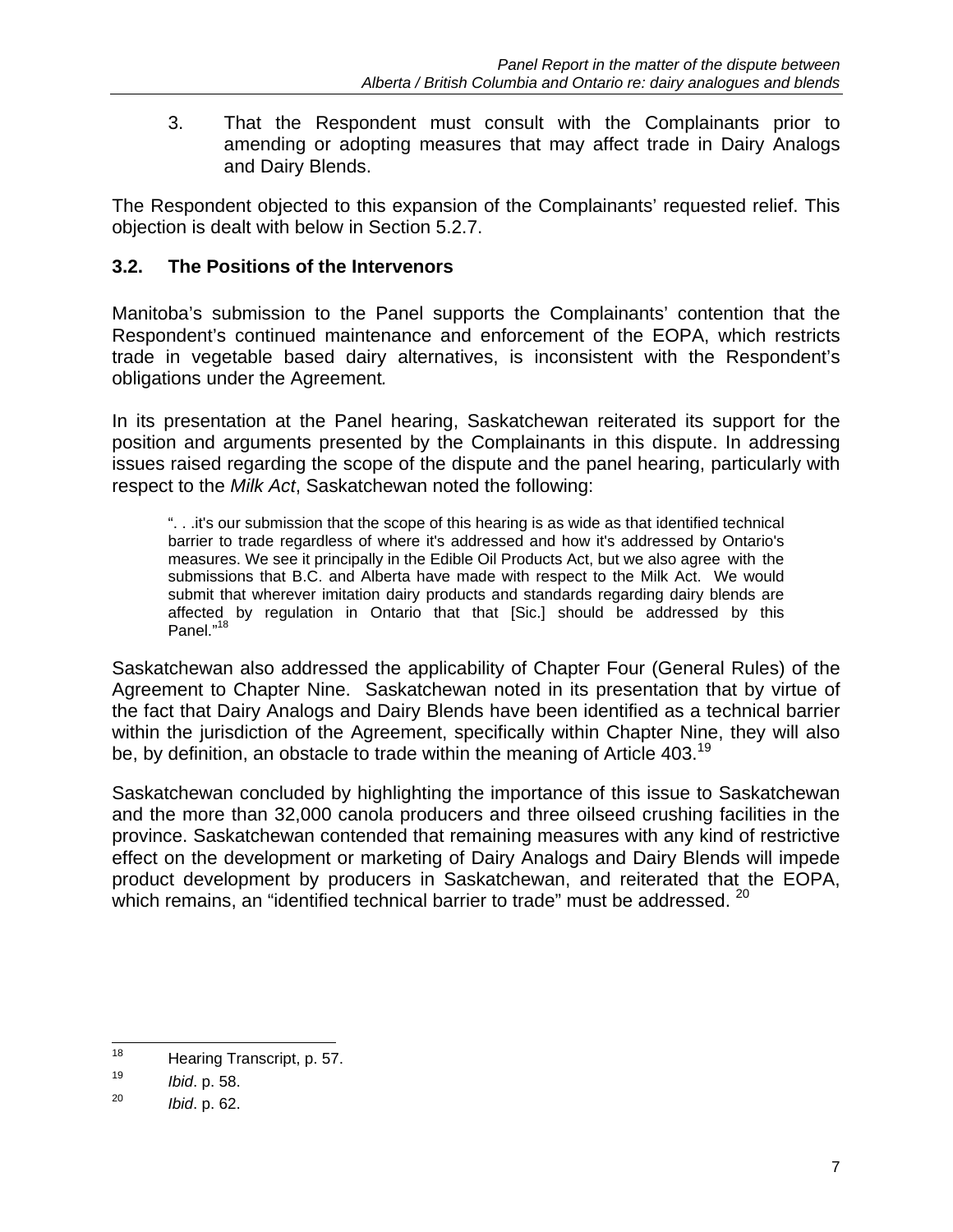# **4. THE POSITION OF THE RESPONDENT** <sup>21</sup>

The Respondent maintains that it has addressed all substantive issues raised by the Complainants regarding edible oil-based imitation cheese products, repeal of the EOPA and the prospects of substitute regulations.

The Respondent concedes that the EOPA restricts trade in edible oils in Ontario. However, it confirms that the current government of Ontario intends to carry through with the existing legislation to repeal the EOPA effective January 1, 2005.

In addition to repealing the EOPA, the Respondent asserts that in a further attempt to bring early closure to the dispute in May 2004, it adopted interim regulations to allow for edible oil products that imitate cheese and contain up to 20 per cent casein or caseinate. The Respondent's position is that this action addresses both substantive elements of the complaint initiated by the Complainants.

The Respondent contends that all necessary steps have been taken, within the confines of any government's standing obligation to duly respect its Legislature, to amend the subject measures and to immediately alleviate the harm alleged.

The Respondent further contends that it has been engaged in proactive efforts to address the matter within the national context. The Respondent describes its role in spearheading a federal/provincial working group to develop recommendations adopted by the FPTAFIC calling for a national approach to regulating imitation dairy products, by deferring to relevant federal regulations. These recommendations advocated repealing all provincial legislation and regulations respecting products that imitate or resemble dairy products.

The Respondent introduced legislation in June 2004 that will delay repeal of the EOPA to January 1, 2005. The Respondent stated at the time of introduction that the purpose of deferral of the repeal was to provide industry stakeholders and the federal government an additional six months time to complete a legislative review of labeling regulations including imitation dairy products, being conducted by the Canadian Food Inspection Agency.

The Respondent maintains that it has taken steps to reduce and eliminate, "to the extent possible", as provided in the Preamble and Article 100 of the Agreement, barriers to the free movement of imitation dairy products, while fully observing its legislative process, as is the priority obligation of every Party to the Agreement.<sup>22</sup> The Respondent contends that the Complainants have raised new allegations in contravention of the letter and spirit of the Agreement. The Respondent claims that submissions introduced by the Complainants beyond simulated cheese products and continued enforcement of the EOPA fall outside the scope of the matter in dispute and should be rejected by the Panel.

 $21$ Ontario's response is described more fully in their submission to the Panel which can be found on the Internal Trade Secretariat website: www.ait-aci.ca/oil.

<sup>22</sup> Ontario's Submission, p. 8, para. 38.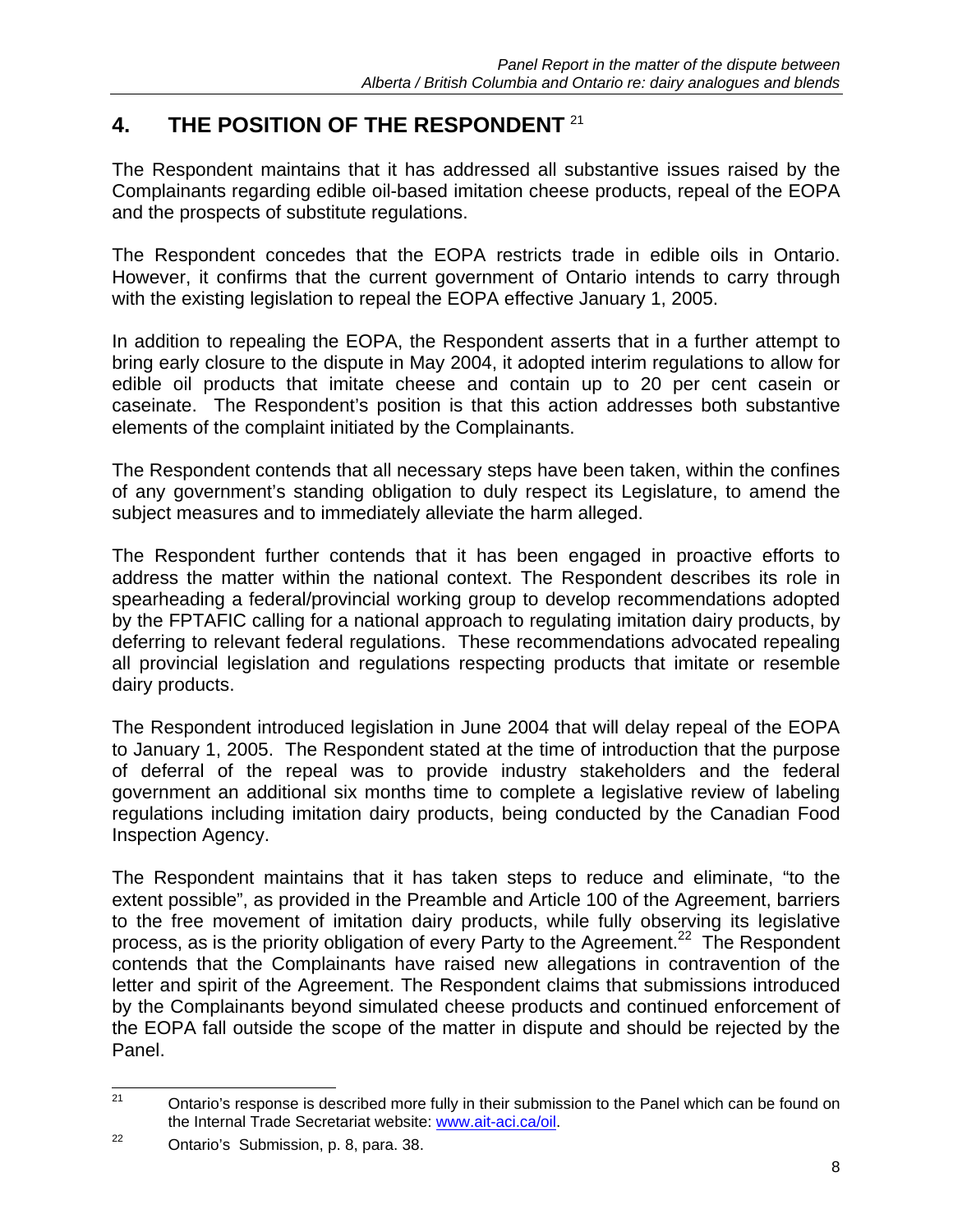The Respondent refers specifically to the Complainants' statement at paragraph 20, of their joint submission that:

 "Now Alberta's and British Columbia's complaint is with respect to any and all Vegetable Based Dairy Alternatives and Ontario's current measures and any future measures that Ontario might introduce to regulate Vegetable Based Dairy Alternatives that restricts trade in these products." 23

The Respondent contends that the above statement by the Complainants in their joint submission demonstrates a disregard for the obligations set out in Article 1700 (Cooperation) of the Agreement and demonstrates a lack of procedural fairness, contravening the spirit in which consultations are to be conducted under Chapter Nine of the Agreement.

The Respondent responds to a concern raised by the Complainants regarding potential substitute regulations impacting vegetable based dairy alternatives. The Respondent argues that in raising a concern regarding potential substitute regulations, the Complainants are advancing the notion that any stakeholder request presented to a Party to the Agreement constitutes sufficient evidence to ground a potential challenge under the Agreement, simply by virtue of the fact that the Party is in receipt of a request by a stakeholder group.

The Respondent asserts that it is imperative that complaints be directed to actual or proposed government measures, and that speculation as to possible future government measures falls outside of the jurisdiction of an Agreement panel review.

The Respondent argues that the onus rests on the Complainants to advance evidence of the Respondent's intention to impair their rights under the Agreement and the Complainants have not met this onus. The Respondent further argues that it has provided evidence of government policy with respect to the matter at hand, which the Complainants are unable to contradict. $24$ 

The Respondent submits that:

- 1. All substantive issues raised by the Complainants regarding edible oil based imitation cheese products, repeal of the EOPA and the prospects of substitute regulations have been addressed;
- 2. The issue of the EOPA's consistency with the Agreement is moot since the EOPA will be repealed by January 1, 2005;
- 3. The real issue before the Panel is one of timing in that the Complainants are dissatisfied with the amount of time that the process for legislative repeal and regulatory amendment has taken in Ontario;

<sup>23</sup> 23 Alberta and British Columbia's Submission, Volume 1, p. 7, para. 20.

<sup>&</sup>lt;sup>24</sup> Hearing Transcript, pp. 86-87.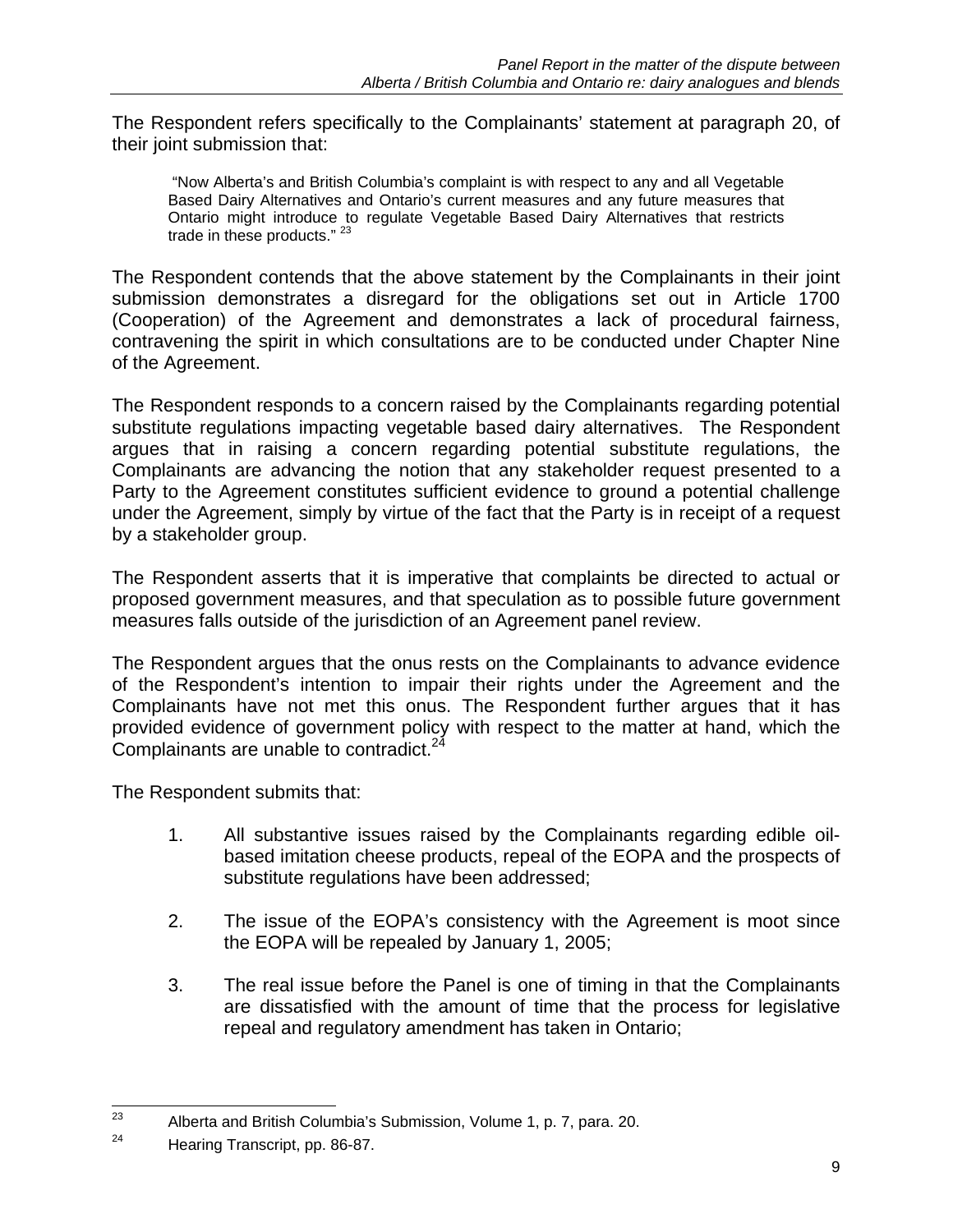- 4. The Agreement contemplates that observance of the interprovincial trade commitments must be to the extent possible, and within this context, the Respondent has been active in its attempts to resolve the matter at issue both nationally and within the province;
- 5. Allegations that are not linked to a specific government measure are not within the jurisdiction of a Chapter Seventeen panel;
- 6. The conduct of the Complainants raises the issue of fair and constructive engagement of the Chapter Seventeen dispute resolution procedures. Panel review processes under the Agreement are to be employed only as a measure of last resort where one party refutes the allegations and refuses to amend the measure complained of. This is not the case in the circumstances under consideration in this dispute; and
- 7. Bringing the matter in dispute forward for panel review when there is no substantive issue in contention is an abuse of the dispute resolution procedures of the Agreement.

The Respondent requests that the Panel make the following findings:

- 1. That the Respondent has taken appropriate steps to respond to concerns raised by the Complainants with respect to edible oil-based imitation cheese products, and repeal of the EOPA;
- 2. That allegations that are not linked to a specific government measure, either actual or proposed, fall outside the review jurisdiction of an Agreement Panel;
- 3. That government measures, not stakeholder requests, are the only legitimate basis for a complaint under the Agreement; and
- 4. The Panel findings can not be based on speculation and conjecture, but rather must weigh the interprovincial trade principles set out under the Agreement against specific government measures, either existing or being proposed.

## **5. PANEL FINDINGS**

### **5.1 Procedural Issues**

### **5.1.1 Whether the Dispute is properly before the Panel**

In its submission, the Respondent argued that the current Panel had not been established in accordance with the stated goals of the Agreement with respect to fair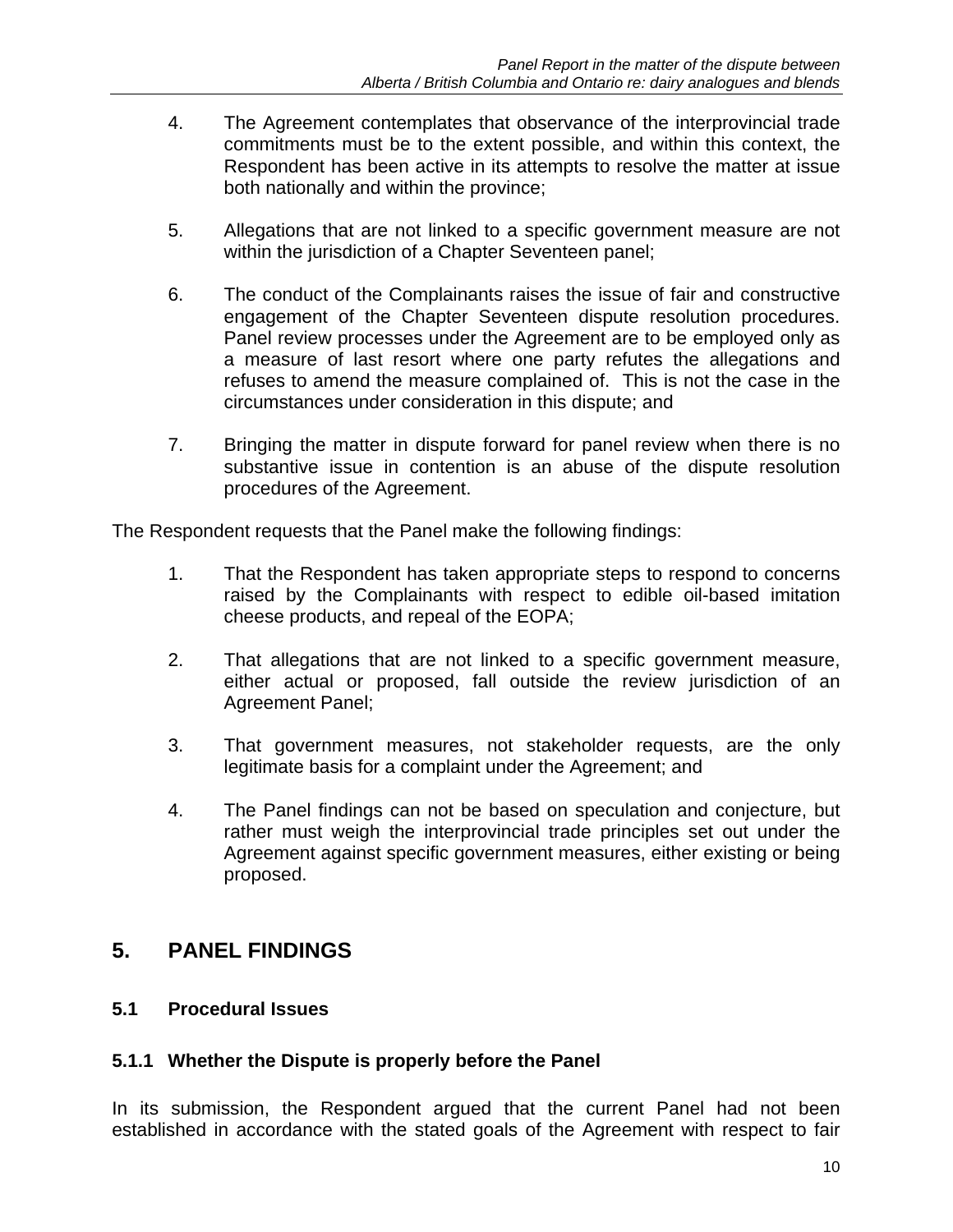and constructive engagement of the Chapter Seventeen dispute resolution provisions. In short, the Respondent argued that many of the issues raised in the complaint had not first gone through the required consultation process.<sup>25</sup> The Respondent submitted that the Complainants had thus inappropriately expanded the scope of the complaint. In particular, the Respondent sees the dispute as limited to the EOPA and its enforcement and objected to the expansion of the dispute with respect to provisions of the *Milk Act*  and generally to any issues beyond the access to the Ontario market for imitation cheese products (which was the initial issue raised by the British Columbia stakeholder in 1999).

In considering these positions, the Panel is mindful of the following relevant provisions of the Agreement.

#### "**Article 1701: Application**

1. Subject to paragraph 6, this Chapter applies to the avoidance and resolution of disputes between Parties, or persons and Parties, regarding the interpretation or application of this Agreement.

2. Before a Party initiates dispute resolution proceedings under Part A of this Chapter, it shall select and proceed only under the one chapter in Part IV of this Agreement that it considers to be most applicable to the matter.

3. A complaining Party shall deliver written notice to the Party complained against and the Secretariat of the selection of the applicable chapter and of the matter.

4. On delivery of notice in accordance with paragraph 3, the complaining Party and the Party complained against shall attempt to resolve the matter using the dispute avoidance and resolution process provided in the applicable chapter. Such process must be exhausted before a complaining Party may proceed to dispute resolution under this Chapter. The dispute avoidance and resolution processes in each chapter and their completion dates are listed in Annex 1701.4."

#### "**Article 906: Consultations**

1. A Party may make a written request for consultations with another Party on any matter covered by this Chapter. The Party requesting consultations shall deliver a notice of its request to the other Party.

2. The consulting Parties may request the Trade Policy Committee to assist them in the resolution of the matter. Where so requested, the Trade Policy Committee shall facilitate the consultations by considering the matter itself or by referring the matter for advice or recommendations to an existing or ad hoc working group or another appropriate forum.

3. The Trade Policy Committee shall consider any matter referred to it under paragraph 2 as expeditiously as possible, particularly matters regarding perishable goods, and promptly forward to the consulting Parties any technical advice or recommendations that it develops or receives concerning the matter. The consulting Parties shall provide a written response to the Trade Policy Committee concerning the technical advice or recommendations within such time as that Committee may request."

<sup>25</sup> 25 Ontario's Submission, paras. 39-48.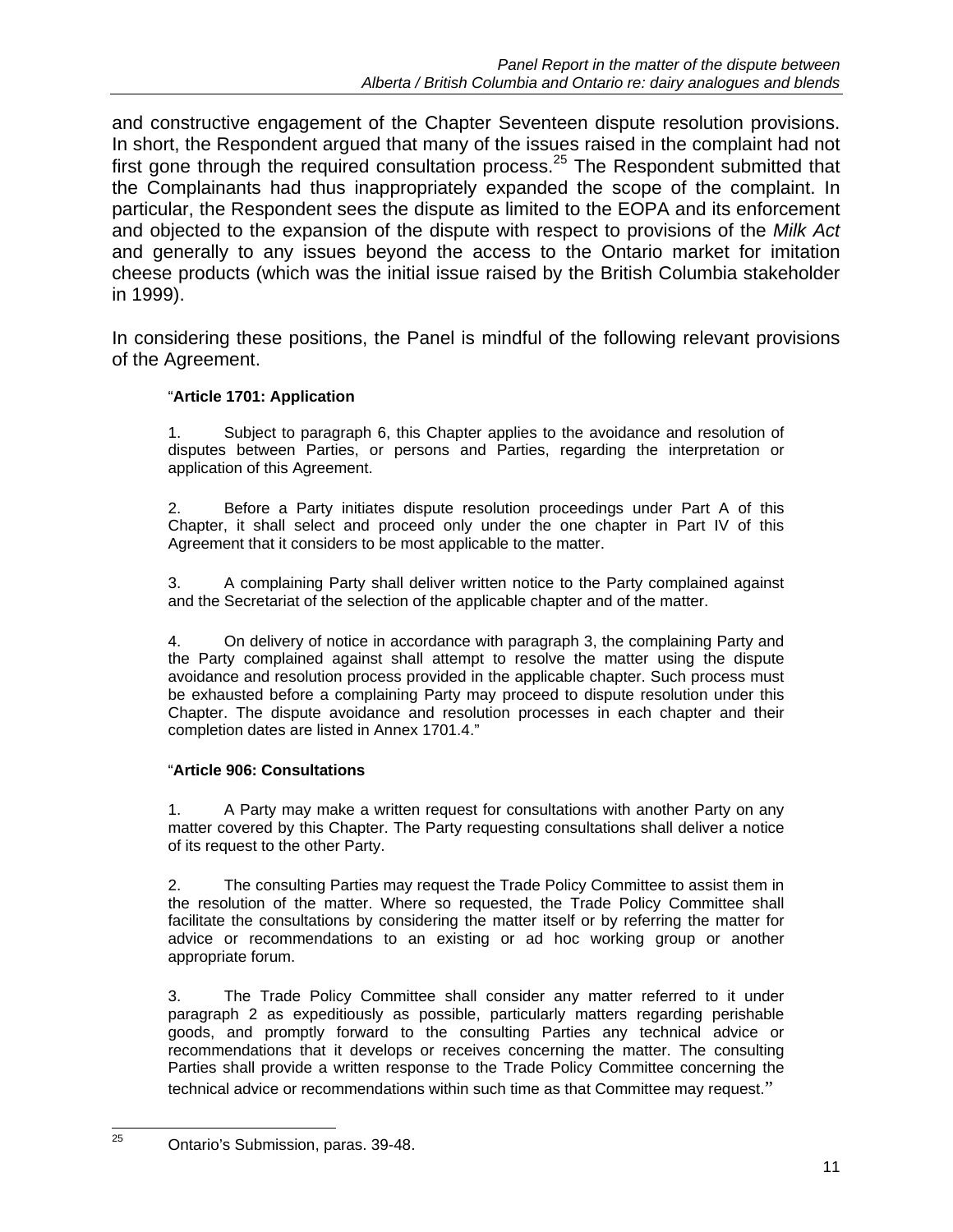#### "**Article 1702: Consultations**

1. If the disputing Parties fail to resolve the matter using the dispute avoidance and resolution process provided in the chapter selected under Article 1701(2), or if a complaining Party proceeds directly to dispute resolution under this Chapter by reason of Article 1701(5):

- (a) either disputing Party may request consultations under this Article; or
- (b) the disputing Parties may agree to proceed directly under Article 1703 or Article 1704.

2. The Party requesting consultations under paragraph 1 shall deliver written notice of its request to all other Parties and the Secretariat. The request shall:

- (a) specify the actual or proposed measure or other matter complained of;
- (b) list the relevant provisions of this Agreement; and
- (c) provide a brief summary of the complaint.

6. The consulting Parties shall exchange all information necessary to enable a full examination to be made of how the actual or proposed measure or other matter may affect the operation of this Agreement. In so doing, the consulting Parties shall treat any confidential information exchanged on the same basis as the Party providing the information."

#### "**Article 1704: Request for Panel**

1. Where the matter in dispute has not been resolved to the satisfaction of the disputing Parties within:

- (a) 30 days after the completion date of the applicable dispute avoidance and resolution process listed in Annex 1701.4, where the disputing Parties have agreed under Article 1702(1)(b) to proceed directly under this Article;
- (b) 40 days after the date of delivery of the request for consultations under Article 1702, where the disputing Parties have agreed under Article 1702(1)(b) to proceed directly under this Article and not to request assistance under Article 1703;
- (c) 50 days after the date of delivery of the request for assistance under Article 1703; or
- (d) such other period of time as the disputing Parties may agree;

any disputing Party may make a written request to the Committee for the establishment of a panel."

The Panel concludes that the Agreement is thus designed to ensure that disputing Parties go through an extensive consultation process before a matter may be put to a Panel (unless the Parties specifically agree to go directly to a Panel). In this case, the Panel is generally satisfied that the Parties have reasonably exhausted available consultation processes. In this regard the Panel notes: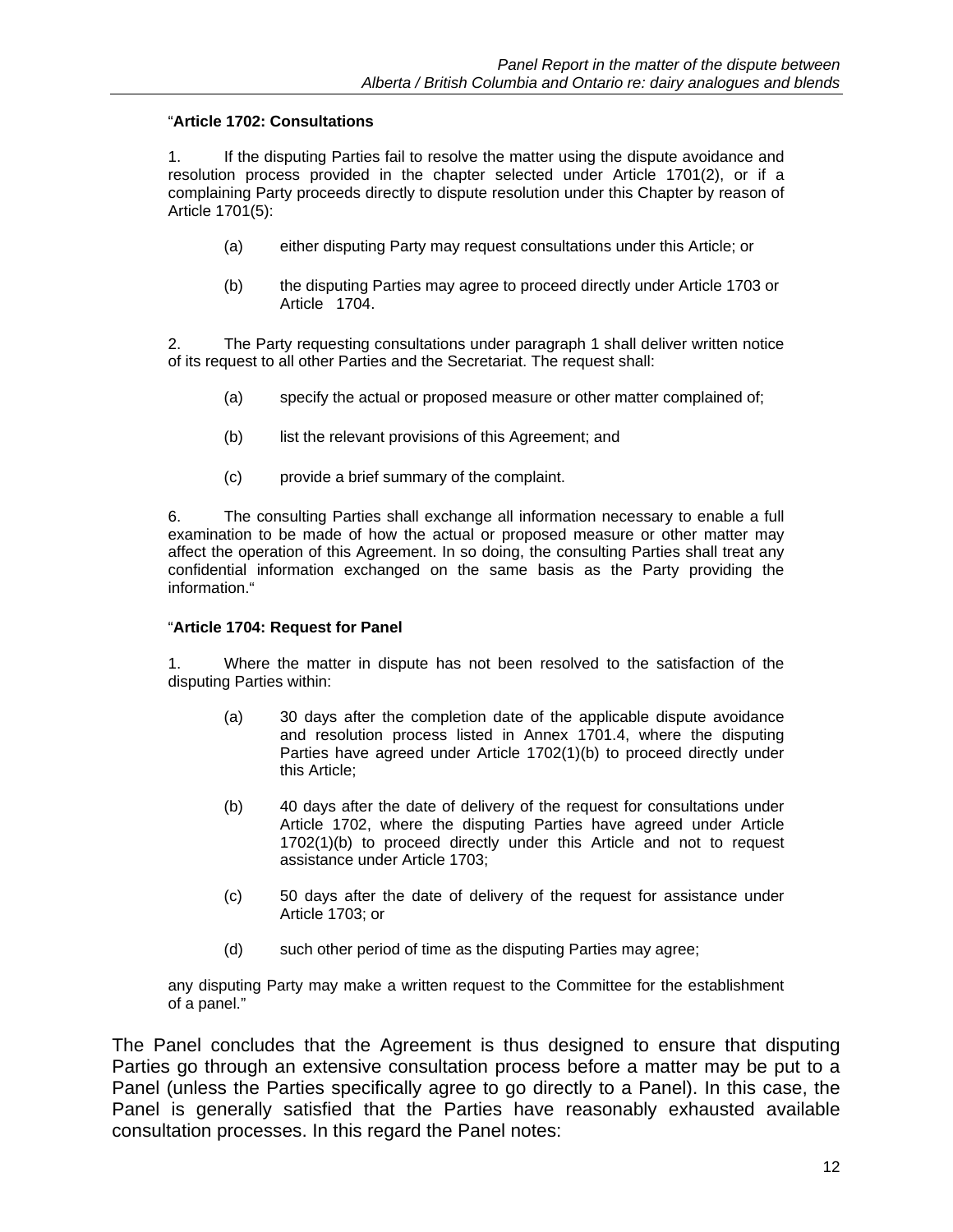- 1. The issues surrounding imitation cheese products were the initial matter that began this dispute;
- 2. However, in the consultation process the Complainants did not limit the subject matter of their complaint strictly to imitation cheese products;<sup>26</sup>
- 3. In fact, the correspondence<sup>27</sup> makes it clear that during the course of consultations the concerns of the Complainants went on to cover the treatment by the Respondent of Dairy Analogs and Dairy Blends generally; and
- 4. Specific concerns with respect to the *Milk Act* were raised in writing only in November  $2003$ ,  $28$  i.e. after the initial launch of the consultations. However, this is understandable given that the potential use of the *Milk Act* to limit the sale or production in Ontario of Dairy Analogs and Dairy Blends had not before that time been contemplated by the Complainants. They were made aware of this potential by the representations of the Dairy Farmers of Ontario to the Ontario government. <sup>29</sup>

The Panel is convinced that the Complainants brought this dispute forward in good faith and have made reasonable efforts to make clear the extent of their complaint. That being said, the Panel is mindful of the importance of the pre-consultation requirement and the Complainants would have been well advised to make much more explicit the width of the net they were casting. However, on balance, the Panel does not believe that the Respondent can be surprised by the issues raised before this Panel or that it is has been denied the opportunity to subject all the issues before the Panel to the sectoral consultations anticipated in Chapters Nine and Seventeen of the Agreement.

For instance, in 2001, in the context of introducing the FSQA, which included a provision to repeal the EOPA, the Respondent introduced amendments to the *Milk Act*. These measures, yet to be proclaimed, were introduced in the context of the national initiative in respect of Dairy Analogs and Dairy Blends. In view of the manner in which this dispute evolved, and the ongoing national consultation process that was taking place relating to Dairy Analogs and Dairy Blends, it would be difficult to determine specifically the scope and extent of the various consultations among the parties.

<sup>26</sup> 26 Alberta and British Columbia's Submission, Volume 3, Tab 15. Letter dated January 19, 2001 from Mr. Darcy Willis, Senior Policy Analyst, Alberta Agriculture, Food and Rural Development to Mr. Phil Malcolmson, Manager, Policy Analysis, Ontario Ministry of Agriculture, Food and Rural Affairs requesting consultations under Chapter Nine (Article 906), wherein Alberta in two instances states: "[…] Without limiting the grounds for our complaint […]"

<sup>&</sup>lt;sup>27</sup> Ibid.<br><sup>28</sup> Alberta and British Columbia's Submission, Volume 3, Tabs 22 and 23. Letter dated November 19, 2003 from the Honourable Shirley McClellan, Alberta Deputy Premier and Minister of Agriculture, Food and Rural Development to the Honourable Steve Peters, Ontario Minister of Agriculture and Food; and letter dated November 12, 2003 from the Honourable Halvar Jonson, Alberta Minister International and Intergovernmental Relations to the Honourable Joe Cordiano, Ontario Minister of Economic Development and Trade.

<sup>29</sup> *Ibid*. Tab 18.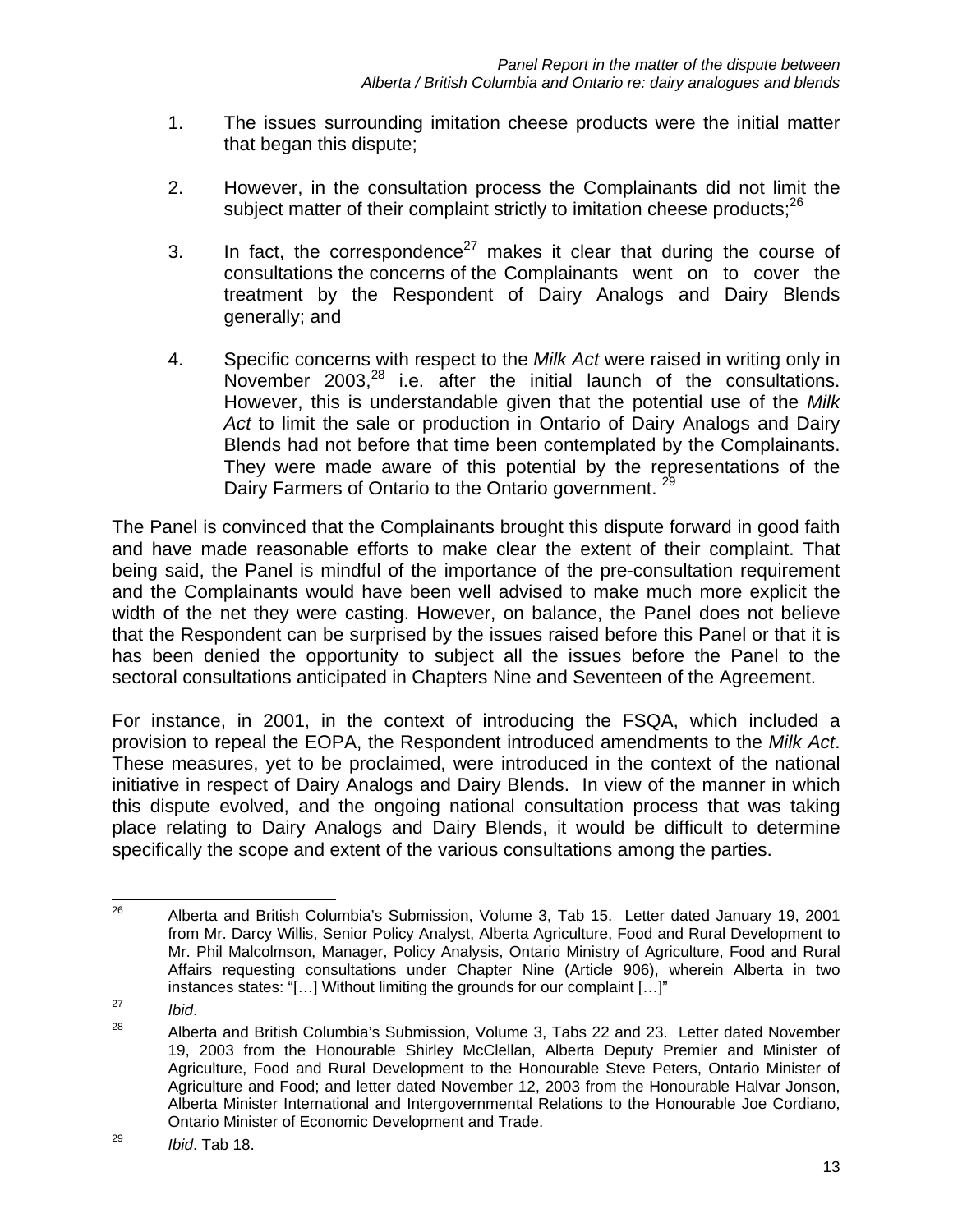**The Panel therefore finds that the applicable procedural requirements of the Agreement have been fulfilled and that the current Panel has been established in accordance with the dispute resolution provisions of Chapters Nine and Seventeen of the Agreement.** 

### **5.1.2 Admissibility of Correspondence Produced by Complainants during the Hearing**

In its presentation to the Panel at the hearing, the Complainants asked that correspondence dated June 15, 2004 from the Honourable Shirley McClellan, Deputy Premier and Alberta Minister of Agriculture, Food and Rural Development to the Honourable Steve Peters, Minister, Ontario Ministry of Agriculture and Food be admitted into the record. The Panel accepted copies of the letter and committed to take the matter under advisement.

With respect to admitting the letter into the record, the Panel notes that it warned Parties to file all their relevant material in advance of the hearing, and such late filing is to be discouraged:

- 1. The letter in question is relevant to questions raised by the Panel at the hearing;
- 2. The letter was created only a few days before the initial submission of the Complainants was filed with the Internal Trade Secretariat; and
- 3. The Respondent has had access to the letter since it was addressed to the Honourable Steve Peters, Minister, Ontario Ministry of Agriculture and Food and there is, therefore, no surprise in its contents and no prejudice suffered in admitting it into the record.

**Accordingly, the Panel finds that the correspondence presented by the Complainants to the Panel at the hearing, and not included in earlier submissions, may be admitted into the record of these proceedings.** 

### **5.2 Substantive Issues**

### **5.2.1 Dairy Analogs and Dairy Blends under the Agreement – Article 902(3)**

There was no dispute in this case as to whether Dairy Analogs and Dairy Blends are subject to the Agreement. Nonetheless, the Panel considers that it should satisfy itself that Dairy Analogs and Dairy Blends are properly covered by the Agreement.

Dairy Analogs and Dairy Blends have been identified as a measure within the jurisdiction of the Agreement, and in particular, Chapter Nine.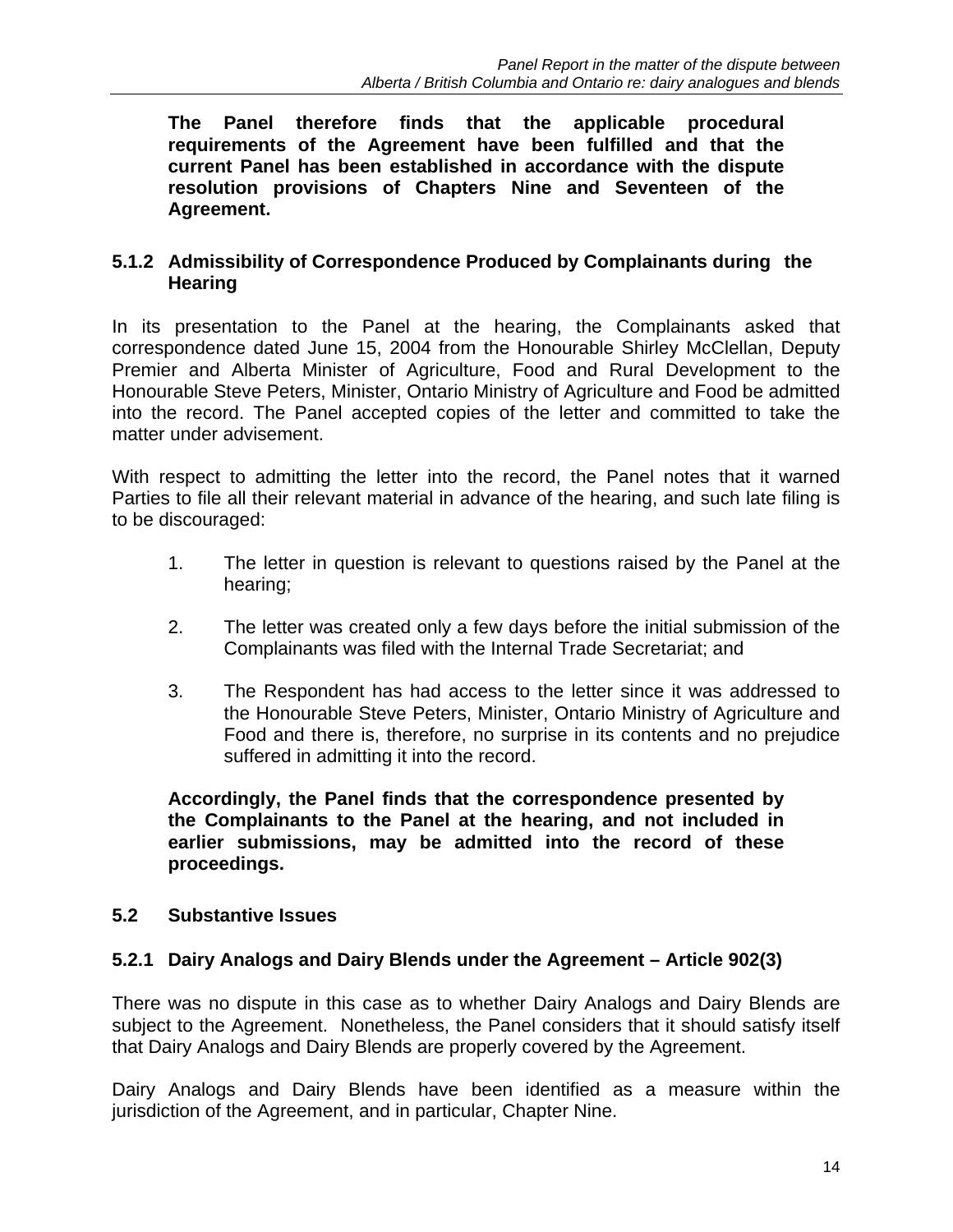Article 902(3) states:

"Measures involving technical barriers with policy implications shall be included in the scope and coverage of this Chapter effective September 1, 1997. The Federal-Provincial Trade Policy Committee (the "Trade Policy Committee") shall, on or before September 1, 1997, give written notice to the Committee on Internal Trade of such matters."

Technical barriers to trade are defined in Article 908 (Definition) as follows:

**"technical barriers to trade** means a measure that:

(a) involves product characteristics or their related processes and production methods, including the applicable administrative provisions, with which compliance is mandatory;"

Further to Article 902(3), the co-chairs of the Federal/Provincial Agricultural Trade Policy Committee wrote to the co-chairs of the CIT on October 1, 1997, identifying "standards regarding Dairy Blends (mixtures of butter and margarine) and imitation dairy products" as one of five technical barriers with policy implications.

With respect to the effectiveness of the written notice given by the Federal/Provincial Trade Policy Committee, this Panel notes that while the notice was dated October 1, 1997, when Article 902(3) required it to be given on or before September 1, 1997, the Panel finding in the *Report of the Article 1716 Panel concerning a dispute between Farmers Co-operative Dairy Limited of Nova Scotia and New Brunswick regarding New Brunswick's Fluid Milk Licensing Measures* (hereinafter "Farmers Dairy/New Brunswick Panel Report")<sup>30</sup> accepted the validity of the October 1, 1997 letter as notification to the CIT of technical barriers with policy implications. This Panel agrees with those findings.

#### **The Panel finds that Dairy Analogs and Dairy Blends are subject to the provisions of the Agreement.**

### **5.2.2. EOPA Consistency with the Agreement**

The Complainants have summarized their allegations of non-compliance of the EOPA with the Agreement as follows:

"**Dairy Blends:** Section 3 of the EOPA (illegal to manufacture and sell Dairy Blends) is inconsistent with Article 401 (Reciprocal Non Discrimination), Article 402 (Right of Entry and Exit), Article 403 (No Obstacles) and these inconsistencies are not justified to achieve a legitimate objective as provided by Article 404 (Legitimate Objectives);

**Dairy Analogs:** The EOPA's licensing requirements for Dairy Analogs, to the extent that they are different from the requirements for other food products in Ontario, the "special designation" established for Vegetable Based Dairy Alternatives and the unique labelling,

 $30<sup>2</sup>$ 30 *Report of the Article 1716 Panel Concerning the Dispute between Farmers Co-operative Dairy Limited of Nova Scotia and New Brunswick Regarding New Brunswick's Fluid Milk Distribution Licensing Measures*, pp. 11-13. The Panel finding in the Report of the Article 1704 Panel Concerning the Dispute Between Nova Scotia and Prince Edward Island Regarding Amendments to the Dairy Industry Act Regulations (p. 9) also accepted the validity of the October 1, 1997 letter as notification to the CIT of technical barriers with policy implications.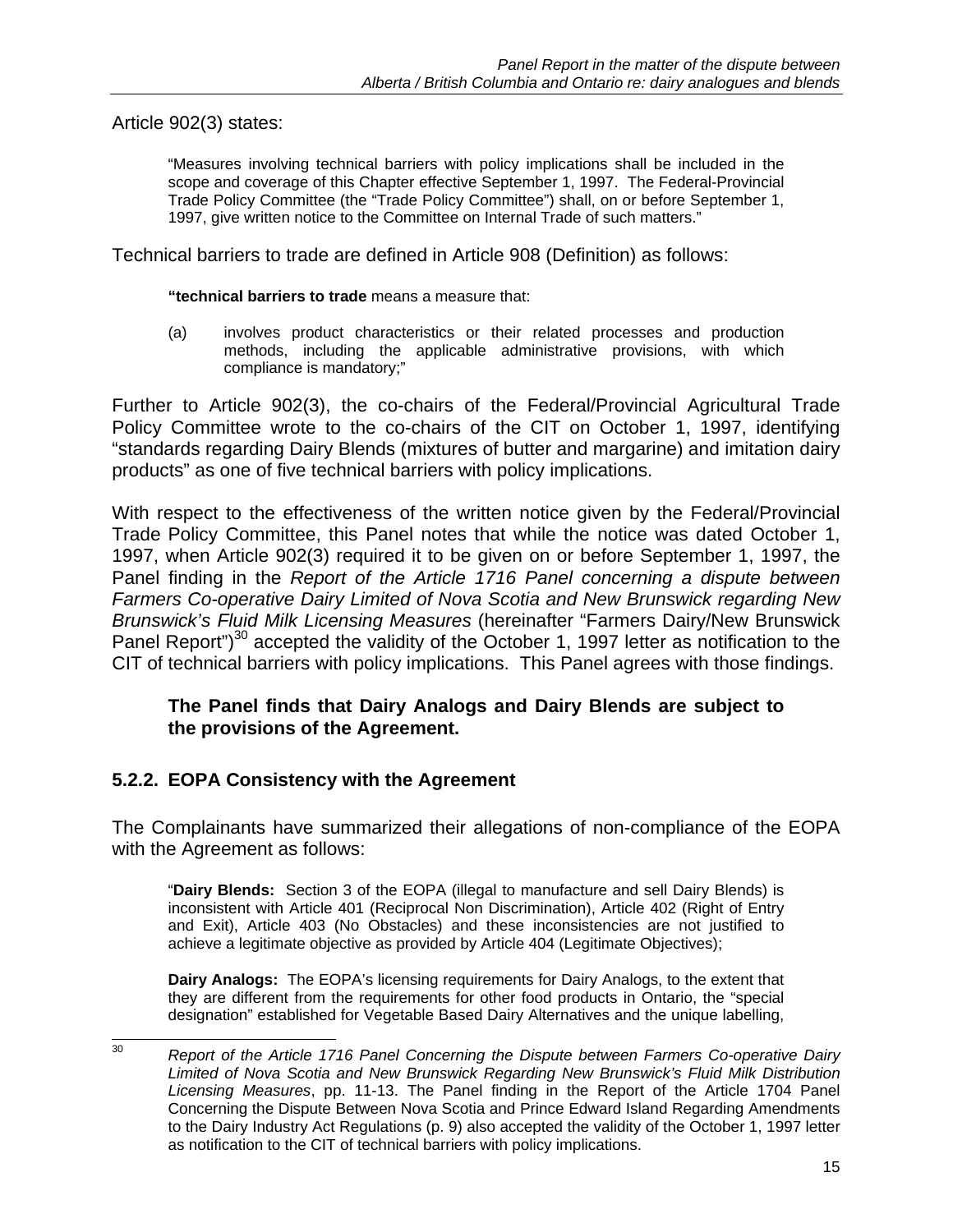advertising and placement of products requirements are inconsistent with Article 401 (Reciprocal Non-Discrimination), Article 402 (Right of Entry and Exit), Article 403 (No Obstacles). These inconsistencies are not justified to achieve a legitimate objective as provided by Article 404 (Legitimate Objectives);<sup>31</sup>

The relevant sections of the EOPA read as follows:

#### "**Definitions**

1. In this Act,

"analyst" means an analyst appointed under this Act; ("analyste")

"chief inspector" means the chief inspector appointed under this Act; ("inspecteur en chef")

 *Act* or designated as a milk product or fluid milk product in the regulations made thereunder; ("produit laitier")

"edible oil product" means a food substance, other than a dairy product, of whatever origin, source or composition that is manufactured for human consumption wholly or in part from a fat or oil other than that of milk; ("produit oléagineux comestible")

"inspector" means an inspector appointed under this Act; ("inspecteur")

"licence" means a licence under this Act; ("permis")

"Minister" means the Minister of Agriculture and Food; ("ministre")

"regulations" means the regulations made under this Act; ("règlements")

"Tribunal" means the Agriculture, Food and Rural Affairs Appeal Tribunal continued under the *Ministry of Agriculture, Food and Rural Affairs Act*. ("Tribunal") R.S.O. 1990, c. E.1, s. 1; 1999, c. 12, Sched. A, s. 10.

#### **Application of Act**

2. This Act applies to every edible oil product and class of edible oil product designated in the regulations. R.S.O. 1990, c. E.1, s. 2.

3. (1) No person shall manufacture or sell an edible oil product, other than oleomargarine, oleomargarine, margarine, manufactured by any process by which fat or oil other than that of milk has been added to or mixed or blended with a dairy product in such manner that the resultant edible oil product is an imitation of or resembles a dairy product. R.S.O. 1990, c. E.1, s. 3 (1).

#### **Flavouring exempted**

31

(2) Subsection (1) does not prevent the use of chocolate or cocoa or any flavouring preparation that contains fait or oil other than that of milk when used for the purpose of flavouring a dairy product so long only as such fat or oil does not exceed one-half of 1 per cent by weight of the dairy product. R.S.O. 1990, c. E.1, s. 3 (2).

Alberta and British Columbia's Submission, p. 9, para. 27.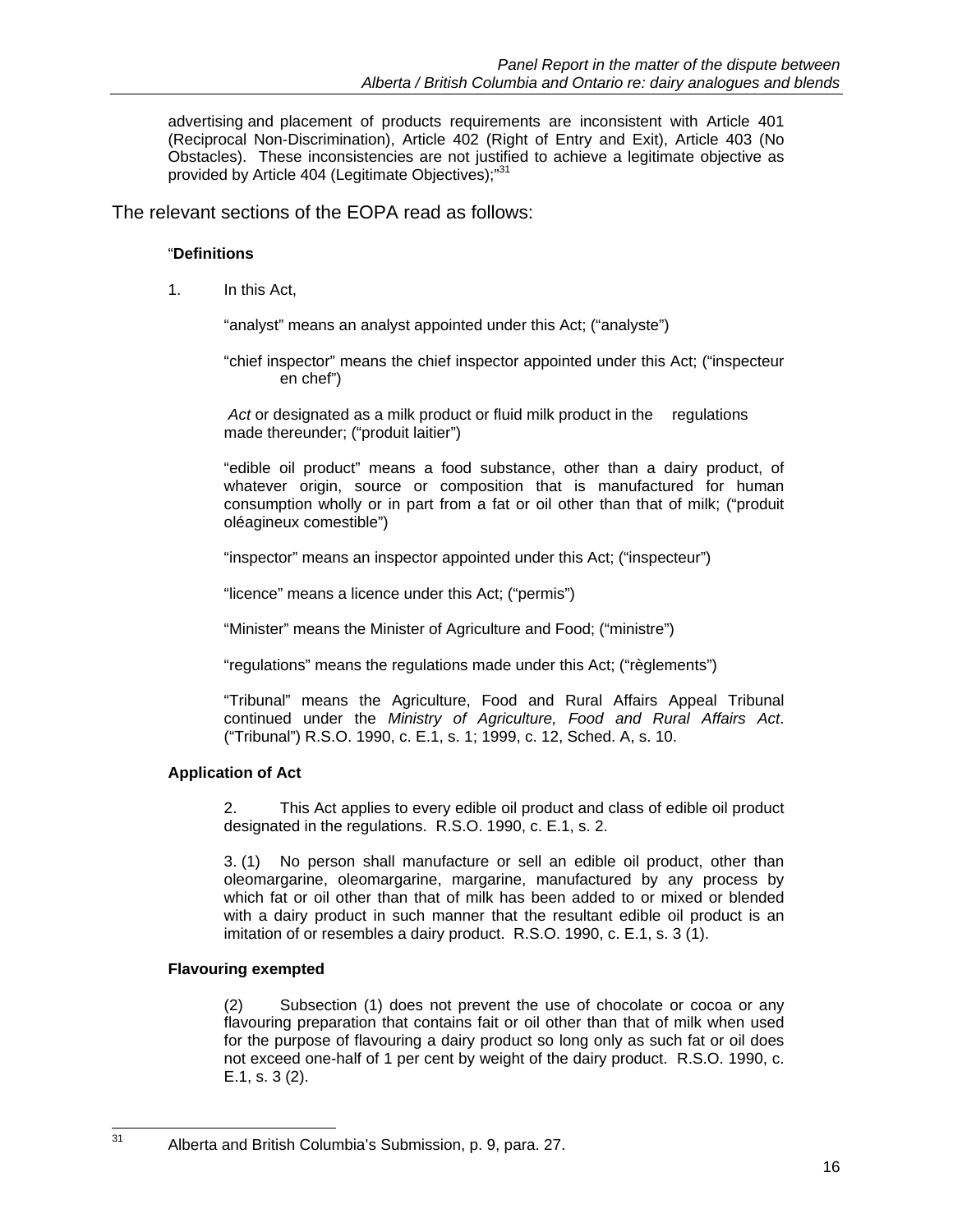#### **Licence required**

 4. No person shall manufacture or sell by wholesale an edible oil product to which this Act applies without a licence therefor from the chief inspector. R.S.O. 1990, c. E.1, s. 4. […]

#### **Sale of edible oil products**

 12. No person shall offer for sale or sell by wholesale or retail an edible oil product to which this Act applies that does not comply with this Act and the regulations. R.S.O. 1990, c. E.1, s. 12." 32

With respect to the Complainants allegations of non-compliance of the EOPA with the Agreement the Panel notes:

- 1. The Respondent has not countered the Complainants' assertion that the EOPA is inconsistent with the Agreement. The Respondent has likewise not claimed that the inconsistency is justified by a legitimate objective; and
- 2. In fact, the Respondent has conceded that the EOPA restricted trade in edible oils in Ontario.

Article 401 reads as follows:

32

#### **"Article 401: Reciprocal Non-Discrimination**

1. Subject to Article 404, each party shall accord to goods of any other Party treatment no less favourable than the best treatment it accords to:

- (a) its own like, directly competitive or substitutable goods; and
- (b) like, directly competitive or substitutable goods of any other Party or non- Party.

 2. Subject to Article 404, each party shall accord to persons, services and investments of any other Party treatment no less favourable than the best treatment it accords, in like circumstances, to:

- (a) its own persons, services and investments; and
- (b) persons, services and investments of any other Party or non-Party.

 3. With respect to the Federal Government, paragraphs 1 and 2 mean that, subject to Article 404, it shall accord to:

- (a) the goods of a Province treatment no less favourable than the best treatment it accords to like, directly competitive or substitutable goods of any other Province or non-party; and
- (b) the persons, services and investments of a Province treatment no less favourable than the best treatment it accords, in like circumstances, to persons, services and investments of any other Province or non-Party.

<sup>32</sup> *Edible Oil Products Act*, R.S.O. 1990, Chapter E.1, s. 1, 2, 3, 4, 12.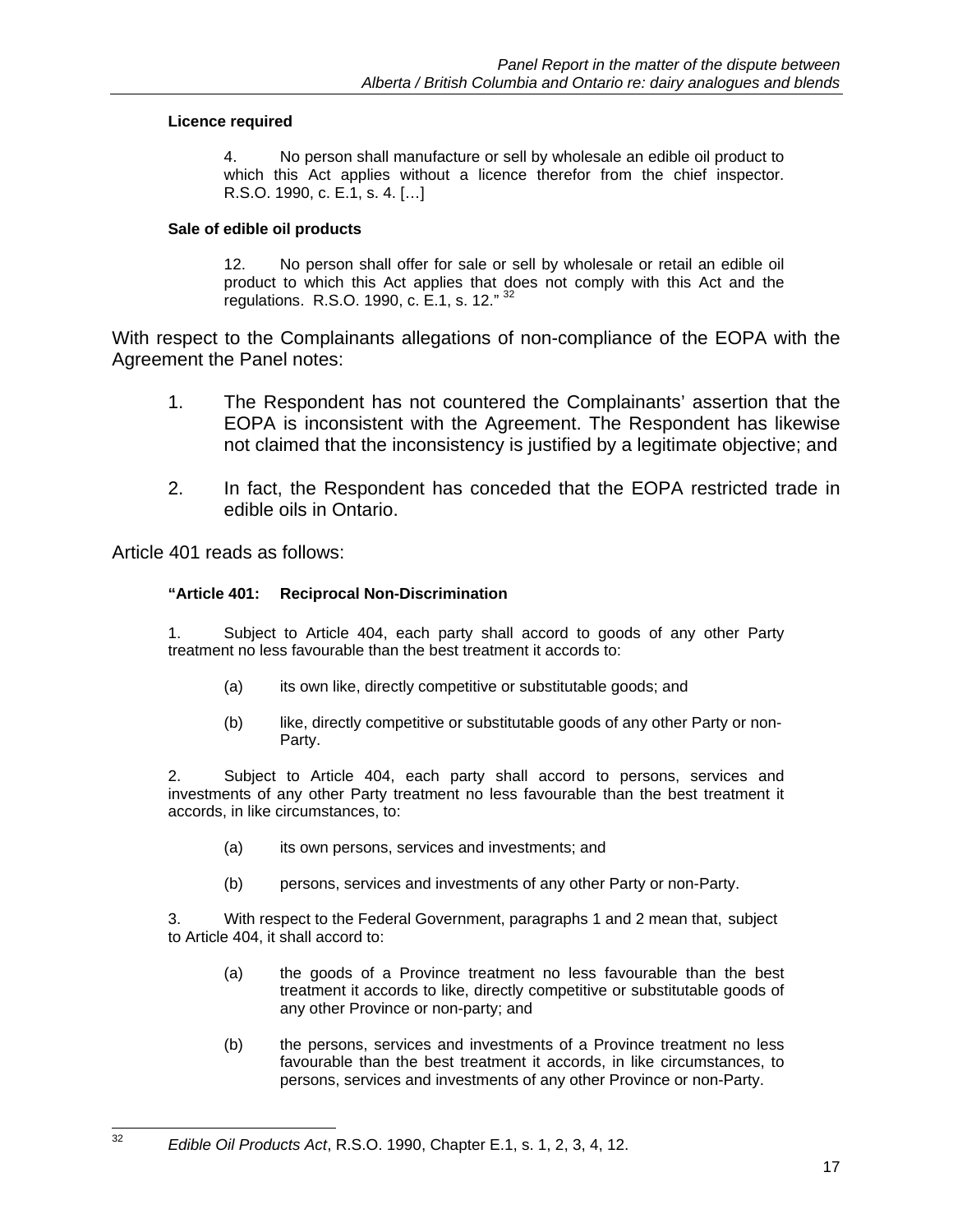4. The Parties agree that according identical treatment may not necessarily result in compliance with paragraph 1, 2, or 3."

Thus, Article 401 provides a broad non-discrimination obligation akin to the national treatment obligation contained in a variety of international trade agreements such as the World Trade Organization agreements and the North American Free Trade Agreement. To the extent that the EOPA forbids or restricts the sale of Dairy Analogs and Dairy Blends it fails to provide to the producers of these products from other provinces the best treatment it accords to producers of dairy products in Ontario. Since the dairy alternatives and blends at issue here are "like" or "directly competitive" goods to dairy products, the Respondent is in breach of its obligations under Article 401(1).

Likewise, the Panel observes that in maintaining the EOPA, the Respondent has failed to live up to the obligations contained in Article 401(2) of the Agreement in that it does not accord to persons, services and investments of the Complainants and Intervenors treatment that is no less favourable than the best treatment it accords, in like circumstances, to its own dairy producers.

The Panel also notes, for the same reasons, that the EOPA's licensing requirements for Dairy Analogs is in breach of the Respondent's obligations under paragraphs (1) and (2) of Article 401.

Moreover, the Panel concludes that it has not been demonstrated that the Respondent's breach of Article 401 is permissible under Article 404 as necessary to achieve a legitimate objective.

Article 402 reads as follows:

#### "**Article 402: Right of Entry and Exit**

Subject to Article 404, no Party shall adopt or maintain any measure that restricts or prevents the movement of persons, goods, services or investments across provincial boundaries."

In prohibiting, limiting and subjecting to licensing the production and sale of Dairy Analogs and Dairy Blends in Ontario, the Respondent is creating in fact a barrier that restricts or prevents the movement of goods and related services and investments across the provincial boundary. Thus, in maintaining the EOPA, the Respondent is in breach of its obligations under Article 402 and it has not been demonstrated that this breach is permissible as necessary to achieve a legitimate objective under Article 404.

Article 403 provides as follows:

#### "**Article 403: No Obstacles**

Subject to Article 404, each Party shall ensure that any measure it adopts or maintains does not operate to create an obstacle to internal trade."

Based on the evidence before it, the Panel concludes that section 3 and the licensing requirements of the EOPA effectively prohibit or severely limit the sale of Dairy Analogs and Dairy Blends produced in the jurisdictions of the Complainants and Intervenors. Manifestly, this is an obstacle to trade and it has not been demonstrated that this barrier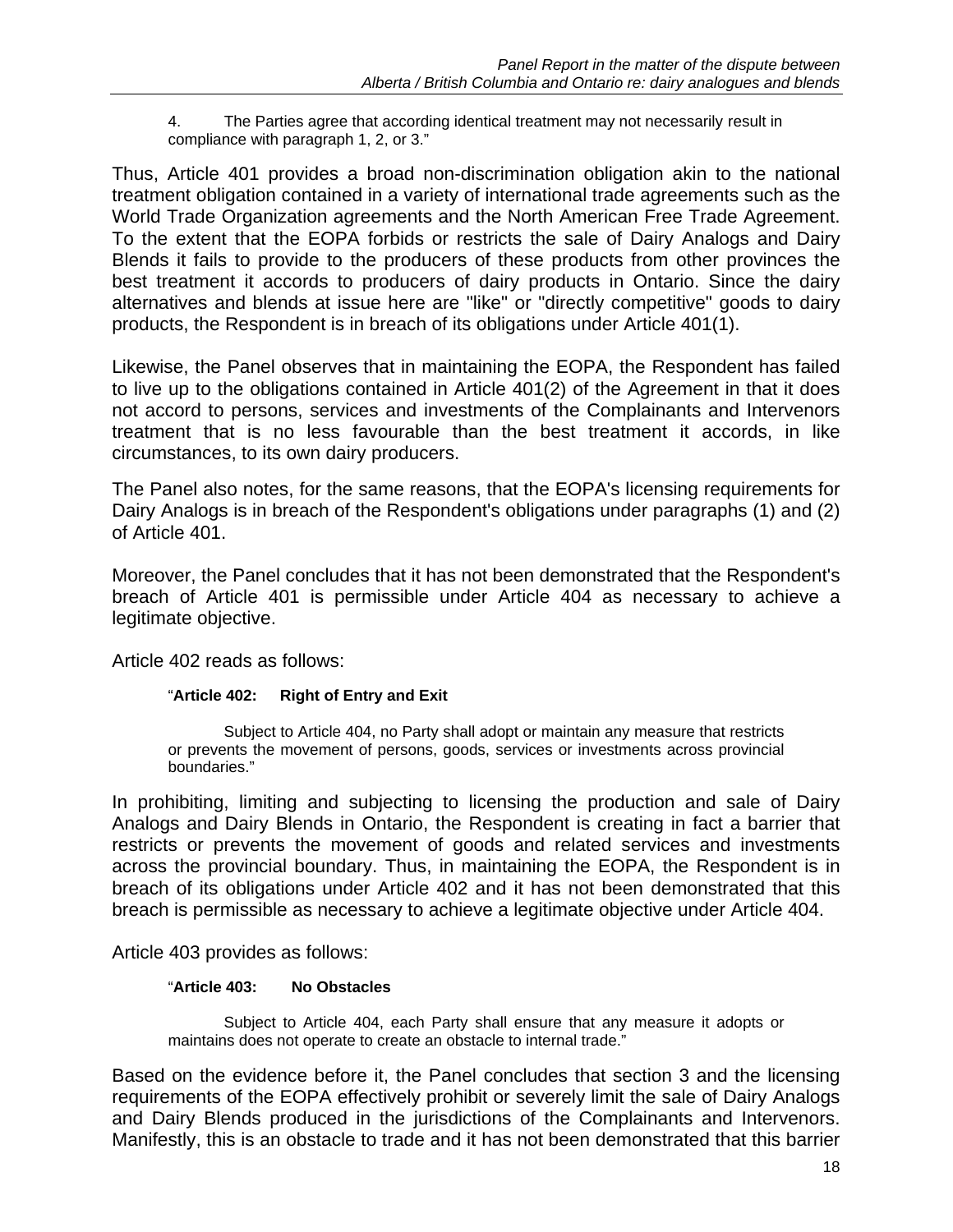is permissible as necessary to achieve a legitimate objective under Article 404 of the Agreement.

**Accordingly the Panel finds that section 3 and the licensing requirements of the EOPA are not consistent with Articles 401, 402 and 403 of the Agreement and are not permissible under 404 as necessary to achieve a legitimate objective.** 

### **5.2.3 Whether the Substantive Issues Complained of have been Resolved**

While the Respondent has not explicitly challenged the jurisdiction of this Panel under the Agreement, it has raised questions as to whether a panel hearing was appropriate given circumstances outlined in their submission and presentation to the Panel. Namely, the Respondent asserts that the substantive issues of the complaint have been resolved.

In its written submission to the Panel, the Respondent notes:

"The current Ontario Minister of Agriculture and Food, the Honourable Steve Peters, has articulated government policy with respect to the EOPA in the clearest language possible. In a letter to the Dairy Farmers of Ontario dated June 30, 2004, Minister Peters leaves no ambiguity as to the government's intention to repeal the EOPA on January 1, 2005" [...]

In its submissions to the Panel, the Respondent suggested that to bring the matter forward for Panel review, when there is no substantive issue in contention, is an abuse of the Agreement's dispute resolution provisions.<sup>34</sup> The Respondent further suggested that the issue of the EOPA's consistency with the Agreement is moot given that the EOPA will be repealed by January 1, 2005. $35$ 

The Panel rejects the Respondent's suggestion that the issue is academic because the EOPA is scheduled to be repealed. The Panel notes:

- 1. At the present time, the EOPA is still in effect and remains a barrier to trade under the Agreement;
- 2. The complaint is not merely of academic interest because there has been a pattern of delay in the repeal of the EOPA;
- 3. As the Respondent notes in its written submission, while the Respondent has passed legislation that will repeal the EOPA on January 1, 2005, the original date for repeal of the EOPA was June 1, 2003;

 $33<sup>3</sup>$ 33 Ontario's Submission, p. 6, para. 24.

<sup>34</sup> *Ibid*. p. 12, para. 60.

<sup>&</sup>lt;sup>35</sup> Hearing Transcript, p. 86.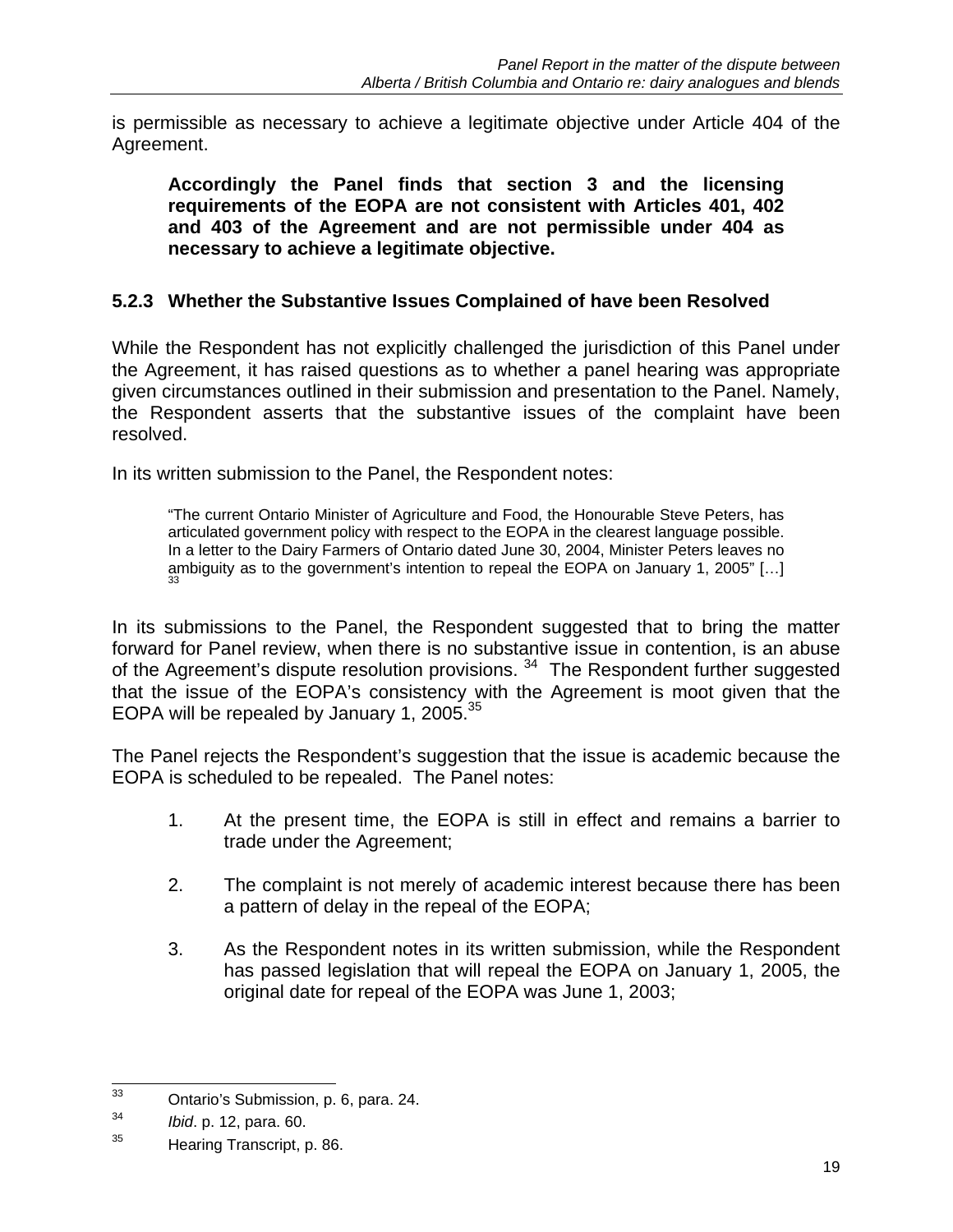- 4. In December 2002, the Respondent passed the *Edible Oil Products Repeal Date Amendment Act*, 2002, postponing repeal of the *EOPA* from June 1, 2003, to June 1, 2004;
- 5. On April 28, 2004, the Respondent introduced a bill to amend the FSQA of 2001, delaying repeal of the EOPA from June 1, 2004, to January 1, 2005; and
- 6. The Complainants are within their rights to seek resolution of the dispute through the Agreement's Chapter Seventeen dispute resolution provisions.

### **The Panel therefore finds that the substantive issues with respect to the EOPA have not been resolved and the Complainants are entitled to bring forward this complaint and to have a Panel finding to that effect.**

The Panel is mindful, however, of the Respondent's commitment communicated in correspondence to the Dairy Farmers of Ontario and referenced earlier in this section of the report. In correspondence to the Dairy Farmers of Ontario, the Honourable Steve Peter, Ontario Minister of Agriculture and Food, has written:

"We have agreed to postpone the repeal of the EOPA to January 1, 2005, to allow the Dairy Farmers of Ontario (DFO) and your national association, the Dairy Farmers of Canada, more time to engage the federal government on issues raised regarding labelling and potential consumer misinformation. The delay also offers more time to discuss the tariff import status of products containing less than 50 per cent butterfat with federal officials, who have the sole purview over this matter. Please bear in mind that your discussions with the federal government, which this ministry is happy to facilitate, are not regarded as a determining factor with respect to repealing the EOPA. It is this government's intention to carry through with repeal of the EOPA on January 1, 2005." <sup>36</sup>

**The Panel recommends that the Respondent follow through with the repeal of the EOPA in line with its stated intentions in the correspondence noted above.** 

## **5.2.4 To the Extent Possible**

The Respondent concludes in its written submission that:

"The **AIT** contemplates that observance of the interprovincial trade principles must be **to the extent possible**, with paramountcy afforded to the Legislatures of the parties to the Agreement. Within this context, Ontario has been active in its attempts to resolve this issue both nationally and within the province." <sup>37</sup>

The Respondent argues that the Panel should, therefore, find that the Respondent has discharged its obligations under the Agreement.

<sup>36</sup> **Ontario's Submission, Exhibit 15.** 

<sup>37</sup> *Ibid.* p. 12, para. 57.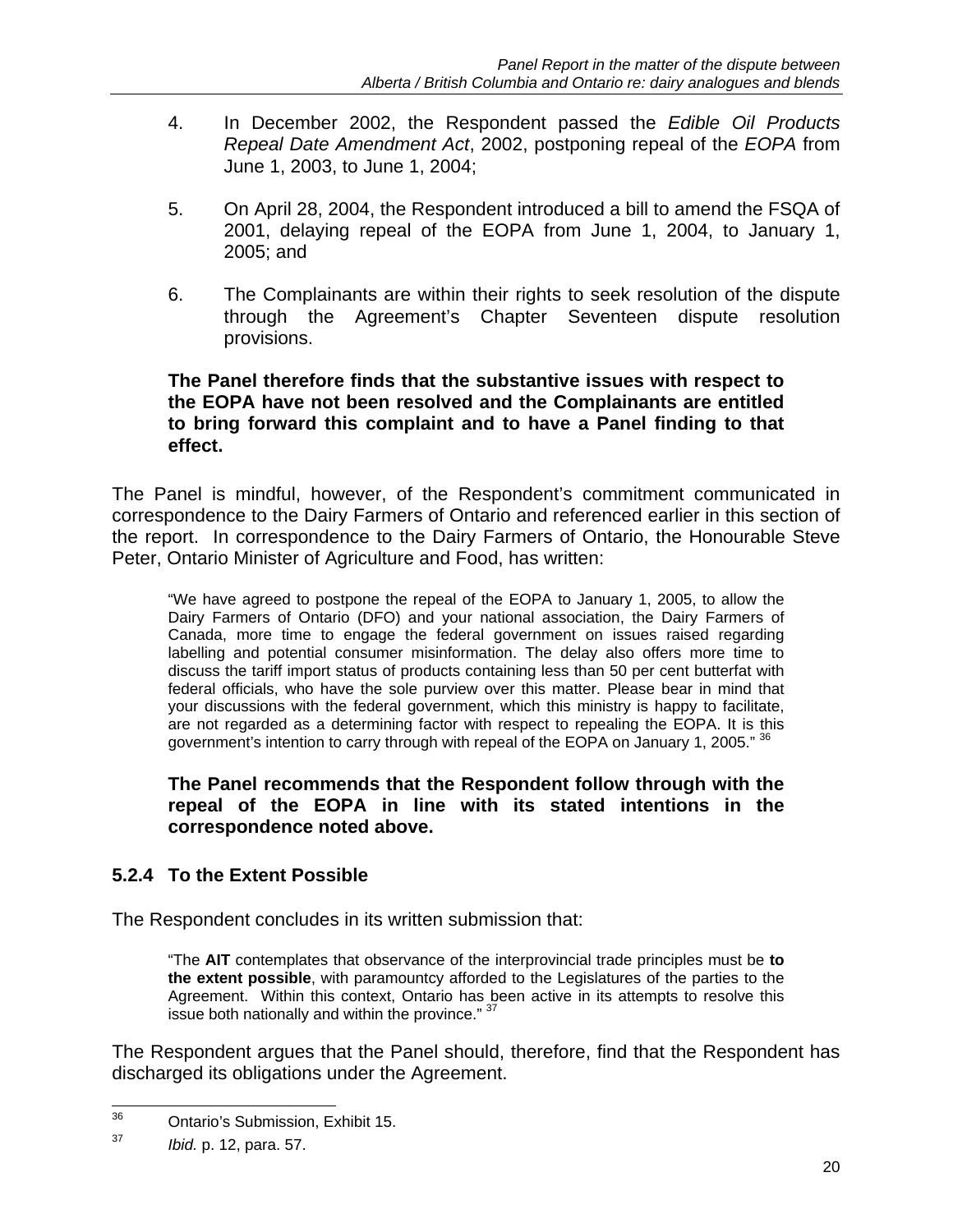References in this context to the "extent possible" occur in the Preamble to the Agreement and in Article 100.

In the Preamble and Article 100 of the Agreement, the Parties resolved to:

"**Reduce and eliminate**, to the extent possible, barriers to the free movement of persons, goods, services and investments within Canada;

#### **Article 100: Objective**

It is the objective of the parties to reduce and eliminate, to the extent possible, barriers to the free movement of persons, goods, services and investments within Canada and to establish an open, efficient and stable domestic market. All parties recognize and agree that enhancing trade and mobility within Canada would contribute to the attainment of this goal."

In its presentation at the Panel hearing, the Respondent argued that bringing about compliance under the Agreement with respect to the EOPA involves repeal of a law*,* requiring the engagement of cabinet and the legislative processes. The Respondent asserts that "[u]ltimately, government is beholden to the Legislature."38

With respect to Article 401, the Panel notes that Chapter Four itself does not mention compliance "to the extent possible". The obligations of this Chapter are not qualified by a "best efforts" or other test based on the intentions or attempts at compliance of the Party against which a complaint is made.

The Respondent suggested that its obligation in Article 401 should be interpreted in the context of Articles 100 and 101 and the Objective of the Agreement to eliminate barriers to the extent possible. From that, the Respondent suggests that where a Party can show that it has attempted to comply with its obligations to the extent possible, a Panel should find no inconsistency with Chapter Four obligations.

The Panel rejects the Respondent's contention that a breach of Chapter Four is remedied by the demonstration that the Party committing the breach has "to the extent possible" remedied the breach. Chapter Four does not support such an interpretation. The Panel notes that the language "to the extent possible" is found in the Preamble and the Objective of the Agreement which outline the very broad principles of the Agreement. Where the Agreement provides for a specific set of undertakings, such as in Chapter Four, and does not qualify those undertakings as suggested by the Respondent, then the specific obligations of a particular chapter must take precedence over the general objective and intentions of the Agreement. Moreover, the Panel is of the view that while the phrase "to the extent possible" refers to the intention of the Parties to reduce as much as possible barriers to internal trade, it is not meant to lessen the full force of the specific commitments made in the specific chapters of the Agreement.

In other words, the objective set out by the Parties to the Agreement was to eliminate barriers to interprovincial trade "to the extent possible". One of the ways in which this

<sup>38</sup> Hearing Transcript, p. 74.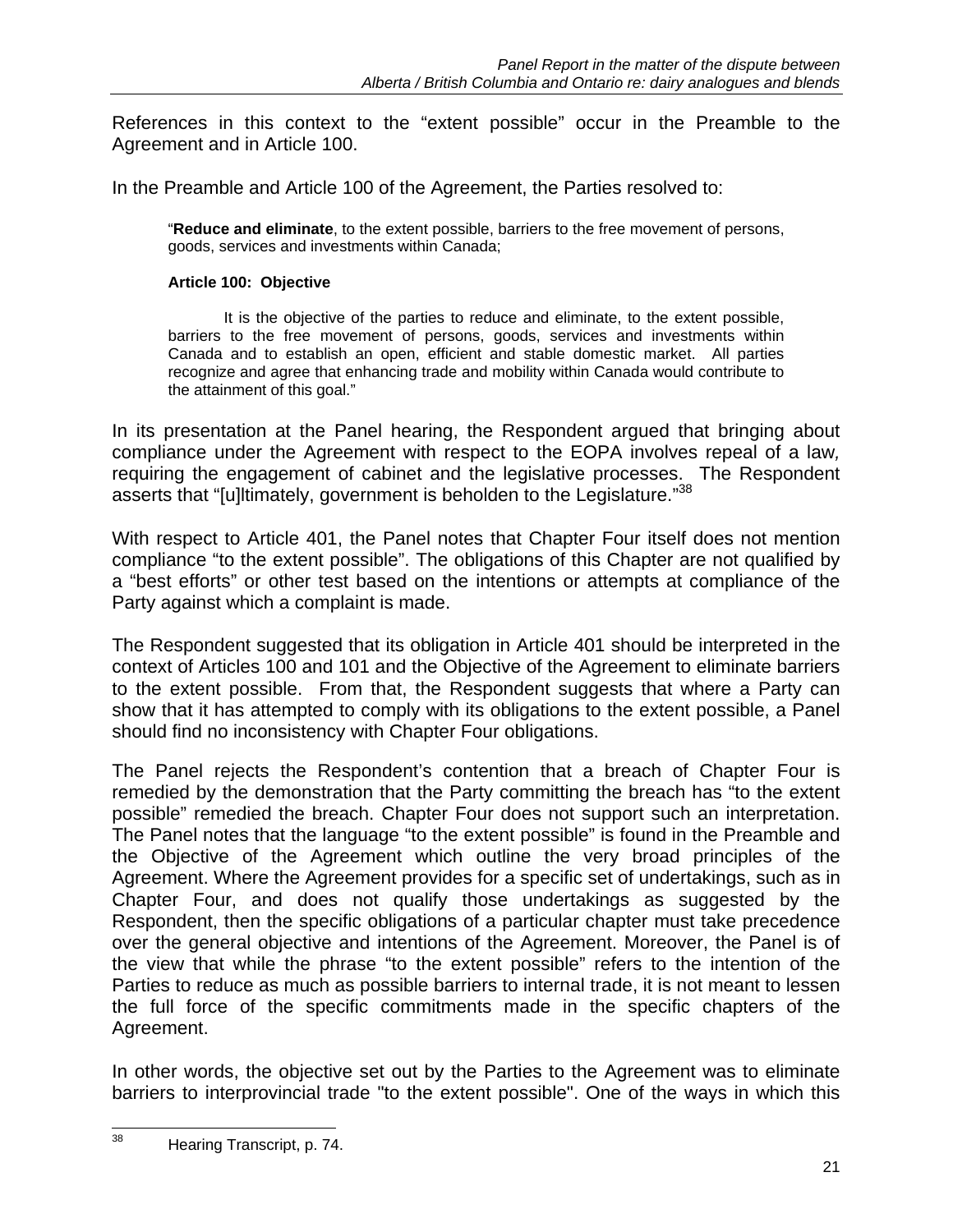objective is pursued is by the full implementation of Chapter Four and Chapter Nine obligations. The phrase "to the extent possible" is meant to convey that the Parties wish to accomplish all they can in the Agreement to reduce barriers - it is not meant to qualify the scope or intensity of the various commitments elaborated elsewhere in the Agreement.

To accept the Respondent's interpretation in this regard would lessen the full scope of the obligations in the Agreement which the Panel does not believe was the intention of the Parties. In any event, even accepting the Respondent's thesis, the Panel is not convinced that the Respondent has done everything "possible" to bring itself into compliance with its Chapter Four obligations. In this regard, the Panel notes that the Respondent twice introduced legislation to delay repeal of the EOPA which the Respondent itself recognizes is inconsistent with the Agreement.

The Panel is also not convinced by the Respondent's arguments based on the legislative process. In the Panel's view, it is correct that the Agreement contemplates the paramountcy of the legislatures. Every Party's legislature retains the power to pass laws as it deems fit; the Agreement contemplates no limitations whatsoever on the constitutional powers of the provinces, territories and the federal government. In other words, the Parties retain the power to pass or maintain laws that are not consistent with the Agreement. However, if they choose to do so, then the other Parties are entitled to pursue dispute resolution mechanisms available under the Agreement. It is not a defence in such procedures to assert that the measures are duly passed by a legislature of a province and that the legislatures are paramount under the Agreement.

The Panel does not believe that it could have been the intention of the Parties to accept this line of reasoning, which would effectively nullify the general and specific commitments of the Parties to one another. In reaching its conclusions in this regard, the Panel is also mindful of the findings in the Farmers Dairy/New Brunswick Panel Report with respect to New Brunswick's arguments about the paramountcy of the legislatures under the Agreement. That Panel affirmed that the Agreement does not alter, limit or override in any way the constitutional powers of the legislatures but added as follows:

"That being said, the Panel notes that the Agreement contains the solemn undertakings of the signatory governments. By entering into the Agreement, the Parties agreed that past legislation, practice or policies may no longer be appropriate given the stated goals of the Agreement. These objectives are the reduction or elimination of barriers to the free movement of persons, goods, services and investment within Canada and the establishment of an open, efficient and stable domestic market.

 In signing the Agreement, the Parties recognized that constitutionally valid measures may be contrary to the Agreement and may need to be changed in order to achieve the objectives of the Agreement. Having themselves emphasized the importance of the Agreement, the Parties ought to rigorously respect the commitments it contains." 39

This reasoning applies equally to the arguments of the Respondent with respect to the paramountcy of its legislature, the need to respect its legislative priorities and its compliance "to the extent possible".

<sup>39</sup> Farmers Dairy/New Brunswick Panel Report pp. 28-29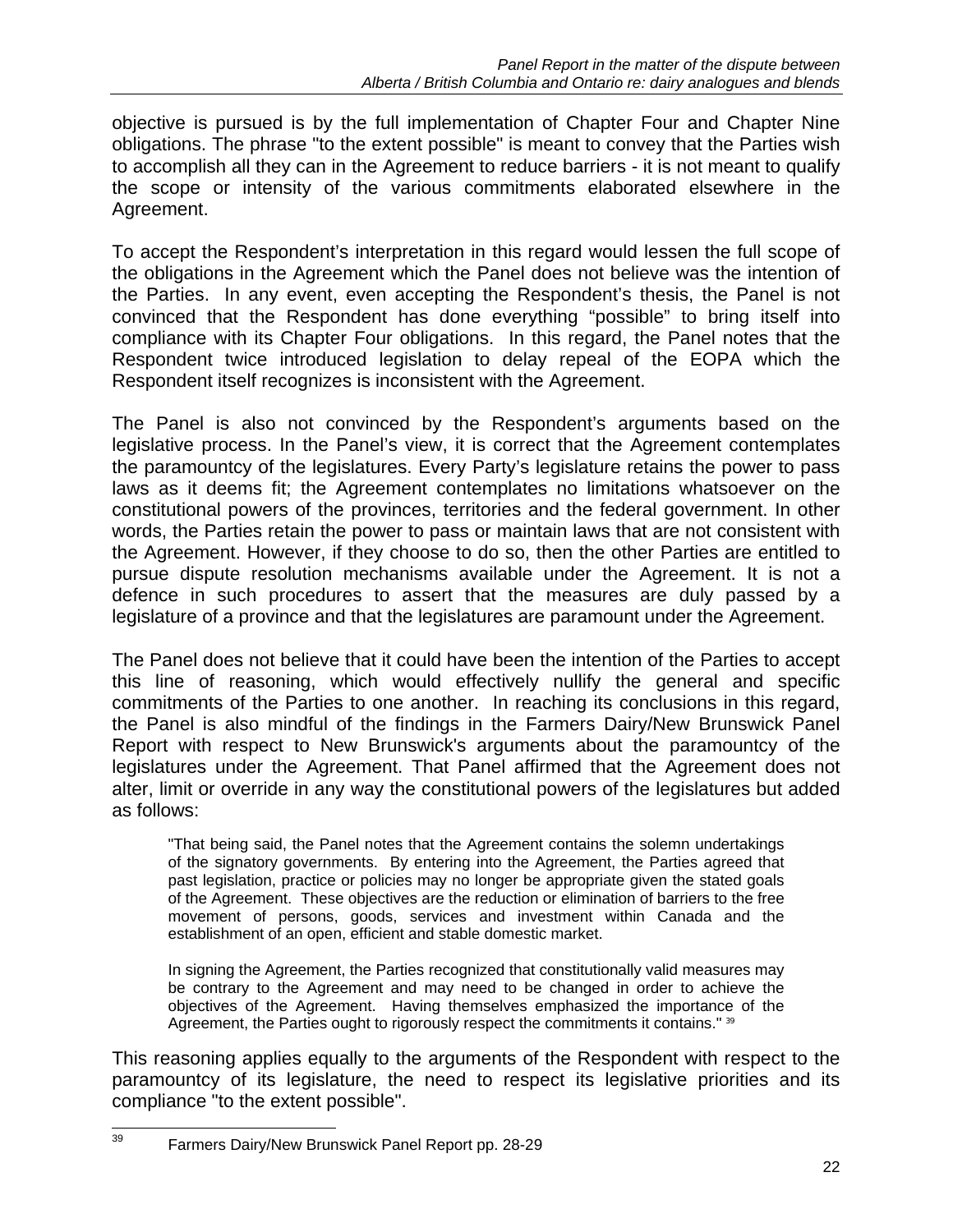**The Panel finds that "to the extent possible" as referred to in the Preamble and Article 100 of the Agreement is not intended to lessen the full force of the specific obligations of the Parties as contained in the general and sectoral chapters of the Agreement but rather refers to the intention of the Parties to the Agreement to reduce to the extent possible barriers to internal trade.** 

**The Panel further finds that the Respondent, for the reasons stated above, has not "to the extent possible" complied with its obligations under the Agreement as explained elsewhere in this Report, as it relates to the repeal of the EOPA.** 

## **5.2.5 Obligation to Consult**

In setting out its complaint, the Complainants alleged the following inconsistency with the Agreement:

 "Ontario's failure to provide the information that Alberta requested concerning Ontario's intentions with regard to the introduction of regulatory amendments and to consult with Alberta and British Columbia in these matters." 4

The Complainants elaborate on this point in their submission to the Panel as follows:

"The Parties to the AIT established the principles of openness with regard to measures that may restrict trade in Article 101(4)(a) (Mutually Agreed Principles) which recognizes "[…] *the need for full disclosure of information, legislation, regulations and policies and practices that have the potential to impede an open, efficient and stable domestic market.*" Further, Article 907 requires Ontario and the OFPMC to consult with Alberta and British Columbia and other interested Parties and persons if they intend "[…] t*o adopt or amend a measure that may affect trade in an agricultural or a food good.*" Therefore, Ontario and the OFPMC are obliged to consult Alberta, British Columbia and other Parties if they propose to introduce any measure that will affect trade in Vegetable Based Dairy Alternatives. This would include the regulations under the Milk Act that Ontario is reported to be considering."  $4^{\circ}$ 

In their submission to the Panel, the Complainants outline a series of events culminating in approval in May 2004 by the Respondent of the bill delaying repeal of the EOPA and the regulation giving access to some vegetable based dairy alternatives to Ontario markets. The Complainants contend that the Respondent did not provide the Complainants with an opportunity to comment on the substance of these changes despite a request by the Complainants for information in April 2004. With respect to this aspect of the complaint there are two Articles of the Agreement which merit particular attention, Articles 406 and 907 which provide as follows:

<sup>40</sup> Alberta and British Columbia's Submission, Volume 1, p. 5, para. 14.

<sup>41</sup> *Ibid*, pp. 16 -17, para. 51.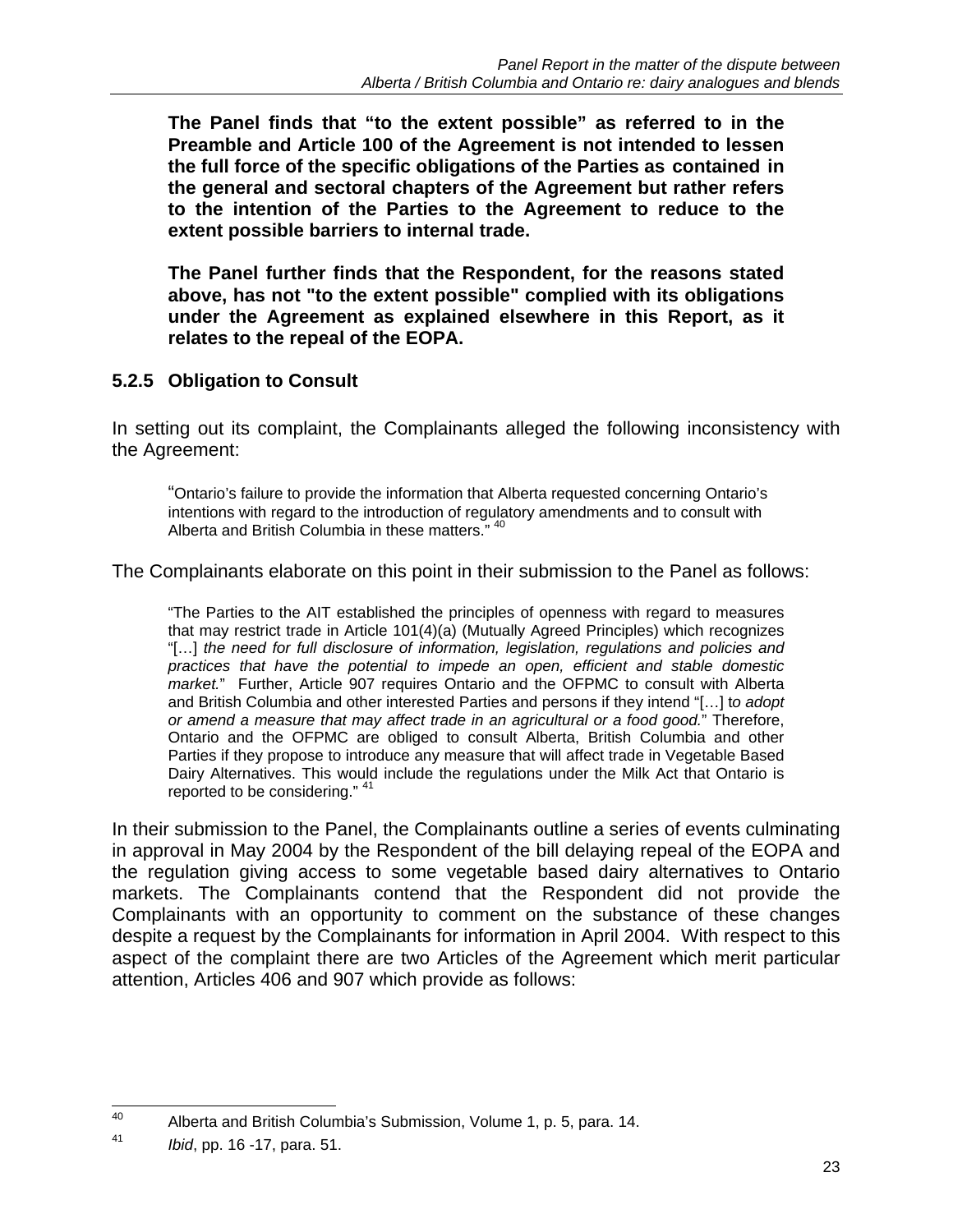#### **"Article 406: Transparency**

 1. Each party shall ensure that its legislation, regulations, procedures, guidelines and administrative rulings of general application respecting matters covered by this Agreement are made readily accessible.

 2. A Party proposing to adopt or modify a measure that may materially affect the operation of this Agreement, shall to the extent practicable, notify any other Party with an interest in the matter of its intention to do so and provide a copy of the proposed measure to that Party on request.

 3. Paragraph 2 does not apply where the immediate implementation of a measure is necessary to address an urgent situation related to a legitimate objective provided that, on adoption of the measure, the Party adopting it:

- (a) notifies the other Parties of the measure and provides a copy of the measure to any Party that request it; and
- (b) provides the other Parties with an opportunity to comment on the measure, and takes such comments into consideration.

 4. The provision of notice under paragraph 2 or 3 is without prejudice as to whether the measure is consistent with this Agreement.

 5. Each party shall maintain an enquiry point able to answer reasonable enquiries and to provide information pertaining to its measures and to other matters covered by this Agreement.

 6. Each Party shall ensure that documents requested by interested persons or Parties are supplied in a non-discriminatory manner and that any fees charged are reasonable [. . .]"

#### **"Article 907: Transparency**

 1. Further to Article 406 (Transparency), a party proposing to adopt or amend a measure that may affect trade in an agricultural or food good shall:

- (a) at least 20 days prior to the adoption or amendment of the measure, publish a notice of the proposed measure or amendment and provide the Trade Policy Committee and the other Parties with a copy of the notice and the full text of the proposed measure or amendment;
- (b) provide a brief description, in the notice referred to in paragraph (a), of the objective of and reasons for the measure or amendment and identify the good to which it would apply;
- (c) provide a copy of the proposed measure or amendment to any interested person and, where a sanitary or phytosanitary measure or an amendment to such a measure is proposed, wherever possible, identify any provision of the proposed measure or amendment that deviates in substance from relevant national and international standards, guidelines or recommendations; and
- (d) allow other Parties and interested persons to make comments in writing and, on request, discuss the comments and take the comments and the results of any discussions into account."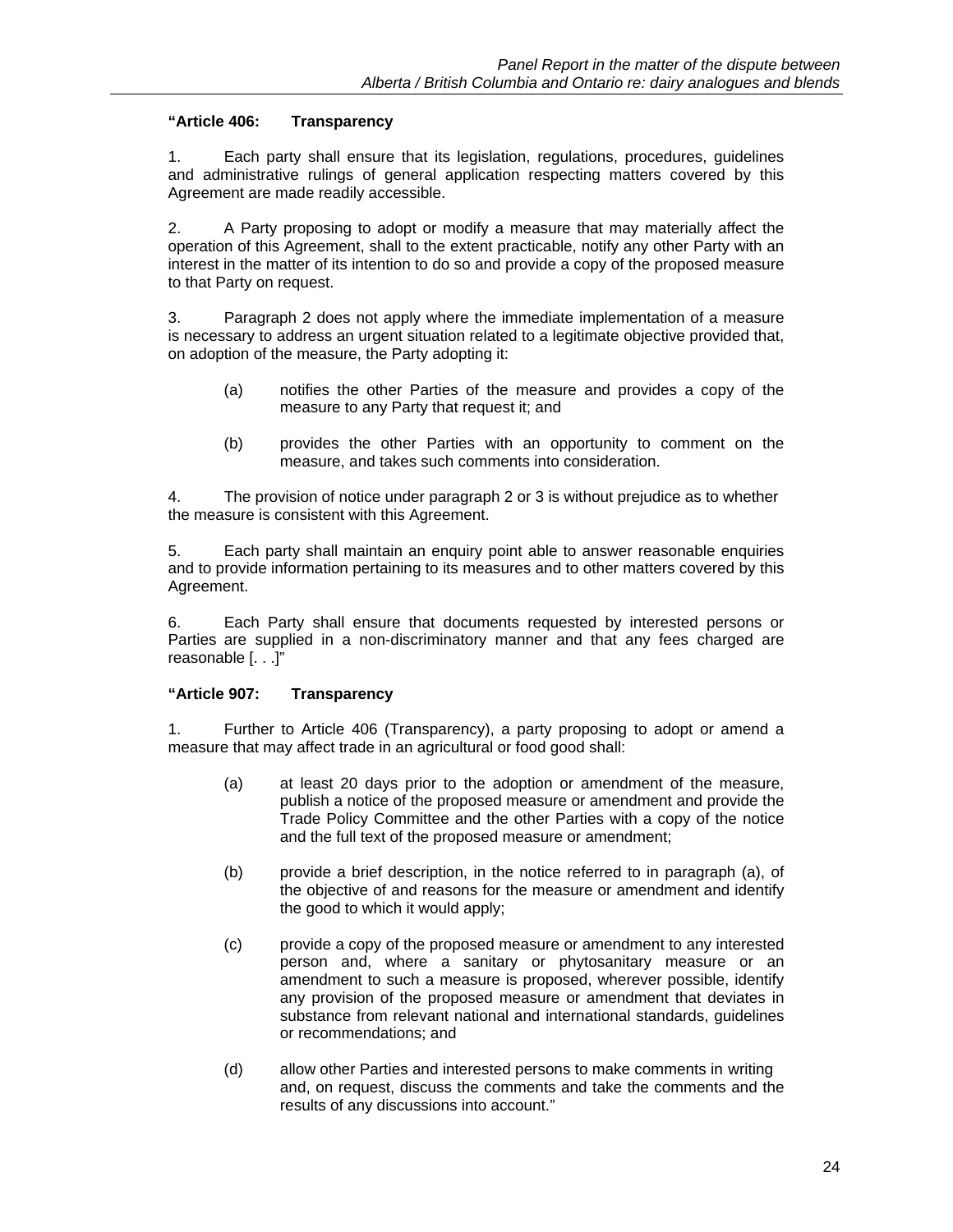Thus, Article 406 provides a fairly general obligation to make readily available any government measures (paragraph 1) and to provide notice to the other Parties when a Party proposes to adopt or modify a measure which will materially affect the operation of the Agreement (paragraph 2). With respect to agricultural measures, there is a very specific set of commitments that overlay and are in addition to the Article 406 obligations. Article 907 contains a far-reaching commitment to provide notice, in advance, of any measure which may affect trade in agricultural goods.

With respect to the present case, the Panel notes that the relevant issues relate to whether the measures introduced by the Respondent relating to the EOPA and its repeal, or more generally measures relating to Dairy Analogs and Dairy Blends, or the manner of introducing those measures, were carried out in a way that was consistent with Articles 406 and 907.

The Parties' submissions and presentations raised certain relevant events and measures as follows:

- 1. The Respondent's passing of the FSQA in December 2001 (including the unproclaimed definition of "milk products" under the *Milk Act)*;
- 2. The Respondent's passing of the *Edible Oil Products Repeal Date Amendment Act*, in December 2002;
- 3. Introduction by the Respondent in April 2004 of a bill to amend the FSQA delaying repeal of the EOPA from June 1, 2004, to January 1, 2005, which bill received Royal Assent on May 20, 2004; and
- 4. The adoption of regulations under the EOPA in May 2004 allowing for certain imitation cheese products to be produced and sold in Ontario.  $^{42}$

In considering the Complainants' allegations regarding the Respondent's commitments to transparency under the Agreement, the Panel observes that there have been ongoing negotiations with the federal government in which all the Parties before the Panel have participated. The Panel recognizes the efforts of the Parties to harmonize regulations nationally. Having said that, the matter before the Panel is whether the Respondent fulfilled its specific obligations under Articles 406 and 907. In this regard the Panel notes the following:

 1. With respect to the initial adoption of the FSQA in 2001, the records before the Panel indicate sufficient evidence $43$  to demonstrate that the Respondent has satisfied its obligation under Article 406. However, the records indicate that the Respondent did not satisfy the full requirements

<sup>42</sup> Alberta and British Columbia's Submission, Volume 1, p. 3, paras. 8-9; pp. 6-7, paras. 18-20; and Ontario's Submission, p. 5, paras. 18-20.

<sup>43</sup> Alberta and British Columbia's Submission, Volume 3 Tab 17, letter dated Sept. 14, 2001 from the Honourable Halvar Jonson, Alberta Minister of International and Intergovernmental Relations to the Honourable Shirley McClellan, Alberta Deputy Premier and Minister of Agriculture, Food and Rural Development, referring to earlier correspondence regarding Ontario's proposed FSQA.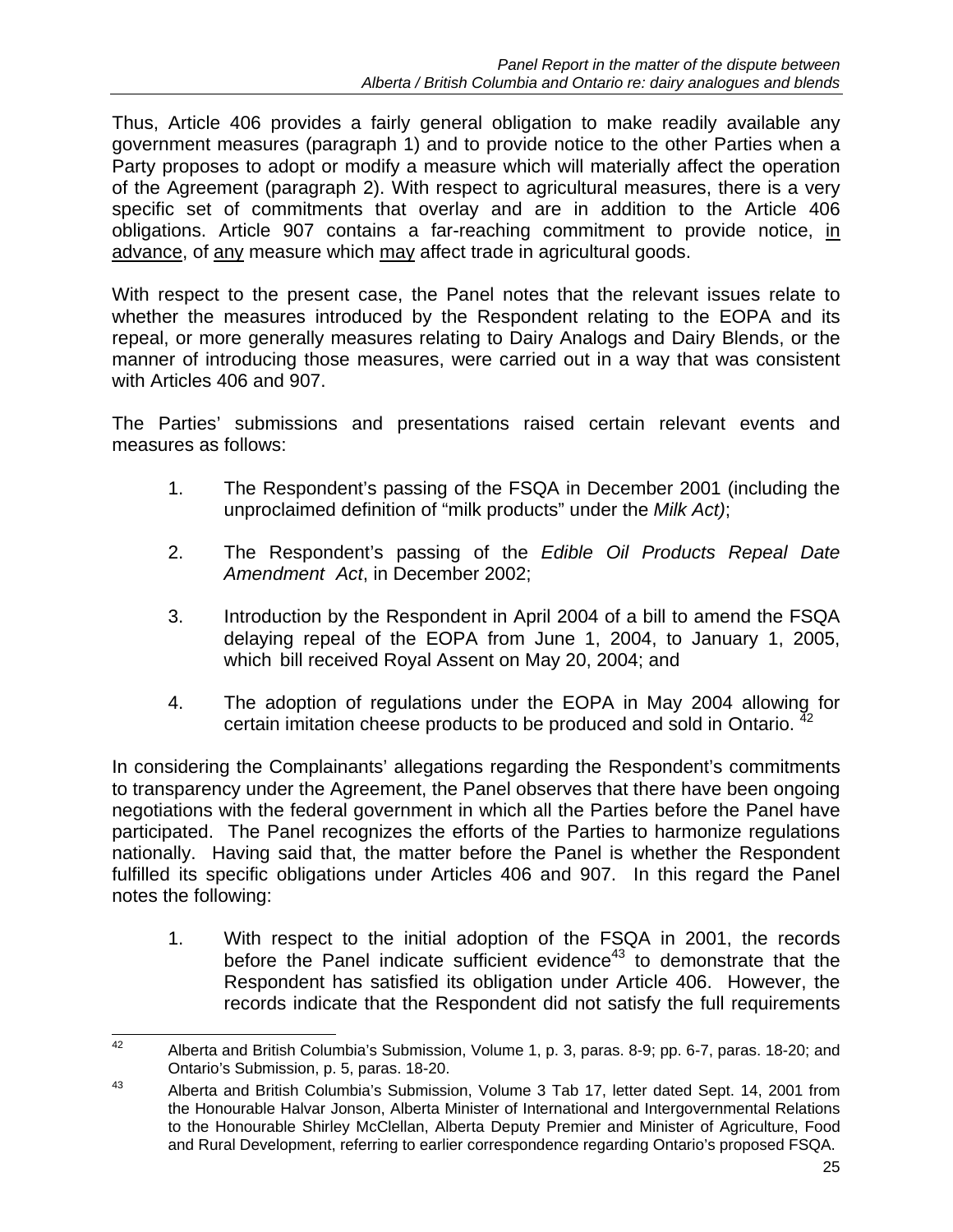of transparency set out under Article 907. In particular, it appears that neither the 20-day notice required in subparagraph 1(a); the description provided by subparagraph 1(b); nor the copies prescribed in subparagraph 1(c) were provided by the Respondent;

- 2. With respect to the *Edible Oil Products Repeal Date Amendment Act* of December 2002, the record indicates that the Respondent did not meet its obligations under Articles 406 or 907. In fact, in the Complainants' submission, records indicate that the Respondent gave assurances to the Complainants in August 2002 that the Respondent had no plans to modify the EOPA repeal legislation,<sup>44</sup> yet, in December 2002, the Respondent did just that without providing any of the notices or copies required by Articles 406 and 907;
- 3. With respect to the delay of the repeal of the EOPA from June 1, 2004, to January 1, 2005, the Panel has little material before it to confirm or deny that the Respondent lived up to its obligations under Articles 406 and 907. Assuming that the Parties put before the Panel all the relevant correspondence and documents in their possession relating to the issues before this Panel, the Panel has little option but to conclude that the notices, description and copies referred to in Articles 406 and 907 were not provided by the Respondent, in contravention of its obligations under those articles; and
- 4. With respect to the May 2004 amendment to the Regulations under the EOPA allowing for imitation cheese products, there is little material in this regard before the Panel. However, operating again under the assumption that the Parties have put before the Panel all relevant materials with respect to this matter, the Panel concludes that in this instance the Respondent failed to meet its obligations under Articles 406 and 907.

Based on the record, the Panel concludes that it is probable that the Parties to the Agreement have not fully implemented the extensive transparency obligations of Articles 406 and 907. It would appear that the notices and other requirements of these articles are not regularly provided by the Parties and that the *modus operandi* of the Parties and the CIT has not yet incorporated the extensive transparency commitments that the Parties have given each other as part of their obligations under the Agreement. The Panel is concerned that there continues to be significant non compliance by the Parties of their obligations under Articles 406 and 907. The Panel, therefore, strongly urges the Respondent and all the Parties to the Agreement to review their practices and to ensure that they are living up to these important commitments. The Parties explicitly elaborated and made these commitments and assumed these obligations, presumably because they considered them important to the proper implementation and administration of the Agreement. Failing to live up to these commitments undermines the functioning of the Agreement and the important liberalizing objectives it sets out.

<sup>44</sup> Alberta and British Columbia's Submission, Volume 3, Tab 11.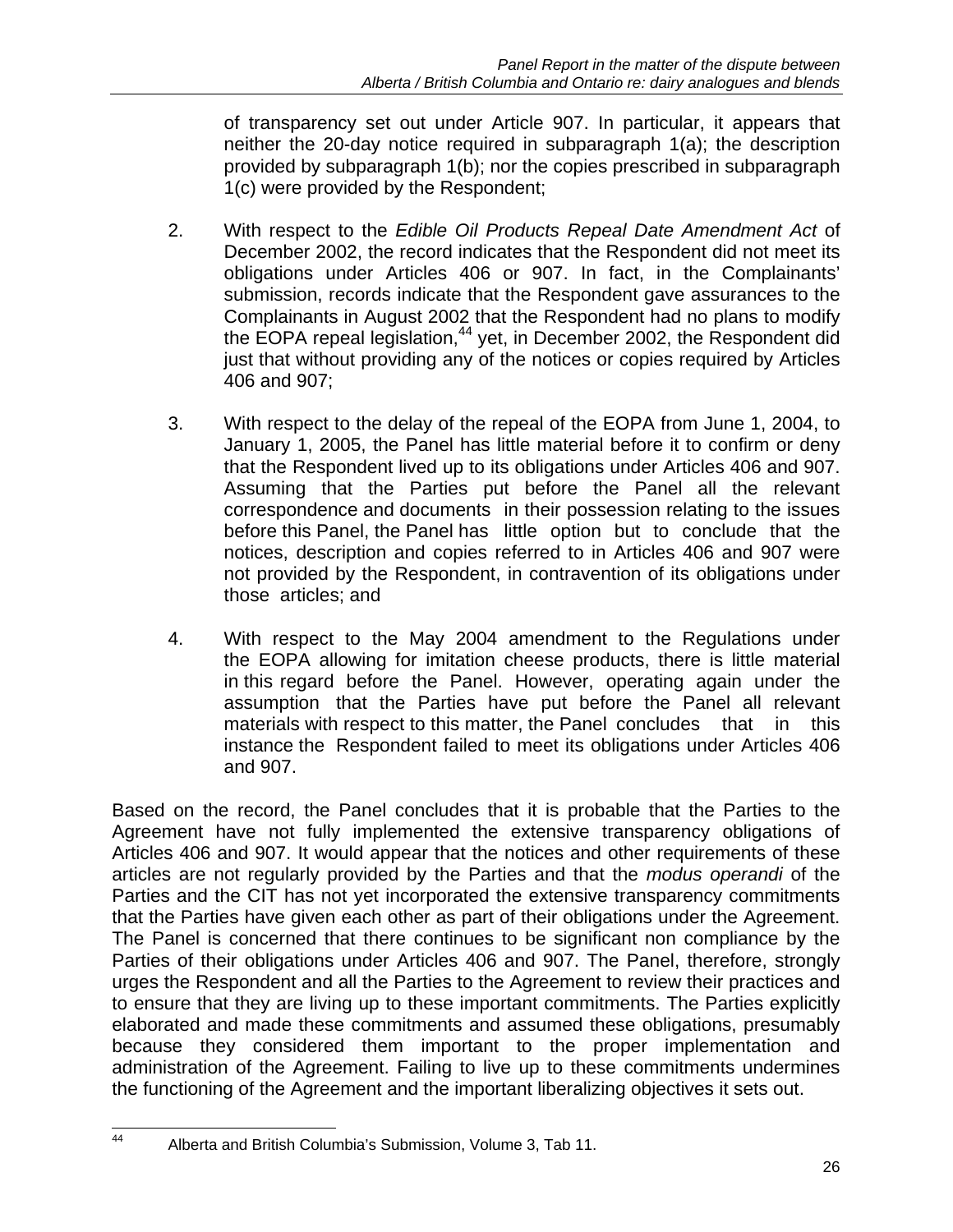Moreover, the Panel observes that while there were allegations of failures in complying with Articles 406 and 907, the Parties did not focus on these serious allegations in a manner that the Panel considers satisfactory. Perhaps these issues seemed secondary to the Parties to this dispute. However, if a Panel is to make accurate findings and helpful recommendations, the complaining Parties must explicitly identify the noncomplying events and file all the relevant materials to ensure that the issues are properly presented and that the Panel has all the available information to make enlightened findings. As a result, since the Complainants in this dispute did not adequately do so, the Panel had to identify the precise events where breaches of Articles 406 and 907 occurred and reconstruct the surrounding circumstances based on the record before it. The Panel, therefore, urges Parties to disputes to more carefully focus on "transparency" issues to ensure that future Panels are better equipped to deal with specific allegations and to make findings that allow the Parties to monitor compliance with these critical obligations.

### **Accordingly, the Panel finds that the Respondent contravened its obligations with respect to consultation:**

- **1. Under Article 907 in the instance of the initial adoption of the FSQA in 2001;**
- **2. Under Articles 406 and 907 in the instance of the adoption of the** *Edible Oil Products Repeal Date Amendment Act* **in December 2002;**
- **3. Under Articles 406 and 907 in the instance of the delay of the repeal of the EOPA from June 1, 2004, to January 1, 2005; and**
- **4. Under Articles 406 and 907 in the instance of the May 2004 amendment to the Regulations under the EOPA.**

### **5.2.6 Proposed Measures**

The Complainants have asked the Panel to make findings regarding further measures to regulate dairy alternatives. Specifically, the Complainants identified the following:

"Any new measures that Ontario has introduced, or intends to introduce, under the Milk Act, or any other measure, to regulate Vegetable Based Dairy Alternatives, including dairy based vegetable oil blends, that restrict trade in these products are inconsistent with the AIT unless they are justified by a legitimate objective;

Any regulations that apply to Vegetable Based Dairy Alternatives, including dairy based vegetable oil blends, that Ontario introduces under the Milk Act or any other measure that restricts trade in these products because Ontario's new measures have not been reconciled with national food regulations or with the regulations of other jurisdictions are inconsistent with the AIT unless they are justified by a legitimate objective;

It is inconsistent with the AIT for Ontario to introduce new measures or amend existing ones if they affect trade in Vegetable Based Dairy Alternatives, including dairy based vegetable oil blends, without consulting Alberta, British Columbia and other Parties and taking their comments into account;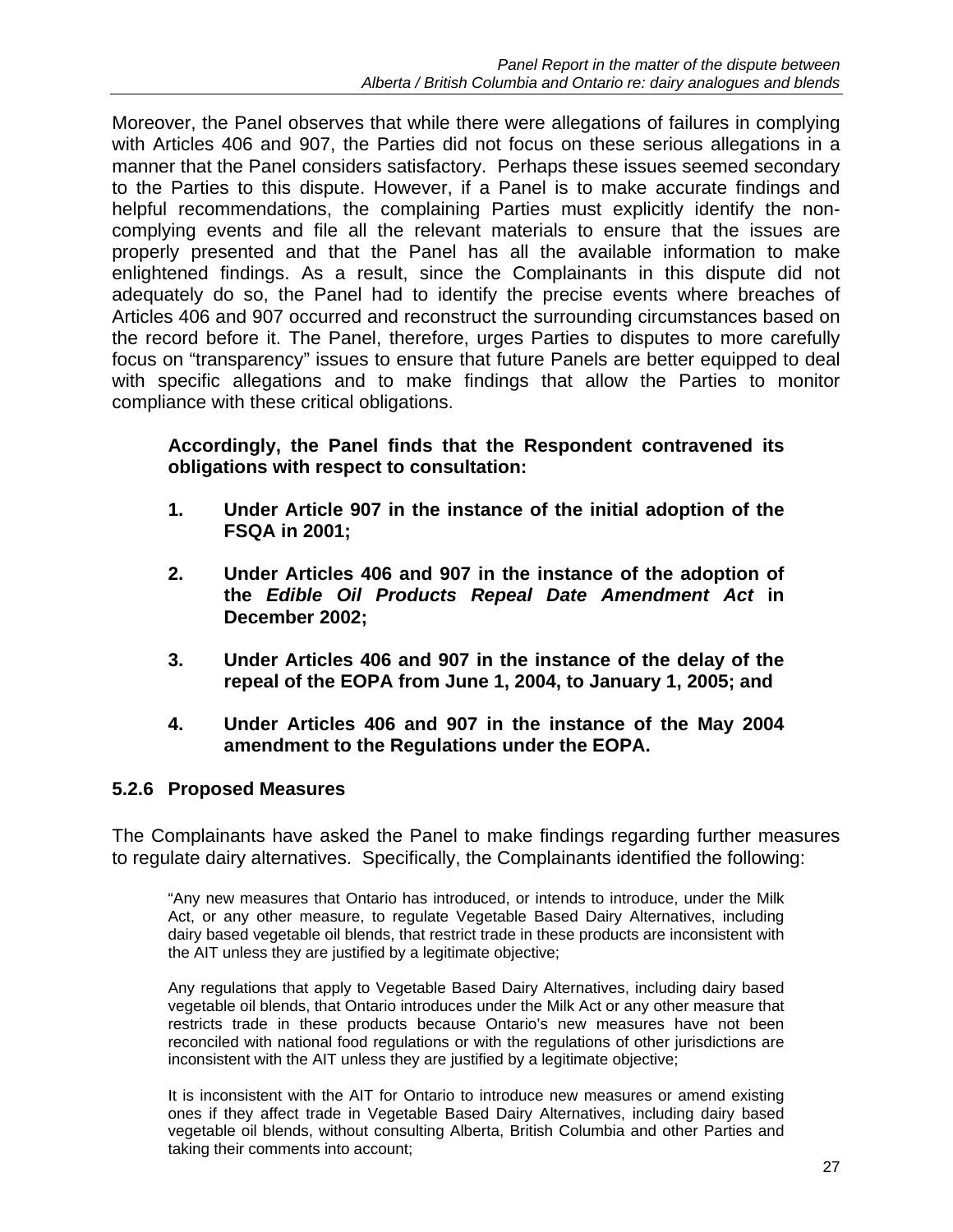When the EOPA is repealed, any new measures that Ontario introduces to regulate vegetable oil based dairy alternatives, including dairy based vegetable oil blends, will cause injury to the vegetable oil industry in Alberta, British Columbia and the rest of Canada if they restrict trade in these products." 45

The Complainants refer to Article 1705(4) of the Agreement in support of their argument regarding a finding with respect to proposed measures:

"Unless the disputing parties otherwise agree, the terms of reference for a panel shall be to examine whether the actual or proposed measure or other matter at issue is or would be inconsistent with this Agreement." [Emphasis added.]

In considering this matter the Panel refers to Article 1702(2) and Article 1704(3), which provide as follows:

#### **"Article 1702: Consultations**

2. The party requesting consultations under paragraph 1 shall deliver written notice of its request to all other Parties and the Secretariat. The request shall:

- (a) specify the actual or proposed measure or other matter complained of;
- (b) list the relevant provisions of this Agreement; and
- (c) provide a brief summary of the complaint."

#### "**Article 1704: Request for Panel**

- 3. The request for the establishment of a panel shall:
	- (a) specify the actual or proposed measure complained of;
	- (b) list the relevant provisions of this Agreement;
	- (c) provide a brief summary of the complaint;
	- (d) explain how the measure has impaired or would impair internal trade; and
	- (e) identify the actual or potential injury or denial of benefit caused by the actual or proposed measure."

Thus, Article 1704(3) sets out a more limited scope (compared to Article 1705(4)) in terms of what can be included in requests for panels under the Chapter Seventeen process. The request for the establishment of a panel must specify the "actual or proposed measure complained of" and explain how the measure has impaired or would impair interprovincial trade. There is no mention in Article 1704(3) of any "other matter at issue that is or would be inconsistent with the Agreement" as there is in Article 1705(4).

However, Article 1705(4) suggests that once a request for panel has been properly filed, the Agreement gives wide latitude to a Panel to consider any issues it deems relevant to

<sup>45</sup> *Ibid.* Volume 1, pp. 29-30, paras. (c), (d), (e) and (f).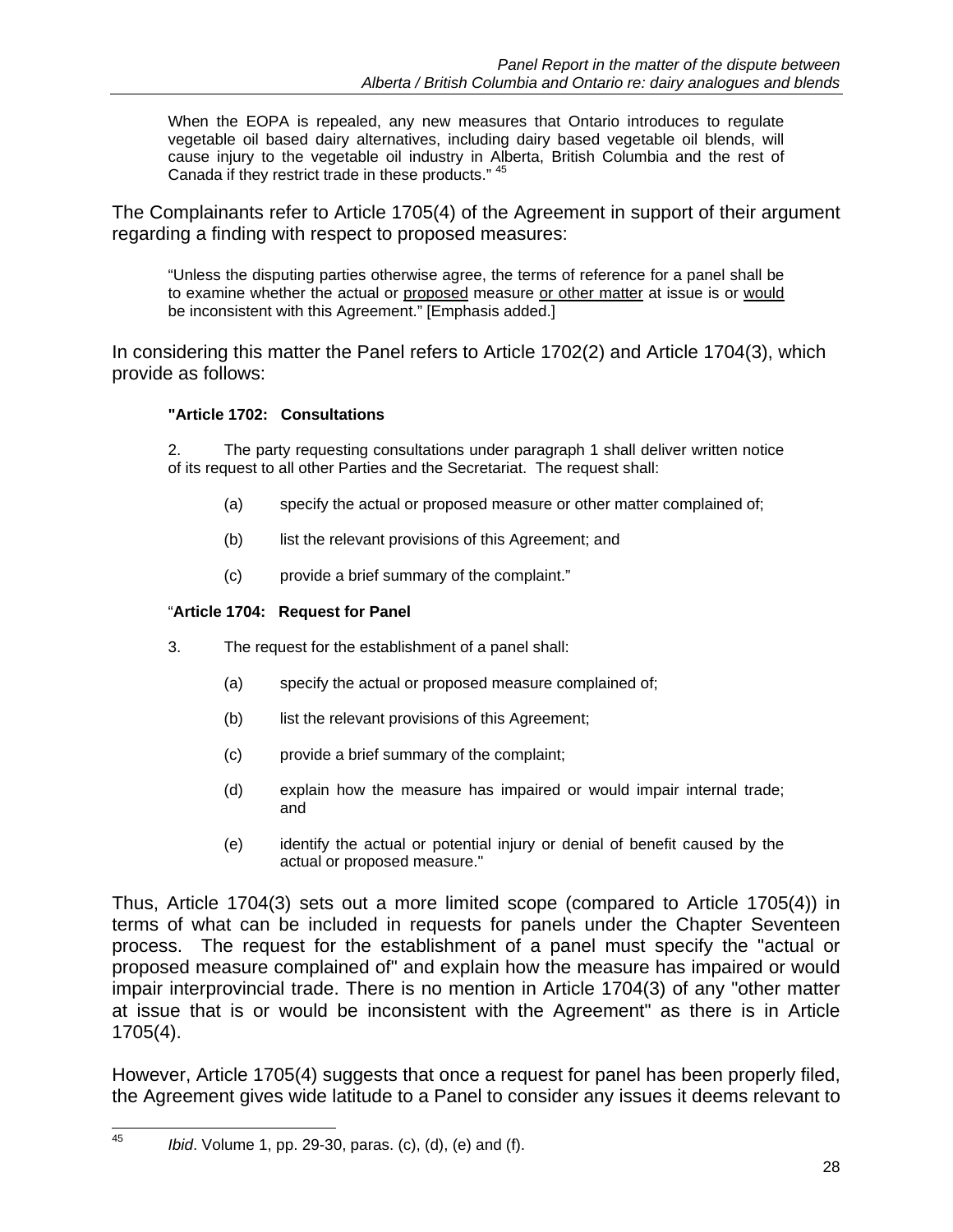the matter under consideration. The Panel can only conclude that while there must be a limited scope in terms of what can be filed in a request for panel, once the request is duly filed, a Panel has considerable freedom to make the findings it deems necessary to deal with the issue before it. Article 1705(4) thus gives the present Panel a very broad mandate to make findings on any matters that the Panel has determined are relevant to the issue under consideration and that might point to an inconsistency with the Agreement.

With respect to the Complainants' request that the Panel make findings regarding further measures to regulate dairy alternatives, the Panel notes the following:

- 1. Having concluded that the EOPA operates as an Agreement-inconsistent barrier to trade, it follows that a measure that would replace the EOPA and have the same effect of restricting trade in Dairy Analogs and Dairy Blends in a manner inconsistent with the Agreement, and that could not be justified under Article 404 as a legitimate objective, would likewise be inconsistent with the Agreement;
- 2. There is a suggestion on the record, put forward by the Dairy Farmers of Ontario with respect to using the regulating authority under the *Milk Act* to limit the sale and distribution of Dairy Analogs and Dairy Blends. $46$  The Respondent, in its response to that suggestion has indicated that the government of Ontario does not intend to pursue this course of action. There is no proposed measure before the Panel that is sufficiently elaborated for there to be a proper debate as to whether or not it is consistent with the Agreement. Accordingly, there is no specific measure proposed by the Respondent that could be subject to review by the Panel for consistency of compliance.

Under the circumstances, it would be premature to make findings with respect to hypothetical measures that the Respondent does not appear committed to adopting. The Panel refers in this regard to clear statements regarding repeal of the EOPA in correspondence from the Ontario Minister of Agriculture to the Dairy Farmers of Ontario cited earlier in this report.<sup>47</sup>

## **Accordingly, the Panel finds that:**

- **1. It has the authority to make findings and recommendations with respect to proposed measures including proposed amendments to or regulations under the** *Milk Act* **dealing with Dairy Analogs or Dairy Blends;**
- **2. Any replacement measure that would have the same effect as section 3 and the licensing requirements of the EOPA and that**

<sup>46</sup> Ibid. Volume 3, Tab. 18. Dairy Farmers of Ontario proposed amendments to regulations under Ontario's *Milk Act* (November 2002).

<sup>47</sup> Ontario's Submission, Exhibit 15.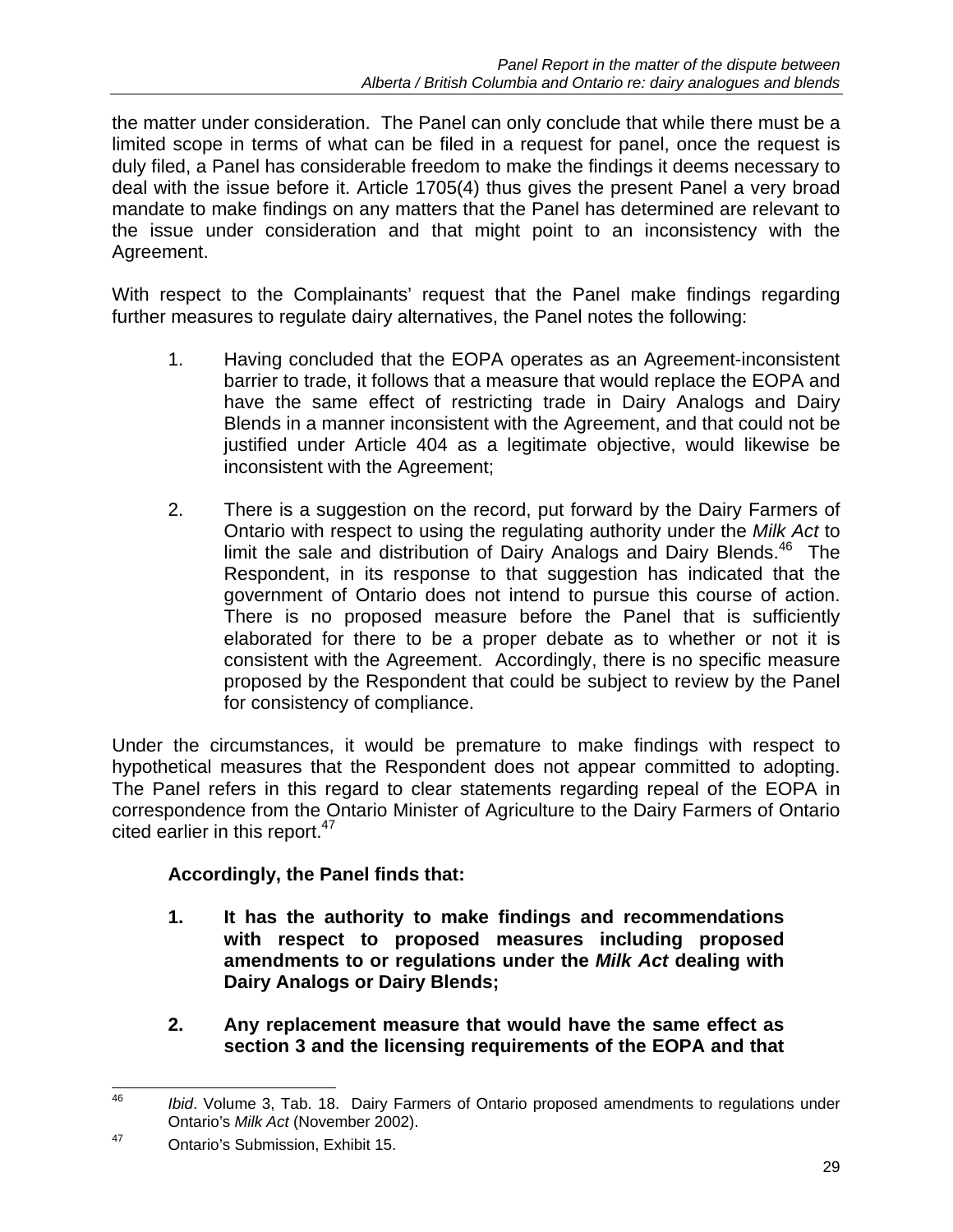**would not be permissible under Article 404 as necessary to achieve a legitimate objective (or that was otherwise permissible under the Agreement) would be likewise inconsistent with the Agreement; and** 

**3. There is currently no such measure or proposed measure to be considered by this Panel and it is, therefore, premature for this Panel to consider the consistency of suggestions by an interest group and their hypothetical implementation by the Respondent.** 

### **5.2.7 The Ontario** *Milk Act*

Two preliminary issues were raised in submissions and in presentations to the Panel with respect to the *Milk Act.* In particular there was debate as to whether it is legitimate for the Panel to consider the consistency of certain provisions of the *Milk Act* with the Agreement in view of the following:

- 1. The Respondent's allegations that these issues were not part of initial Chapter Nine consultations; and
- 2. The Complainants' expansion of the relief sought at the hearing to include a finding regarding whether the definition of "milk product" in the *Milk Act* (as it currently exists or as passed in 2001 but not yet proclaimed) acts as an Agreement-inconsistent barrier.

As noted earlier, the relief sought by the Complainants in their initial submission was more limited than what was verbally presented at the hearing. One of the recommendations requested by the Complainants in their presentation at the hearing included the following:

 "That the *Milk Act* should be amended to restrict the *Milk Act's* regulatory scope to the "standardized" dairy products specifically set out in the *Act*". 48

The Complainants had raised the *Milk Act* in their written submissions to the Panel alleging that the Respondents' *Milk Act* could be used to restrict trade in some vegetable based dairy alternatives. However, they had not explicitly requested the above recommendation in their written submissions. Nonetheless, given the reasoning above in section 5.1.1 and with respect to Article 1705(4) at section 5.2.6 of this Report, the Panel concludes that it is entitled to consider making recommendations about the consistency of relevant parts of the *Milk Act* with the Agreement.

The Respondent argued that Chapter Nine consultations with the Complainants had dealt specifically with the Respondent's enforcement of the EOPA with respect to imitation cheese products.49 The Respondent argues that including the *Milk Act* in oral submissions to the Panel and extending written allegations and submissions so as to

<sup>48</sup> Alberta and British Columbia's PowerPoint Presentation at the Panel Hearing, Slide No. 20.

<sup>49</sup> Ontario's Submission, p. 9, para. 43.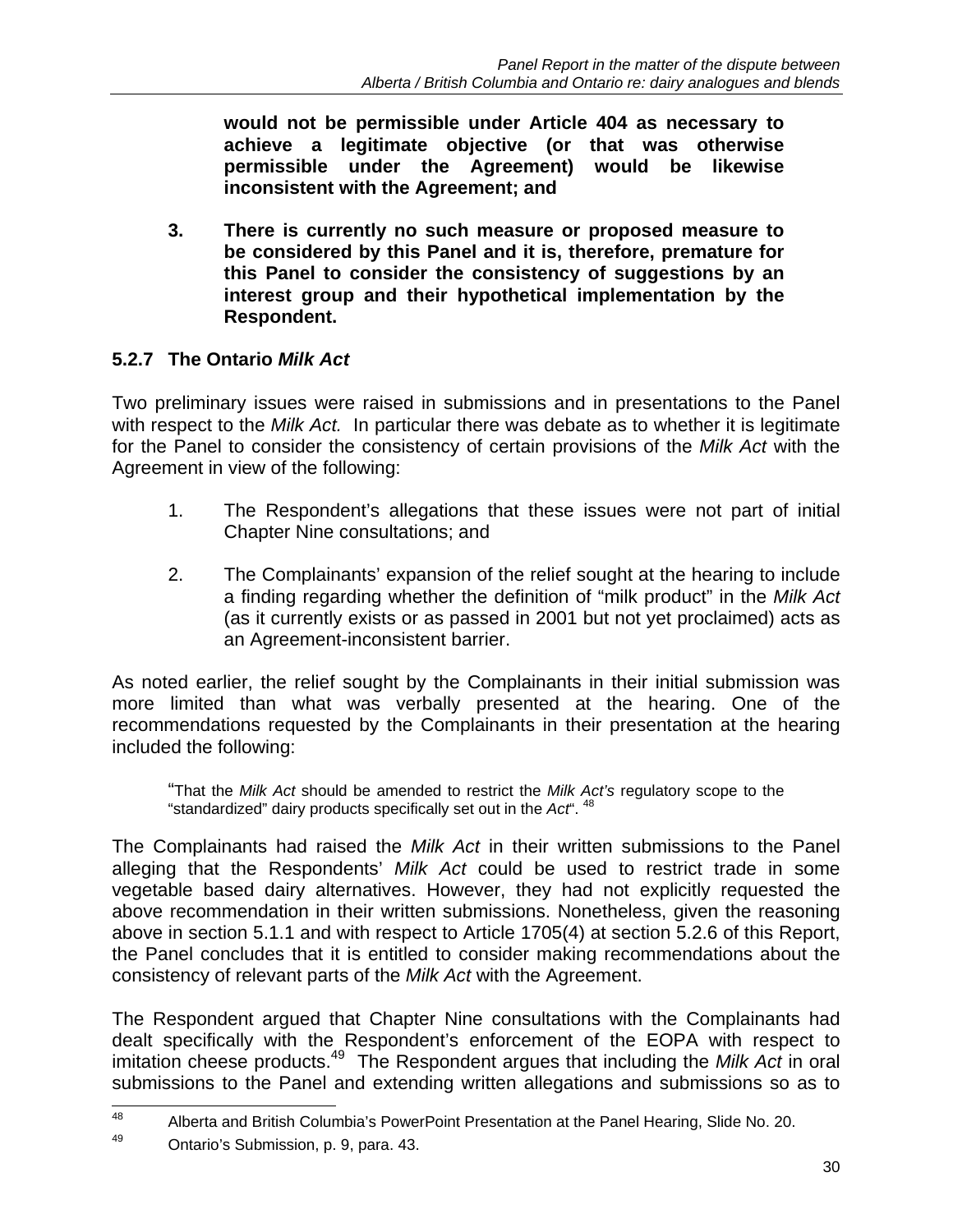include the *Milk Act,* constitutes a lack of procedural fairness in contravention of the spirit in which consultations are to occur under sectoral Chapters of the Agreement.

In addition, the Respondent suggests that it is inappropriate to expand the scope of any complaint beyond the measure originally complained of at the consultation stage, raising the issue of whether it is within this Panel's jurisdiction to review allegations by the Complainants concerning the *Milk Act*.

With respect to the matter of considering the *Milk Act* in this panel review, the Panel observes as follows:

- 1. Although the Complainants could have been more explicit in making it clear that the *Milk Act* became part of the consultations that they initiated under Article 906 of the Agreement in 2001, the Panel is satisfied that over the course of the exchanges that ensued, it became clear that the issues of concern involved legislative and regulatory measures affecting trade in Dairy Analogs and Dairy Blends;
- 2. Concerns about imitation cheese prompted the consultations. However, the Complainants never limited their concerns to this product only;<sup>50</sup> and
- 3. The *Milk Act* (and modifications thereto contained in the FSQA passed in 2001, and not yet proclaimed) only clearly became an issue when the Dairy Farmers of Ontario communicated their proposal regarding the *Milk Act* in November 2002*.* 51

In light of the above, the Panel is not prepared to conclude that only issues explicitly identified by the Complainant at the beginning of the consultation process can eventually be brought before a panel. Such a restrictive and technical approach is not consistent with the spirit and letter of the sectoral consultation obligations and Chapter Seventeen. It is natural that by their very nature consultations will serve to identify and focus the issues and measures that might raise concerns about consistency with the Agreement and that might eventually be properly considered by a panel. It is not appropriate to strictly limit panel consideration to issues or measures that were explicitly identified at the beginning of the consultation process.

### **The Panel, therefore, finds that the issue of compliance of relevant provisions of the** *Milk Act* **with the Agreement is properly before the Panel in this dispute.**

With respect to the matter of whether the definition of "milk product" in the *Milk Act* is inconsistent with the Agreement, the definition is as follows:

 ""milk product" means any product processed or derived in whole or in part from milk, and includes cream, butter, cheese, cottage cheese, condensed milk, milk powder, dry milk,

<sup>50</sup> Alberta and British Columbia's Submission, Volume 3, Tabs 11 and 15.

<sup>51</sup> *Ibid*. Tab 18.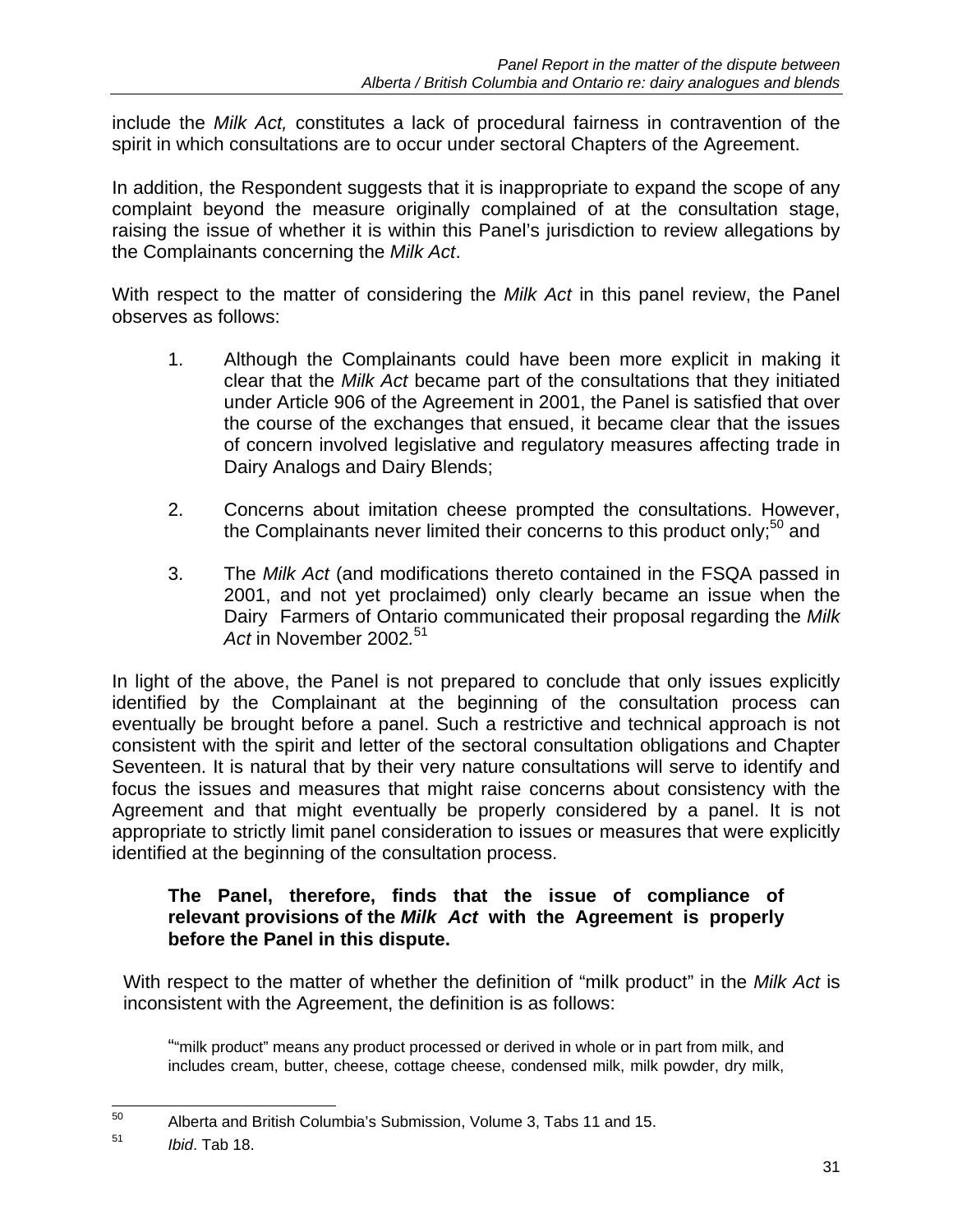ice cream, ice cream mix, casein, malted milk, sherbet and such other products as are designated as milk products in the regulations; ("*produit du lait*")".52

In the new version of the *Milk Act*, which is not yet proclaimed, the definition of "milk product" reads as follows:

"milk product" means,

- (a) cream, butter, cheese, cottage cheese, condensed milk, milk powder, dry milk, ice cream, ice cream mix, casein, malted milk or sherbet it if is processed or derived from milk from cows and does not contain,
	- (i) any milk or components of milk from animals other than cows, or
	- (ii) any products made with milk from animals other than cows, or
- (b) any other product that is processed or derived in whole or in part from milk from cows and that is designated as a milk product in regulations; ("produit du lait")" <sup>53</sup>

Both the current and un-proclaimed definitions of "milk product" under the *Milk Act* contain a broad power to designate a product as a "milk product". In the current definition, any number of products could be designated as a "milk product". Under the un-proclaimed definition, the power to designate products as "milk products" is limited to products that are derived in whole or in part from milk from cows.

With respect to the matter of whether or not the definition of "milk product" in the *Milk Act* (as it currently exists or as passed in 2001 but not yet proclaimed) acts as a barrier under the Agreement the Panel notes that the definition as written contains a regulationmaking power that could potentially be used to create a barrier that is inconsistent with the Agreement, but so could many such laws. The ability to make regulations that could create a barrier does not mean that such regulations will be adopted.

The Complainants argued that the uncertainty with respect to the regulation making power itself creates barriers to trade in these products and restricts investment, because manufacturers are not assured whether or not these products will be permitted to be sold in Ontario.

While the Panel is not convinced that this regulatory uncertainty is itself in breach of the Agreement, the Panel agrees that the definition of "Milk Product" in the *Milk Act* is vague in terms of its potential impact on Dairy Analogs and Dairy Blends. Thus, there remains some significant amount of ambiguity as to whether once the EOPA is repealed, Dairy Analogs and Dairy Blends will be allowed for sale in Ontario, due in large part to concerns raised with respect to the *Milk Act*. The Panel therefore considers that it would be advisable for the Respondent to make it clear that it will not use the *Milk Act* to implement limitations on the sale of Dairy Analogs and Dairy Blends in a manner similar to the limitations imposed by the EOPA.

<sup>52</sup> 52 *Ibid*. Tab 3, *Milk Act* and Selected Regulations p. 2.

<sup>53</sup> *Ibid*. p. 3.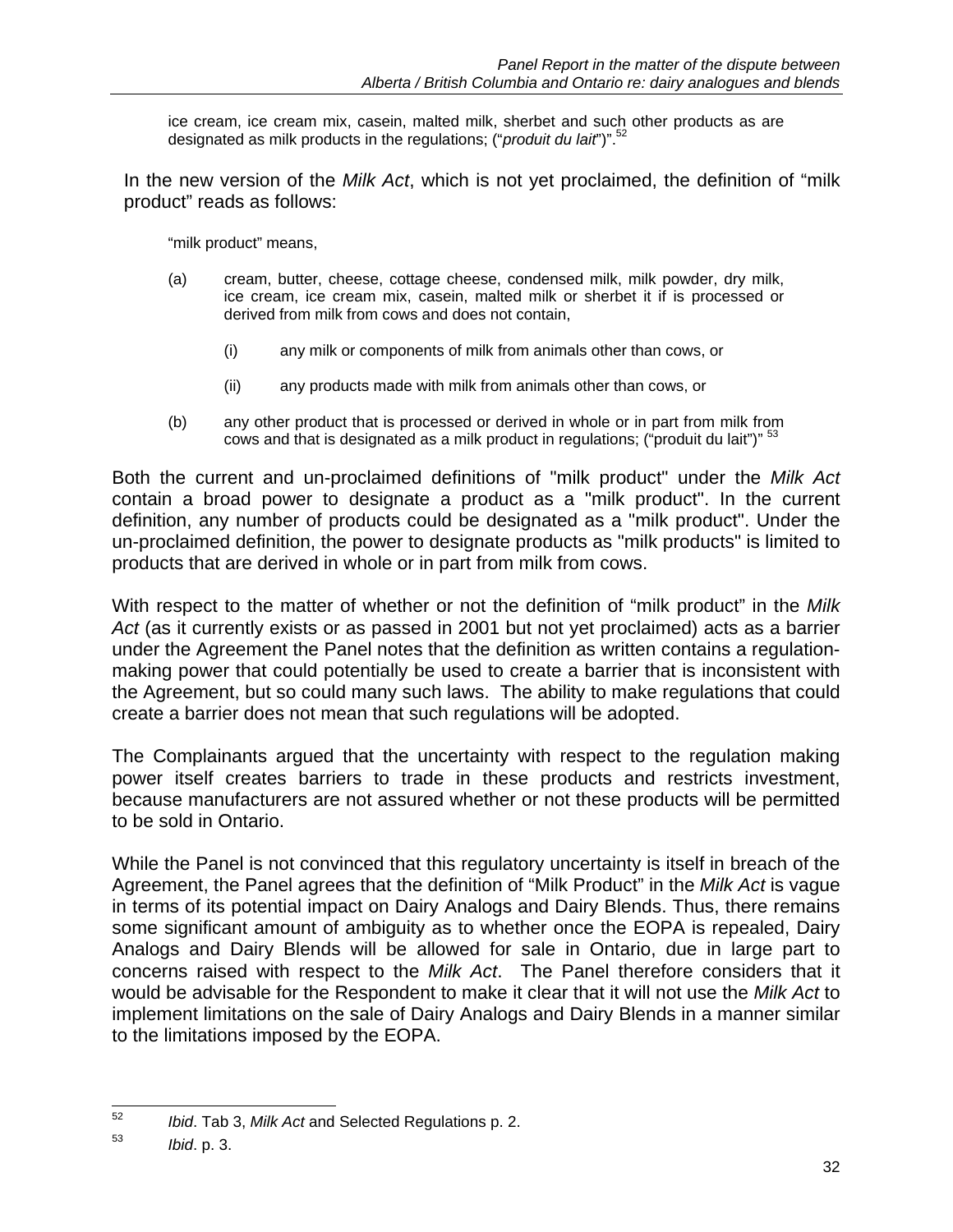**The panel finds that neither the current or unproclaimed version of the definition of "milk product" in the** *Milk Act* **breaches Articles 401, 402 or 403 of the Agreement.** 

# **6. DETERMINATION OF IMPAIRMENT TO TRADE AND INJURY**

Article 1707(2) (c) requires that the Panel's report contain a determination, with reasons, as to whether the measures under review have impaired internal trade and caused injury.

As an example of an indication of injury, the Complainants together with the Intervenors have referred in their submissions and presentations to the Panel to the significance of canola production in their jurisdictions.<sup>54</sup>

Having established the importance of canola production to their respective provincial economies, the Complainants and Intervenors describe injury as a result of the EOPA in the following two areas:

- 1. Limiting the sale and purchase of vegetable oils; and
- 2. Limiting the potential development and growth of the edible oils-based dairy analog and dairy blend sector.<sup>55</sup>

With respect to the limiting the sale and purchase of vegetable oils, Saskatchewan notes in its submission to the Panel as follows:

 "The edible oils-based dairy substitutes sector accounts for \$570,000,000 in Canadian sales. The margarine industry accounts for \$308,000,000 of those sales. The nonmargarine portion of the edible oils-based dairy sector is considerable and can be expected to experience significant growth rates if growth rates in Canada are similar to those projected in the US. The current fragmentation of the Canadian marketplace and excessively restrictive regulatory environment created by Ontario's Edible Oil Products Act is hampering the development and introduction of the new products and therefore limiting the potential development and growth of his important sector." <sup>56</sup>

With respect to limiting the potential development and growth of the edible oils-based dairy sector, the Complainants suggest that there is significant growth potential for edible oil dairy blends.

<sup>54</sup> Alberta and British Columbia's Submission, Volume 1, pp. 25-28; Agreement on Internal Trade Dispute Resolution Panel, In the Matter of a Challenge by Alberta and British Columbia with Respect to Ontario Measures Regulating Edible Oil Products, Dairy Blends and Dairy Analogs, Submission on Behalf of the Government of Saskatchewan, July 16, 2004 (hereinafter "Saskatchewan's Submission"), pp. 3-5; and In the Matter of Alberta and British Columbia's Challenge Regarding Ontario's Measures Regulating Edible Oil Products, Dairy Blends and Dairy Analogs, Government-to-Government Recourse to Article 1704 Panel Hearing, Submission of Manitoba, July 16, 2004 (hereinafter "Manitoba's Submission"), pp. 2-4.

<sup>&</sup>lt;sup>55</sup> *Ibid.*<br><sup>56</sup> Saskatchewan's Submission, p. 4.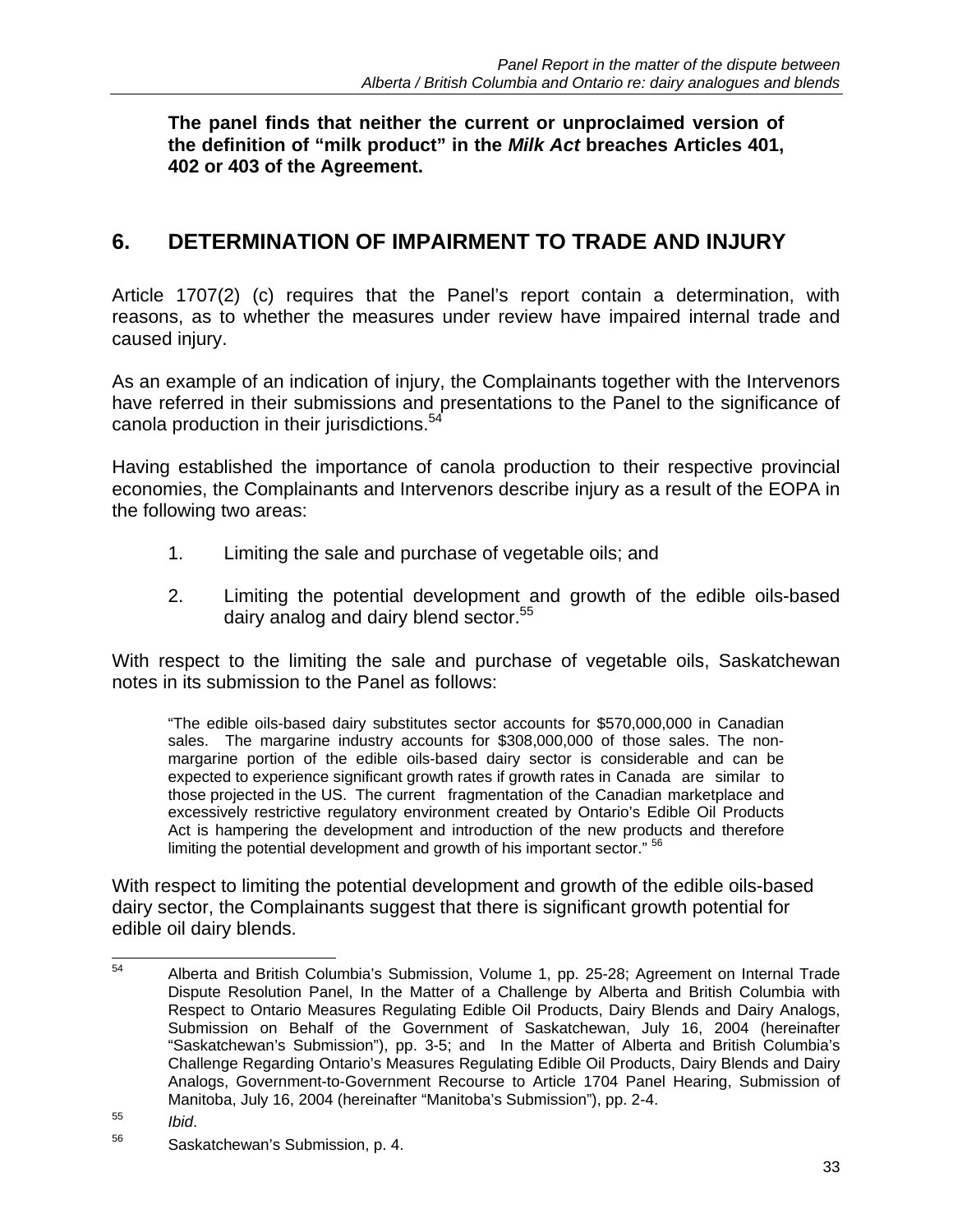"The potential market for Dairy Blends specifically, not taking into account other vegetable oil products or Dairy Analogs and without the restrictions that now exist in Canada, is \$226,000,000 [...] According to the industry, with innovation and consumer education, the market for Dairy Blends in Ontario could grow to five to ten per cent of the market for dairy and vegetable based products;"

As noted earlier in this report the Panel has found that the EOPA has impaired internal trade. As to the issue of injury, the Panel is mindful of the determination of the Panel constituted in the Farmers Co-operative/New Brunswick case the relevant part of which reads as follows:

"With respect to injury, Complainant alleges that the denial of a fluid milk distribution licence in New Brunswick has caused significant injury to Complainant's prospects for growth and eroded its capability to respond to competition in the future. Complainant admits that it is difficult to quantify the extent of injury and submitted no documentation in that regard. The Panel notes that a complainant is not required under the *Agreement* to prove a demonstrable dollar amount to establish injury, nor is a Panel required to rule on the extent of injury. It is the view of the Panel that the denial of the opportunity to be considered for a fluid milk distribution licence in a manner that is fair and consistent with the *Agreement* is injury in itself, as is the denial of the opportunity to participate on an equal footing in the New Brunswick market." 58

The Panel agrees with the statements of the Panel in that case and adopts the same reasoning in the present case. In the Panel's view, the Complainants have demonstrated (and the Respondent has not contested this evidence) that it is reasonable to conclude that producers of Dairy Analogs and Dairy Blends and producers of products that are used to make these products have been and are being injured by the prohibitions of the EOPA. It is not necessary for this Panel to find a specific dollar amount of injury. In the Panel's view the mere denial of the opportunity to market such products in Ontario is injury itself.

**The Panel finds that section 3 and the licensing requirements of the EOPA have impaired internal trade and have caused injury.** 

## **7. SUMMARY OF PANEL FINDINGS**

The summary of Panel findings below is provided for convenience only. The actual findings in the Report above and the reasoning and context within which they are made, should be considered authoritative. Accordingly, the Panel makes the following findings:

**1. The applicable procedural requirements of the Agreement have been fulfilled and the current Panel has been established in accordance with the dispute resolution provisions of Chapters Nine and Seventeen of the Agreement.** 

<sup>57</sup> Alberta and British Columbia's Submission, Volume 1, p. 28, para. 81 (c), (d).

<sup>58</sup> Farmers Dairy / NB Panel Report, p. 27.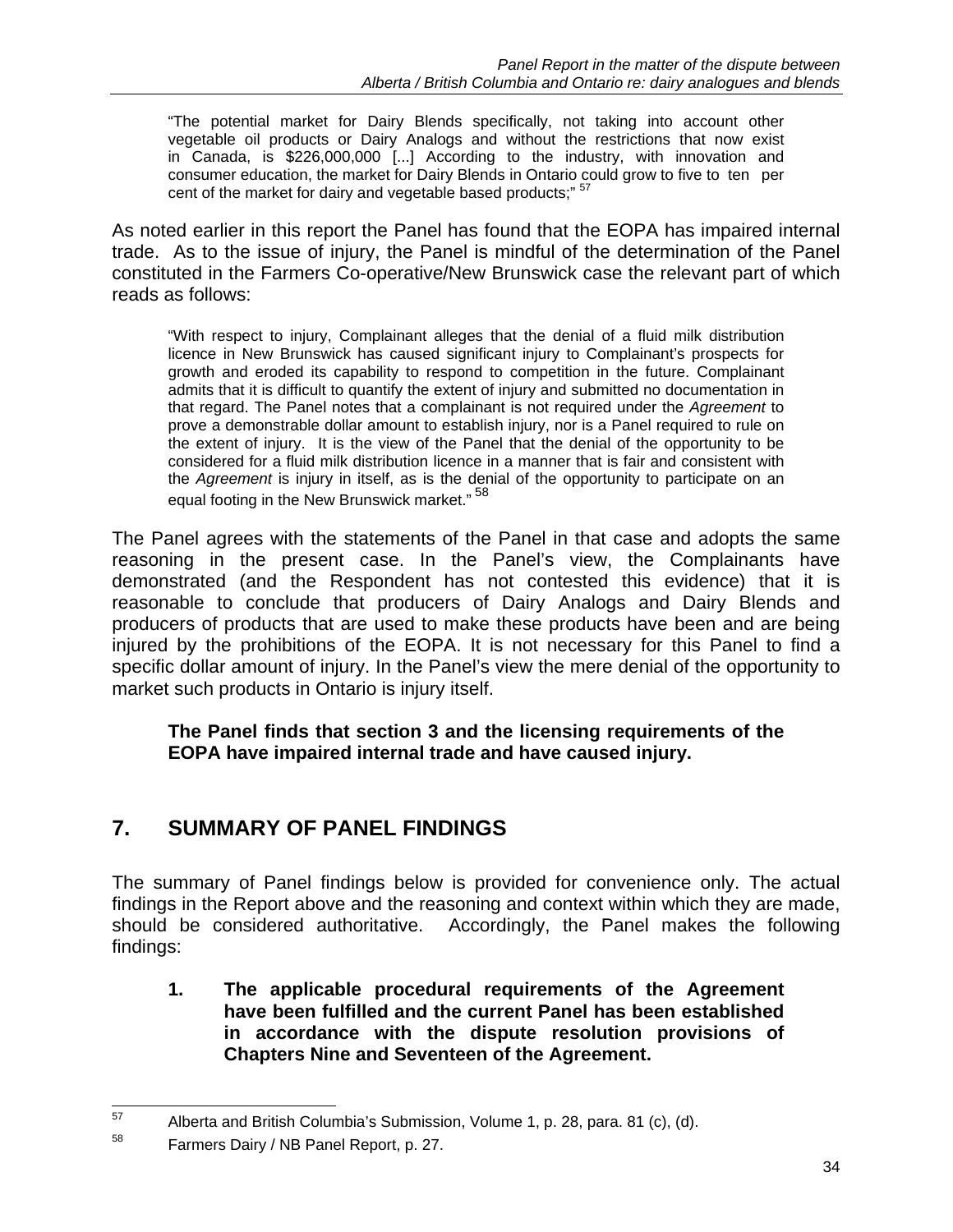- **2. The correspondence presented by the Complainants to the Panel at the hearing, and not included in earlier submissions, may be admitted into the record of proceedings.**
- **3. Dairy Analogs and Dairy Blends are subject to the provisions of the Agreement.**
- **4. Section 3 and the licensing requirements of the EOPA are not consistent with Articles 401, 402 and 403 of the Agreement and are not permissible under 404 as necessary to achieve a legitimate objective.**
- **5. The substantive issues with respect to the EOPA have not been resolved and the Complainants are entitled to bring forward this complaint and to have a Panel finding to that effect.**
- **6. "To the extent possible" as referred to in the Preamble and Article 100 of the Agreement is not intended to lessen the full force of the specific obligations of the Parties as contained in the general and sectoral chapters of the Agreement but rather refers to the intention of the Parties to the Agreement to reduce to the extent possible barriers to internal trade.**

 **In any event, the Respondent has not "to the extent possible" complied with its obligations under the Agreement as explained elsewhere in this Report, as it relates to the repeal of the EOPA.** 

- **7. The Respondent contravened its obligations with respect to consultation:** 
	- **(a) Under Article 907 in the instance of the initial adoption of the FSQA in 2001;**
	- **(b) Under Articles 406 and 907 in the instance of adoption of the** *Edible Oil Products Repeal Date Amendment Act*  **in December 2002;**
	- **(c) Under Articles 406 and 907 in the instance of the delay of the repeal of the EOPA from June 1, 2004, to January 1, 2005; and**
	- **(d) Under Articles 406 and 907 in the instance of the May 2004 amendment to the Regulations under the EOPA.**
- **8. With respect to the issue of making determinations regarding proposed measures:**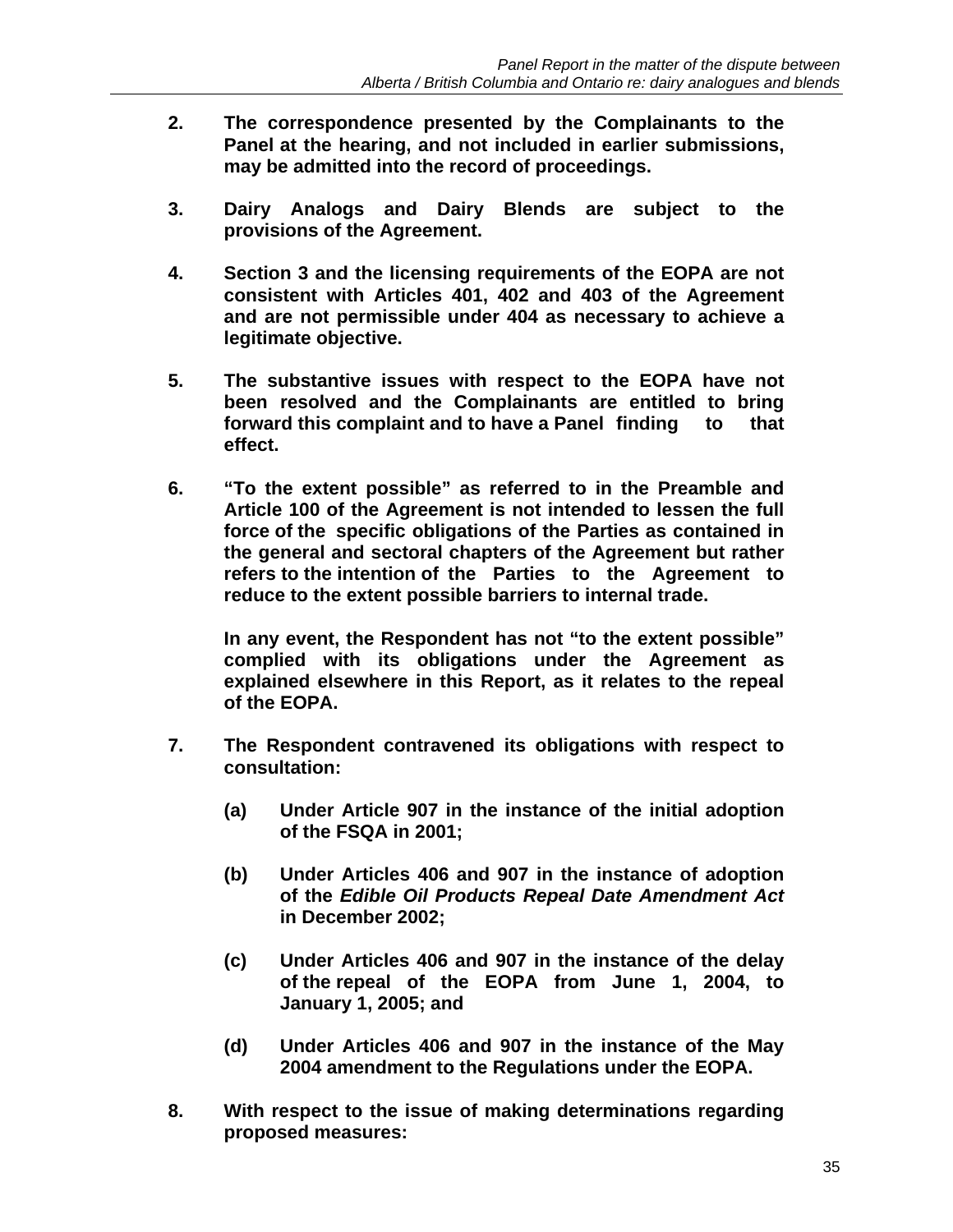- **(a) The Panel has the authority to make findings and recommendations with respect to proposed measures including proposed amendments to regulations under the** *Milk Act* **dealing with Dairy Analogs and Dairy Blends;**
- **(b) Any replacement measure that would have the same effect as section 3 and the licensing requirements of the EOPA and that would not be permissible under Article 404 as necessary to achieve a legitimate objective (or that was otherwise permissible under the Agreement) would be likewise inconsistent with the Agreement; and**
- **(c) There is currently no such measure or proposed measure to be considered by this Panel and it is, therefore, premature for this Panel to consider the consistency of suggestions by an interest group and their hypothetical implementation by the Respondent.**
- **9. The issue of compliance of relevant provisions of the** *Milk Act* **with the Agreement is properly before the Panel in this dispute.**
- **10. The panel finds that neither the current or unproclaimed version of the definition of "milk product" in the "Milk Act" breaches Articles 401, 402 or 403 of the Agreement.**
- **11. Section 3 and the licensing requirements of the EOPA have impaired internal trade and caused injury.**

## **8. PANEL RECOMMENDATIONS**

For the reasons set out herein the Panel makes the following recommendations:

- **1. That the Respondent follow through with the scheduled repeal of the EOPA on January 1, 2005; and**
- **2. That the Respondent and all Parties to the Agreement take careful note of the Panel's findings with respect to the transparency obligations of the Agreement contained in Articles 406 and 907 and that whenever they intend to adopt any measures subject to these Articles that they do so in accordance with the detailed transparency requirements provided therein.**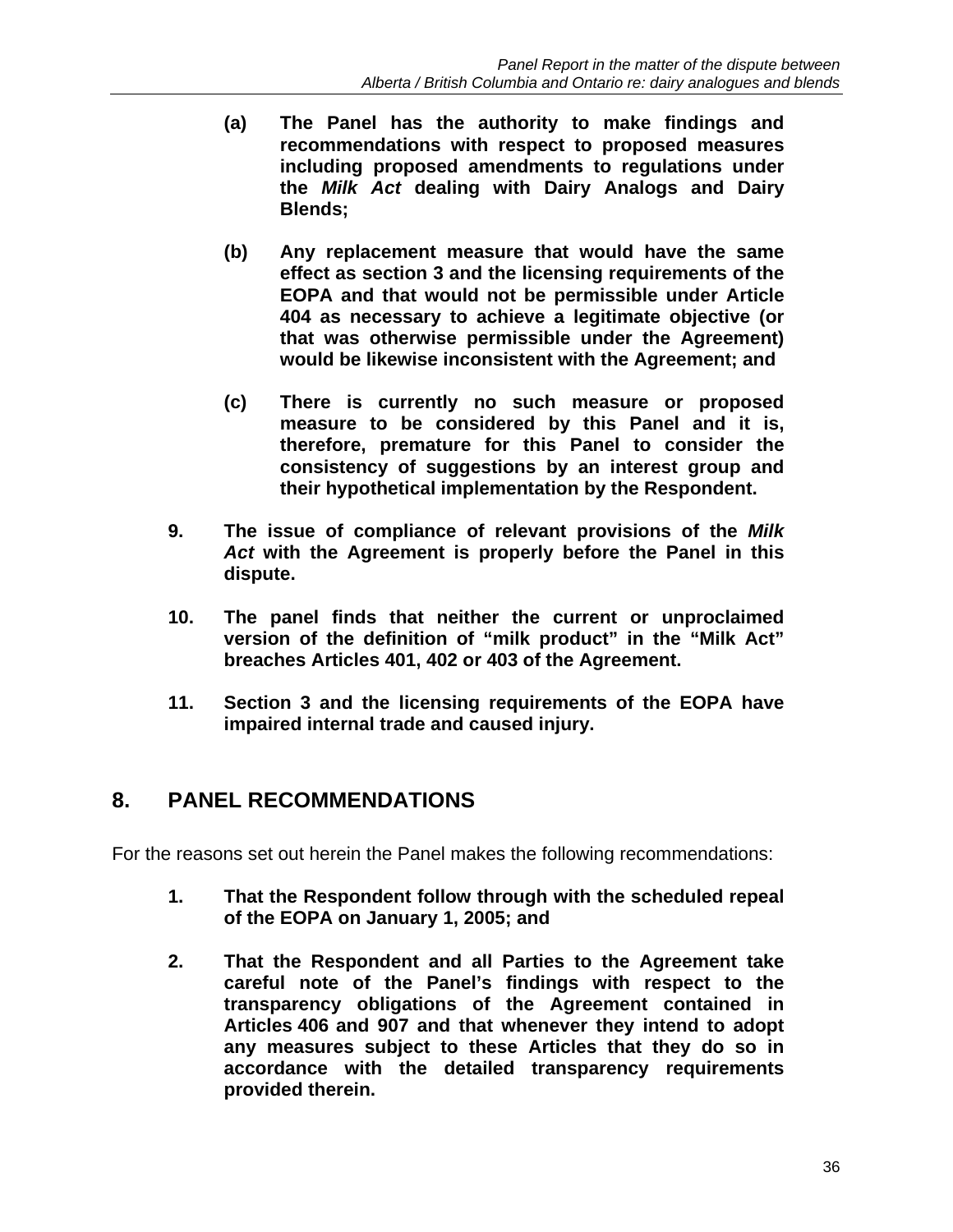# **9. ALLOCATION OF COSTS**

Rule 53 of Annex 1706(1) (Panel Rules of Procedure) of the AIT gives a Panel the discretion to allocate a portion of the operational costs of a Panel to the Intervenors in a dispute resolution process.

The Panel considers a fair allocation of operational costs to be:

- 50% to Ontario;
- $\cdot$  20% to Alberta;
- 20% to British Columbia;
- 5% to Manitoba; and
- 5% to Saskatchewan.